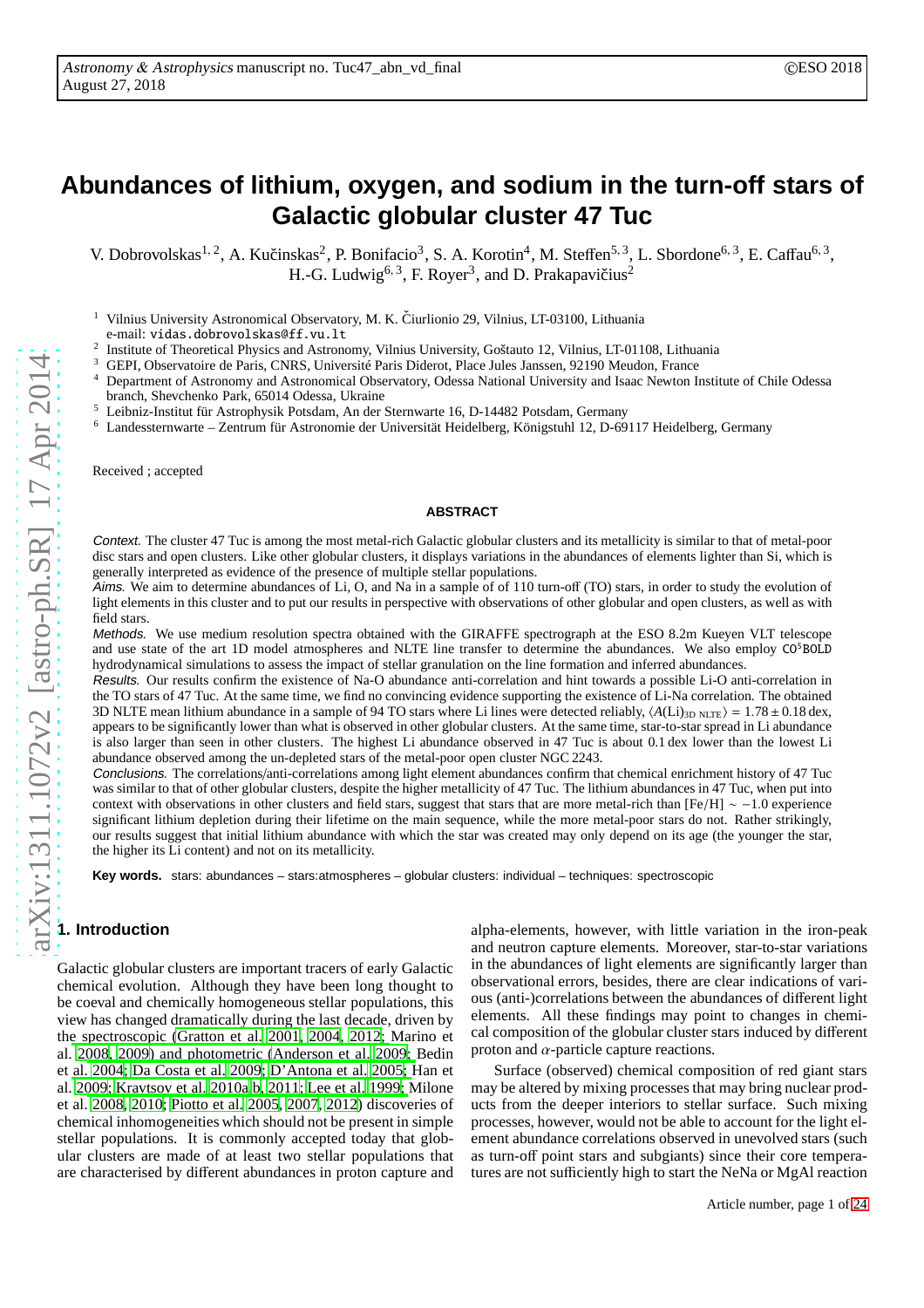cycles. Therefore, chemical abundance trends observed in unevolved globular cluster stars suggest that part of the cluster stars must have formed from gas already polluted by the previous generation stars. Although the nature of these primordial polluters is still under discussion, the most viable candidates are thought to be either intermediate mass Asymptotic Giant Branch stars [\(D'Antona & Ventura 2007](#page-14-16)[;](#page-14-18) [D'Antona et al. 2012;](#page-14-17) D'Ercole et al. [2008,](#page-14-18) [2010](#page-14-19); [Ventura & D'Antona 2005](#page-15-3), [2008,](#page-15-4) [2009](#page-15-5)) or fast rotating massive stars [\(Charbonnel et al. 2013;](#page-14-20) [Decressin et al.](#page-14-21) [2007,](#page-14-21) [2009,](#page-14-22) [2010\)](#page-14-23).

The reliability of stellar abundance estimates relies on the realism of the assumptions involved in the procedure of their determination. The overwhelming majority of abundance studies so far have utilised hydrostatic, one-dimensional (1D) stellar model atmospheres. Current three-dimensional (3D) hydrodynamical model atmospheres, on the other hand, are readily able to account for the non-stationary and multi-dimensional phenomena in stellar atmospheres (such as convection, granulation, wave activity, and so forth). Besides, there is a growing amount of evidence which shows that differences between the abundances derived using 3D hydrodynamical and classical 1D model atmospheres may indeed be important, reaching in their extremes to −1.0 dex in case of atomic and to −1.5 dex in case of molecular species at metallicities below  $[M/H] = -2.0$  [\(Collet et al.](#page-14-24) [2007;](#page-14-24) [Dobrovolskas et al. 2013;](#page-14-25) Kučinskas et al. 2013). It is not surprising therefore that the number of studies using 3D hydrodynamical model atmospheres in stellar abundance work has been increasing very fast, especially during the last decade (see, for e[xample,](#page-14-29) [Asplund et al. 2000](#page-14-27)[;](#page-14-29) [Behara et al. 2010](#page-14-28)[;](#page-14-29) Caffau et al. [2008](#page-14-29), [2010;](#page-14-30) [Collet et al. 2009](#page-14-31); [Dobrovolskas et al. 2012](#page-14-32); [González Hernández et al. 2009;](#page-14-33) [Ramírez et al. 2009\)](#page-15-6).

In this study we apply 3D hydrodynamical model atmospheres to investigate the evolution of light chemical elements lithium, oxygen, and sodium in a sample of 110 main-sequence turn-off (TO) stars of Galactic globular cluster 47 Tucanae. As a first step in this procedure, we determine the abundances of O and Na using classical ATLAS9 1D model atmospheres and 1D NLTE spectral line synthesis performed with the MULTI spectral synthesis package. We then utilise 3D hydrodynamical model atmospheres calculated with the CO<sup>5</sup>BOLD model atmosphere code [\(Freytag et al. 2012](#page-14-34)) to estimate the 3D–1D abundance corrections and apply them to correct the 1D NLTE abundances for 3D hydrodynamical effects. On the other hand, the 3D NLTE abundance of lithium was determined using interpolation formula from [Sbordone et al. \(2010\)](#page-15-7) that was obtained using 3D hydrodynamic model atmospheres and NLTE spectral line synthesis. Our goal is therefore to obtain a reliable and homogeneous set of 3D NLTE abundances of Li, O, and Na for a statistically large number of TO stars, which could be used further to study chemical enrichment history of 47 Tuc and to constrain possible chemical evolution scenarios of Galactic globular clusters.

The paper is structured as follows. In Sect. [2](#page-1-0) we describe the observational data used in this study. The details of atmospheric parameter determination are outlined in Sect. [3.](#page-2-0) Model atmospheres are described in Sect. [4.](#page-3-0) The procedure of 1D LTE and 1D NLTE abundance determinations and the impact of 3D hydrodynamical effects on the spectral line formation, as well as the resulting 3D–1D abundance corrections for Li, O, and Na, are described in Sect. [5.](#page-3-1) Finally, we discuss the possible chemical evolution scenarios of 47 Tuc in Sect. [6](#page-9-0) and provide a short summary and conclusions in Sect. [7.](#page-13-0)

## <span id="page-1-0"></span>**2. Observational data**

Spectra of the TO stars in 47 Tuc investigated in this work were obtained with the GIRAFFE spectrograph in August–September, 2008, under the programme 081.D-0287(A) (PI: Shen). The same data set was independently analysed by [D'Orazi et al.](#page-14-35) [\(2010\)](#page-14-35).

All program stars were observed in the Medusa mode, using three setups: HR15N (wavelength range 647.0 − 679.0 nm, resolution  $R = 17000$ , HR18 (746.8 – 788.9 nm,  $R = 18400$ ), and HR20A (807.3−863.2nm, *R* = 16 036). In each setup, 114–116 fibres were dedicated to the program stars and 14–16 were used for the sky spectra. In total, 12 exposures were obtained using HR15N setup, 10 using HR18, and 6 exposures using HR20A setup, each individual exposure lasting for 3600 s.

Raw spectra were bias-subtracted, flat-fielded and wavelength calibrated using the command-line version (v. 2.8.9) of GIRAFFE pipeline<sup>[1](#page-1-1)</sup>. All sky spectra from each setup were median averaged and the obtained master sky spectrum was subtracted from each individual stellar spectrum using a customwritten IDL routine (there is no sky subtraction routine included in the standard pipeline package). After the sky subtraction, individual star spectra were corrected for the barycentric radial velocity and co-added to increase the signal-to-noise ratio. Signalto-noise ratio of the final combined spectra was  $S/N = 80 - 90$ in the vicinity of oxygen triplet at  $\lambda = 777$  nm. In total, spectra of 113 TO stars were extracted during the data reduction procedure. Finally, continuum normalisation of the GIRAFFE spectra was performed with the IRAF[2](#page-1-2) task *continuum*.

# 2.1. Cluster membership

The initial stellar sample selection was based on the colourmagnitude diagram of 47 Tuc (Fig. [1\)](#page-2-1). We then determined radial velocity of all selected stars to check whether they fulfill kinematic membership requirements. Radial velocity was calculated from the measured central wavelengths of two sodium lines (see Table [2\)](#page-4-0), by taking the average value of the two measurements (line profile fit quality was not considered in the radial velocity determination procedure). Radial velocity from both sodium lines agreed to within 1.0 km s<sup>-1</sup> for 74 stars (66% of the sample) while the largest difference on velocity values determined from the two lines never exceeded  $3.5 \text{ km s}^{-1}$ .

Average barycentric radial velocity of the 113 sample stars is  $-17.6$  km s<sup>-1</sup>, which agrees well with the value of  $-18.0$  km s<sup>-1</sup> listed for this cluster in the catalogue of [Harris \(1996](#page-14-36)). Our obtained radial velocity dispersion is  $7.2 \text{ km s}^{-1}$ , with the lowest and highest velocity values of  $-32.0 \text{ km s}^{-1}$  and  $+1.3 \text{ km s}^{-1}$ , respectively. We note that the velocity dispersion determined by us is slightly smaller than that obtained by [Harris](#page-14-36) [\(1996\)](#page-14-36), 11.0 km s<sup>−</sup><sup>1</sup> . This, however, should be expected since all stars studied here are located between 4.5 and 11.5 from the cluster centre, that is, beyond its half-light radius of 3′ .17 [\(Harris 1996\)](#page-14-36). Our radial velocity results lead us to conclude that all selected stars are highly probable members of 47 Tuc.

<span id="page-1-1"></span><sup>1</sup> [http://www.eso.org/sci/software/pipelines/giraffe/](http://www.eso.org/sci/software/pipelines/giraffe/giraf-pipe-recipes.html) [giraf-pipe-recipes.html](http://www.eso.org/sci/software/pipelines/giraffe/giraf-pipe-recipes.html)<br><sup>2</sup> IRAE is distributed by the

<span id="page-1-2"></span>IRAF is distributed by the National Optical Astronomy Observatories, which are operated by the Association of Universities for Research in Astronomy, Inc., under cooperative agreement with the National Science Foundation.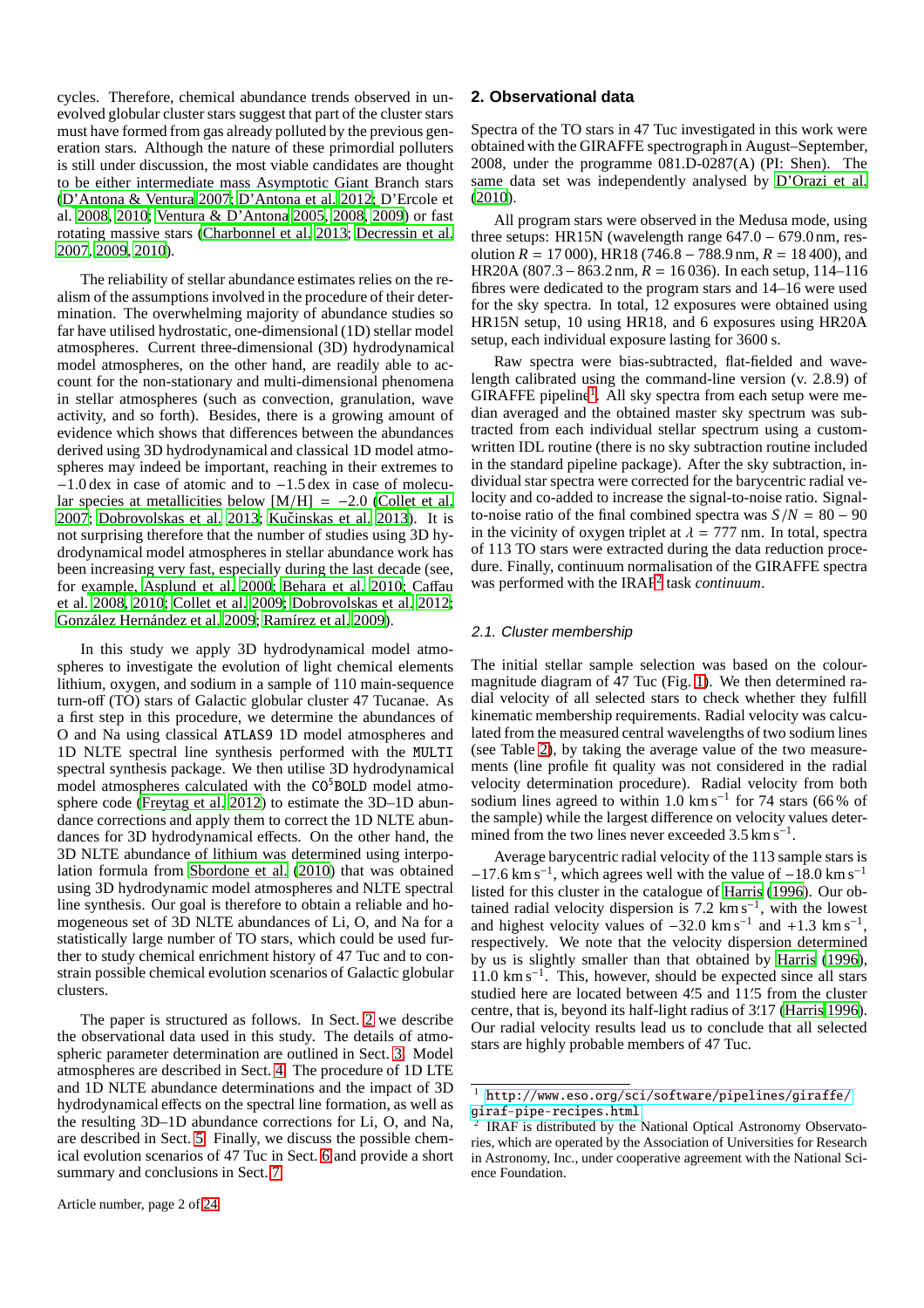## <span id="page-2-5"></span><span id="page-2-0"></span>**3. Atmospheric parameters**

## 3.1. Effective temperatures

Effective temperature of the program stars was determined by fitting wings of the observed  $H\alpha$  line profiles with the theoretical H $\alpha$  [profiles](#page-14-39) [\(Barklem 2008](#page-14-37)[;](#page-14-39) [Cayrel et al. 2011](#page-14-38); Fuhrmann et al. [1993\)](#page-14-39). Theoretical line profiles were computed in LTE with a modified version of the Kurucz's BALMER code<sup>[3](#page-2-2)</sup>, which allowed the usage of different theories for the self-broadening and Stark broadening of the line profile (see [Sbordone et al. 2010](#page-15-7)). In our case, we used the theory of [Barklem et al. \(2000a](#page-14-40)[,b](#page-14-41)) for the selfbroadening and that of [Stehlé & Hutcheon \(1999](#page-15-8)) for the Stark broadening. A grid of input models for computing synthetic  $H\alpha$ profiles was calculated using ATLAS9 model atmosphere code (see Sect. [4](#page-3-0) for details). In the fitting procedure, we only used H $\alpha$  line wings ( $\geq$ 90% of the normalised flux) which are most temperature sensitive. We avoided the line core region because it forms in the outer atmospheric layers where deviations from the LTE are possible and, thus, the LTE approach used in the BALMER code may not be adequate (Fig. [2\)](#page-2-3). We also excluded two spectral lines located on the wings of the H $\alpha$  profile, to avoid possible systematic shifts in the effective temperature determina-tion. In Fig. [2](#page-2-3) we show the spectral region around  $H\alpha$  line and highlight the regions that were used in (and excluded from) the fitting procedure.

It is important to note that effective temperatures determined from the H $\alpha$  line wings are sensitive to surface gravity (see, e.g. [Sbordone et al. 2010](#page-15-7)). On the other hand, surface gravities of the studied TO stars were derived using empirical formula that requires the knowledge of effective temperatures (Sect. [3.2\)](#page-2-4). Therefore, effective temperatures and gravities of the TO stars studied here were derived using iterative procedure, by adjusting  $T_{\text{eff}}$  and  $\log g$  simultaneously. However, because the program stars occupy very narrow range both in  $T_{\text{eff}}$  and log g (see Fig. [1,](#page-2-1) Table [A.1\)](#page-16-0), the corrections applied during the iterative procedure typically did not exceed  $\pm 10$  K and  $\pm 0.05$  dex, respectively.

We note that there is a systematic difference in the effective temperatures derived from the  $H\alpha$  line wings and those that would be inferred from the Yonsei-Yale isochrone, with differences becoming larger at lower  $T_{\text{eff}}$  (Fig. [1\)](#page-2-1). For the majority of stars, however, this difference does not exceed ∼ 120 K. In terms of abundances, this would translate to differences of ∼ 0.1 dex in case of lithium and oxygen, and ∼ 0.08 dex in case of sodium (see Sect. [5.4\)](#page-9-1), and would have a minor influence on the results obtained in this work.

#### <span id="page-2-4"></span>3.2. Surface gravities

Iron ionisation equilibrium condition enforcement is one of the most widely used methods to estimate stellar surface gravity. However, we were not able to use this approach due to the small number – only two – of ionised iron lines available in our spectra. Instead, we determined surface gravities using the following relation (with  $T_{\text{eff}}$  derived from the H $\alpha$  line wings)

$$
\log g\,=4.44+\log(M/M_\odot)-\log(L/L_\odot)+4\log T_{\rm eff}-4\log T_{\rm eff}^\odot\,,\ (1)
$$

where  $T_{\text{eff}}^{\odot}$  = 5780 K is the adopted solar effective temperature, *M* and *L* are stellar mass and luminosity, respectively (sub- /upper-script ⊙ denotes solar values). Stellar luminosity of the individual stars was determined from the Yonsei-Yale isochrones



<span id="page-2-1"></span>**Fig. 1.** Left: de-reddened  $M_{V,0} - (B - V)_{0}$  CMD of the TO stars studied in 47 Tuc. Lines are Yonsei-Yale  $(Y^2)$  isochrones (11, 12, and 13 Gyr), computed assuming  $Z = 0.004$  ([M/H] =  $-0.68$ ) and  $\alpha$ /Fe] = +0.4. Line in the upper left corner shows the reddening vector assuming  $A_V/E(B - V) = 3.1$ . **Right:** HR diagram showing the TO sample stars in 47 Tuc, with the effective temperatures and gravities determined as described in Sect. [3.1](#page-2-5) and [3.2.](#page-2-4) Solid lines are  $Y^2$  isochrones.



<span id="page-2-3"></span>Fig. 2. Synthetic spectrum of a TO star in 47 Tuc (00006129,  $T_{\text{eff}}$  = 5851 K,  $\log g$  = 4.06) showing H $\alpha$  line region used for the effective temperature determination. Blue bar above the synthetic spectrum indicates the range were fitting of the  $H\alpha$  line wings was done, red dashed rectangles mark the regions excluded from the fitting procedure, while green dashed rectangles highlight the spectral regions used to determine continuum level.

(see Sect. [3.2.2\)](#page-3-2) using their absolute magnitudes,  $M_V$ , derived from photometry.

In Sect. [3.2.1–](#page-2-6)[3.2.2](#page-3-2) below we outline the procedures used to derive absolute magnitudes and masses, i.e. the quantities needed to obtain surface gravities of the program stars using Eq. [1.](#page-2-7)

#### <span id="page-2-6"></span>3.2.1. Absolute magnitudes *M<sup>V</sup>*

<span id="page-2-7"></span>We used *BV* photometry from [Bergbusch & Stetson \(2009](#page-14-42)) to determine  $M_V$  of our program stars. During the visual inspection, we have found two possible photometric blends among the sample of program stars, namely stars with designations 00043029  $(V_1 = 17.83 \text{ mag}, V_2 = 18.49 \text{ mag}, \text{ separation} = 1\text{''}5) \text{ and}$ 00112168 ( $V_1$  = 17.64 mag,  $V_2$  = 18.65 mag, separation = 0".5). These stars were unresolved or marginally resolved by the GIRAFFE fibre having 1′′ .2 aperture on the sky, which led to incorrect determination of their atmospheric parameters. The two stars were therefore excluded from the abundance analysis.

Because of its high Galactic latitude ( $b = -45^\circ$ , [Harris](#page-14-36) [1996\)](#page-14-36), 47 Tuc experiences little interstellar reddening: the values found in the literature range from  $E(B - V) = 0.032$  (Schlegel

<span id="page-2-2"></span>The original version of the code is available from [http://kurucz.](http://kurucz.harvard.edu) [harvard.edu](http://kurucz.harvard.edu)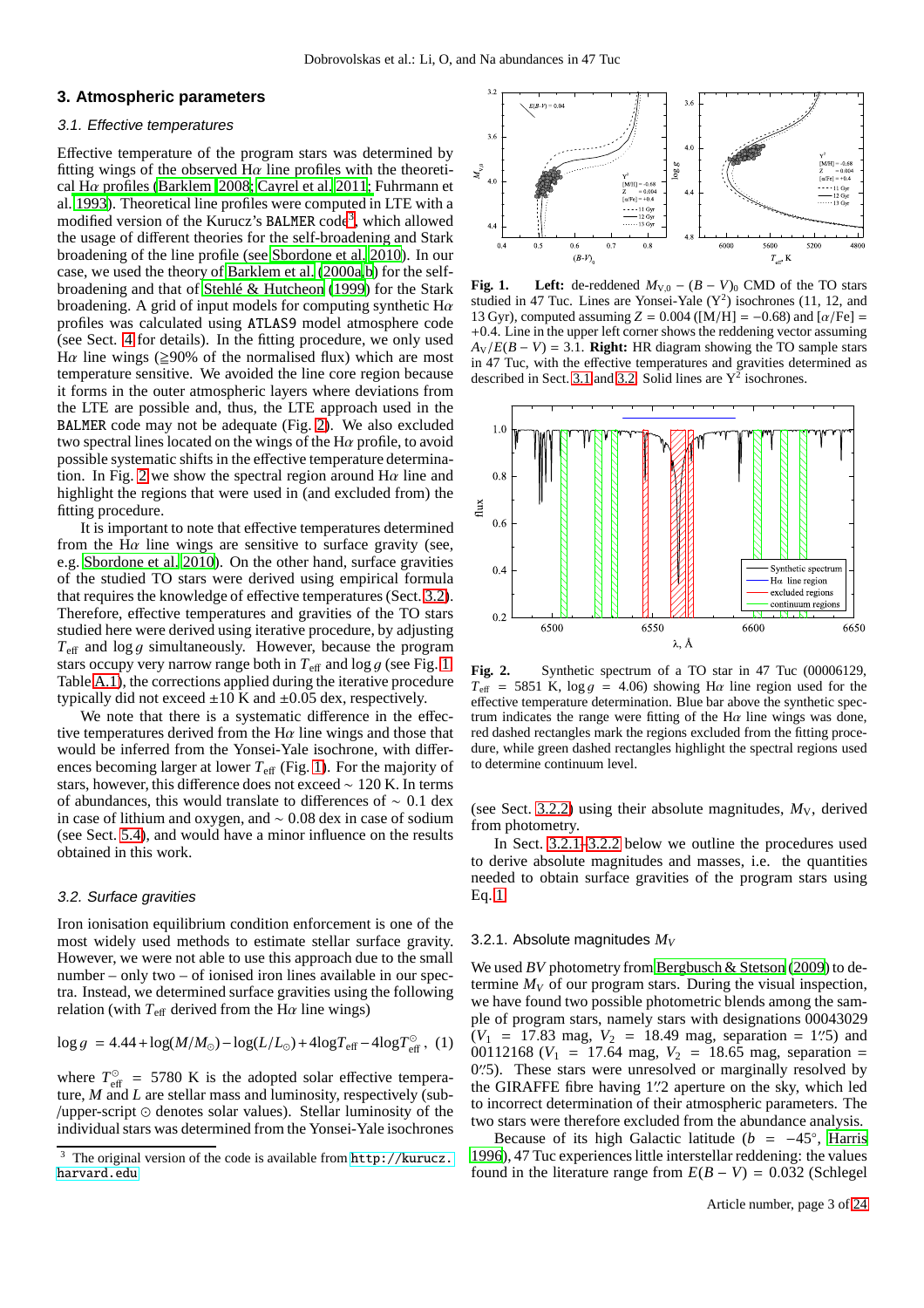**Table 1.** Masses of the program stars derived from the  $Y^2$  isochrones of diffe[rent](#page-15-9) age.

<span id="page-3-5"></span>

| $t$ , Gyr | mass range, $M_{\odot}$ | $\langle M \rangle, M_{\odot}$ |
|-----------|-------------------------|--------------------------------|
| 12        | $0.84 - 0.86$           | 0.85                           |
| 13        | $0.82 - 0.84$           | 0.83                           |

et al. [\(1998](#page-15-9)), <sup>[4](#page-3-3)</sup>) to  $E(B - V) = 0.055$  [\(Gratton et al. 1997\)](#page-14-43). Sim-ilarly, [Grundahl et al. \(2001](#page-14-44)) obtained  $E(B - V) = 0.04$  from the Strömgren *u*v*b*y photometry. We note that the reddening uncertainty of  $\Delta E(B - V) = 0.02$  would lead to the uncertainty of  $\Delta \log q \approx 0.02$  in the surface gravity and therefore would have a minor impact on the effective temperature determination. To correct for the interstellar reddening, we adopted  $E(B - V) = 0.04$ from [Harris \(1996](#page-14-36)). The distance modulus,  $V - M_V = 13.37$ , was also taken from [Harris \(1996](#page-14-36)).

## <span id="page-3-2"></span>3.2.2. Stellar mass

We determined stellar mass from the comparison of the observed colour-magnitude diagram (CMD) of 47 Tuc with theoretical isochrones. For this purpose, we used  $t = 11, 12,$  and 13 Gyr age Yonsei-Yale<sup>[5](#page-3-4)</sup> (Y<sup>2</sup>) isochrones, computed for the metallicity of Z  $= 0.004$  and  $\alpha$ –element enhancement of  $\lceil \alpha/\text{Fe} \rceil = +0.4$ . The observed CMD was fitted best with the  $12-13$  Gyr  $Y^2$  isochrones (F[ig. 1\). The narrow magnitude range occupied by the program](#page-15-12) stars  $(V = 17.225 - 17.507$  mag) translates into a mass interval of ~ 0.02 M<sub>☉</sub> (Table [1\)](#page-3-5). Using Eq. [1](#page-2-7) we find that the uncertainty in stellar mass of  $\Delta M = 0.02 M_{\odot}$  leads to a change in surface gravity of only  $\Delta \log g \approx 0.01$  (while keeping the effective temperature and luminosity fixed).

Small mass range of the program stars, together with a small change in the average mass between the 12 and 13 Gyr isochrones, led us to assume a fixed average mass of  $0.84 M_{\odot}$ for all program stars.

## 3.3. Final sample

The final stellar sample used in this work contained 110 TO stars. Their atmospheric parameters derived using the prescriptions given in the previous sections are provided in Table [A.1.](#page-16-0)

# <span id="page-3-0"></span>**4. Model atmospheres**

The following model atmospheres were used in our study:

**–** ATLAS9**:** these 1D hydrostatic stellar model atmospheres were computed using the ATLAS9 [code](#page-15-10) [\(Kurucz 1993](#page-14-45)[;](#page-15-10) Sbordone et al. [2004](#page-15-10); [Sbordone 2005](#page-15-11)), with new opacity distribution functions as described in [Castelli & Kurucz \(2003](#page-14-46)) for alpha-element enhanced ( $\left[\alpha/Fe\right] = +0.4$ ) chemical composition and microturbulence velocity of  $1.0 \text{ km s}^{-1}$ . ATLAS9 model atmospheres used in the 1D NLTE analysis of oxygen and sodium abundances with the MULTI spectral synthesis code were calculated with a mixing length parameter  $\alpha_{\text{MLT}} = 1.25$ . In addition, ATLAS9 model atmospheres used in the effective temperature determination were calculated with a mixing length parameter  $\alpha_{\text{MLT}} = 0.5$ , according to the recommendations of [Fuhrmann et al.](#page-14-39) [\(1993\)](#page-14-39) and van't

Veer-Menneret & Megessier [\(1996](#page-15-12)); we note though that the choice of  $\alpha_{\text{MLT}}$  had a negligible influence on the derived effective temperatures;

- **–** LHD: these 1D hydrostatic model atmospheres were calculated using the LHD model atmosphere code. The code utilises the same equation of state and opacities as those used with the 3D hydrodynamical  $CO<sup>5</sup>BOLD$  model atmospheres (see below), thus allowing a differential comparison of the 3D and 1D predictions to be made (for more about the LHD model atmosphere code see, e.g., Caff[au & Ludwig 2007\)](#page-14-47). In this study, LHD 1D hydrostatic model atmospheres were used together with the 3D hydrodynamical CO<sup>5</sup>BOLD model atmospheres to compute the 3D–1D abundance corrections for oxygen and sodium.
- **–** CO<sup>5</sup>BOLD: 3D hydrodynamical model atmospheres used in our work were calculated with the CO<sup>5</sup>BOLD model atmosphere code [\(Freytag et al. 2012\)](#page-14-34), which solves timedependent equations of hydrodynamics and radiation transfer on a Cartesian grid. The  $CO<sup>5</sup>BOLD$  models were used to assess the influence of convection on the thermal structures of stellar atmospheres and spectral line formation, and to compute the 3D–1D abundance corrections for oxygen and sodium.

## <span id="page-3-1"></span>**5. Determination of elemental abundances**

Abundances of lithium, oxygen, and sodium in the TO stars of 47 Tuc were determined using slightly different procedures. For sodium and oxygen, the 1D NLTE abundances were derived by best-fitting the observed line profiles with the synthetic spectra computed with the 1D NLTE spectral synthesis code MULTI. For this purpose, we slightly expanded and modified the model atoms of oxygen and sodium used with the MULTI code. The obtained 1D NLTE abundances of oxygen and sodium were then corrected for the 3D effects using 3D–1D abundance corrections computed with the 3D hydrodynamical and 1D hydrostatic model atmosphere codes CO<sup>5</sup>BOLD and LHD, respectively.

The abundance of lithium, on the other hand, was determined using the equivalent widths of lithium lines measured in the spectra of the program stars. Then, we used the interpolation formula from [Sbordone et al. \(2010](#page-15-7)) to directly obtain the 3D NLTE lithium abundance estimate.

In the following sections we will focus on the steps involved in the abundance determinations of all three elements discussed here.

#### 5.1. Spectral lines and their atomic parameters

Atomic parameters of spectral lines used in the abundance derivations of lithium, oxygen, and sodium are provided in Ta-ble [2.](#page-4-0) Central line (777.416 nm) of the oxygen triplet was significantly affected by telluric emission and thus proved to be unsuitable for the abundance determinations. Oxygen abundance was therefore derived using the two remaining lines of the oxygen triplet located at 777.194 nm and 777.539 nm.

#### 5.2. 3D+NLTE abundances of oxygen and sodium

The 1D NLTE abundances of oxygen and sodium were derived by fitting the observed spectral line profiles with the synthetic spectra computed using the 1D spectral synthesis code MULTI. We then corrected the obtained 1D NLTE abundances for the 3D hydrodynamical effects, by using 3D–1D abundance corrections

<sup>4</sup> <http://irsa.ipac.caltech.edu/applications/DUST/>

<span id="page-3-4"></span><span id="page-3-3"></span><sup>5</sup> <http://www.astro.yale.edu/demarque/yyiso.html>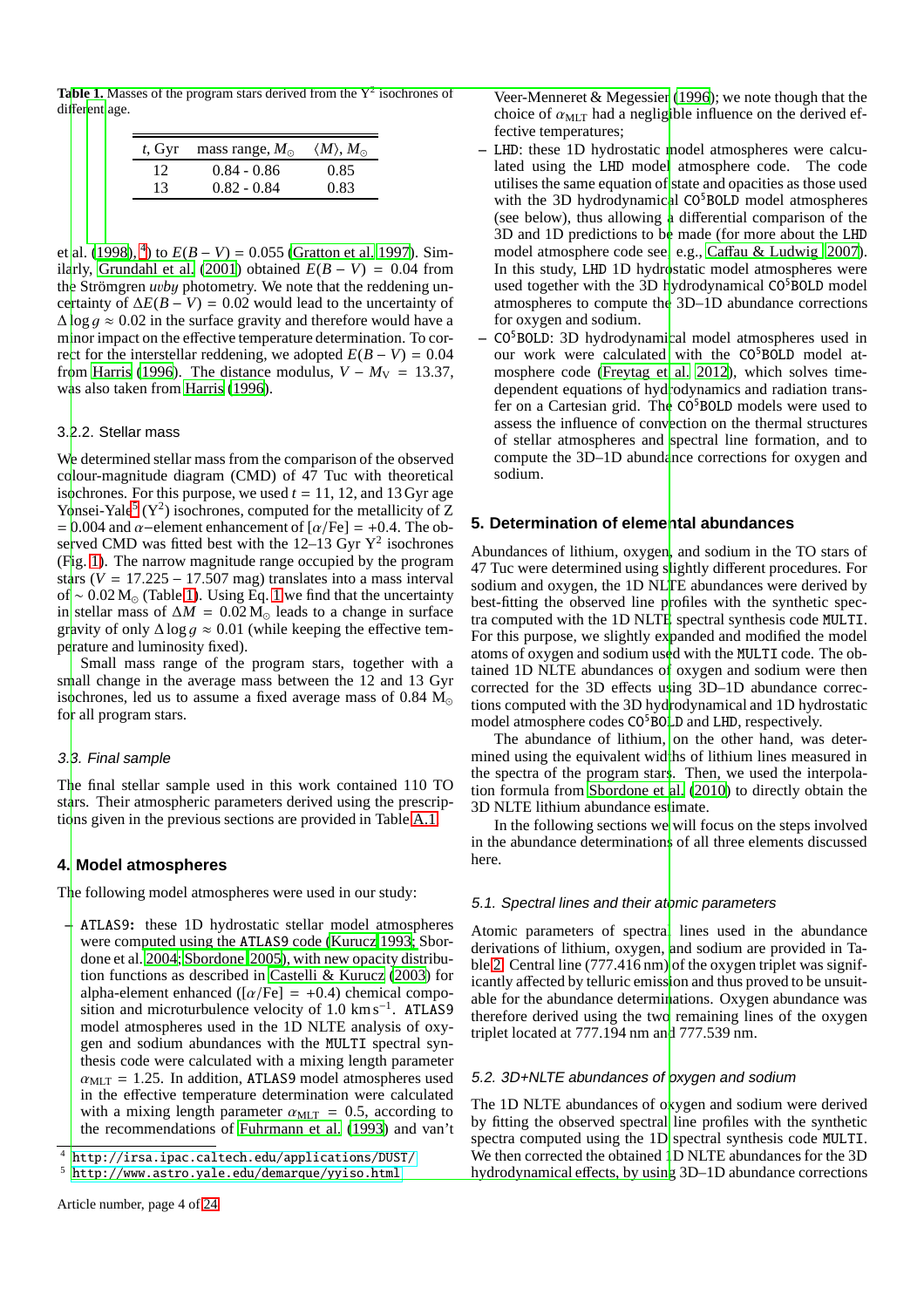

<span id="page-4-1"></span>**Fig. 3.** Synthetic NLTE spectral lines of oxygen (solid lines) compared with the observed solar spectrum (dots) from [Kurucz et al. \(1984\)](#page-14-48). **Left**: forbidden line at 630.0 nm, **Centre**: infrared triplet at 777 nm, **Right**: infrared line at 845 nm. All synthetic spectral line profiles were computed using solar oxygen abundance of  $A(O) = 8.71$ .

<span id="page-4-0"></span>**Table 2.** Atomic parameters of the spectral lines used in the abundance determinations of lithium, oxygen, and sodium.

|                 |                                         |  | Element $\lambda$ , nm $\chi$ , eV $\log gf^{\text{a}} \log \gamma_{rad}^{\text{b}} \log \frac{\gamma_4}{N_a} \log \frac{\gamma_6}{N_a}$ |                      |
|-----------------|-----------------------------------------|--|------------------------------------------------------------------------------------------------------------------------------------------|----------------------|
| Lit             | $670.776$ $0.000$ $-0.009$ 7.56         |  |                                                                                                                                          | $-5.78$ $-7.574$     |
| Lit             | 670.791 0.000 -0.309 7.56               |  |                                                                                                                                          | $-5.78$ $-7.574$     |
| Oτ              | 777.194 9.146 0.324 7.52                |  |                                                                                                                                          | $-5.55 -7.443^e$     |
| Oτ              | 777.539 9.146 -0.046 7.52               |  |                                                                                                                                          | $-5.55 -7.443^e$     |
| Na 1            | $818.326$ 2.102 0.230 7.52 <sup>e</sup> |  |                                                                                                                                          | $-5.62^e$ $-7.425^e$ |
| Na <sub>I</sub> | 819.482 2.104 0.490 7.52 <sup>e</sup>   |  |                                                                                                                                          | $-5.62^e$ $-7.425^e$ |

Kurucz [\(1993\)](#page-14-45);  $<sup>b</sup>$  n[a](#page-14-45)tural broadening constant [\(Kupka et al.](#page-14-49)</sup> [2000\)](#page-14-49);  $\text{c}$  Stark broadening constant [\(Kupka et al. 2000\)](#page-14-49); d van der Waals broadening constant [\(Kupka et al. 2000](#page-14-49)); e classical value [\(Castelli 2005b\)](#page-14-50).

calculated with the 3D hydrodynamical  $CO<sup>5</sup>BOLD$  and 1D LHD model atmospheres. In the latter two cases, spectral line synthesis was done using the Linfor3D package. A constant microturbulence velocity of  $\xi_{\text{micro}} = 1.0 \text{ km s}^{-1}$  was assumed for all program stars in the spectral synthesis calculations using the 1D model atmospheres (i.e., ATLAS9 and LHD), irrespective whether it was done with the MULTI or Linfor3D line synthesis packages. We note though, that none of the spectral lines analyzed in this paper were strongly saturated and therefore the resulting abundances were insensitive to the choice of microturbulence velocity (see Table [5\)](#page-9-2). The steps involved in the derivation of oxygen and sodium abundances are summarised below.

## 5.2.1. Model model atom of oxygen

As a first step in the 1D NLTE abundance analysis, we modified and expanded the model atoms of oxygen and sodium. In the case of oxygen, we started with the model atom described in [Mishenina et al. \(2000](#page-14-51)) and updated it with new collisional transition rates. The updated version of the model atom currently consists of 23 energy levels of  $O<sub>I</sub>$  and the ground level of  $O<sub>II</sub>$ for which detailed statistical equilibrium equations are solved. Additional 48 energy levels of O<sub>I</sub> and 15 energy levels of the higher ionisation stages were included to account for the particle number conservation. All 46 bound-bound transitions with the wavelengths shorter than 10 000 nm were used in the calculation of atomic level population numbers. Ionisation crosssections were taken from the TOPBASE [\(Cunto et al. 1993\)](#page-14-52). Rate coefficients for the bound-bound electronic collisional transitions obtained using detailed quantum mechanical calculations by [Barklem \(2007](#page-14-53)) were used with the lowest seven energy levels of O i. Other allowed transitions were approximated by the classical formula of [van Regemorter](#page-15-13) [\(1962\)](#page-15-13), while for the forbidden transitions the formula of [Allen](#page-14-54) [\(1973\)](#page-14-54) was used, with  $\Omega = 1$ . In terms of its complexity, the updated model atom therefore occupies an intermediate position between its older version presented in [Mishenina et al.](#page-14-51) [\(2000\)](#page-14-51) and a model atom utilised in, e.g., [Fabbian et al. \(2009](#page-14-55)) and/or [Sitnova et al. \(2013](#page-15-14)). We note, however, that the Solar oxygen abundance obtained with the updated model atom is still very similar to that derived either by [Mishenina et al. \(2000\)](#page-14-51) or [Sitnova et al. \(2013\)](#page-15-14) (see this Section below).

Oscillator strengths of the oxygen lines at 630.0 and 636.3 nm were taken from [Storey & Zeippen](#page-15-15) [\(2000\)](#page-15-15), while for the rest of the lines we used data from NIST. We utilised van der Waals line broadening constants obtained using quantum mechan[ical calculations](#page-14-57) [\(Anstee & O'Mara 1995](#page-14-56)[;](#page-14-57) Barklem & O'Mara [1997](#page-14-57)). One should note that at higher metallicities the Ni<sub>I</sub> line located at 630.0 nm becomes an important contributor to the strength of the forbidden oxygen line at 630.0 nm. To account for the nickel blend, we used  $\log gf = -2.11$  (Johans-son et al. [2003](#page-14-58)) for the Ni<sub>1</sub> 630.0 nm line and a nickel abundance of  $A(Ni) = 6.17$  [\(Scott et al. 2009](#page-15-16)) in the spectral synthesis calculations. Isotopic splitting into two components with  $\lambda$ (<sup>58</sup>Ni) = 630.[0335 nm and](#page-14-59)  $\lambda$ (<sup>60</sup>Ni) = 630.0355 nm (Bensby et al. [2004\)](#page-14-59) was taken into account as well.

Since collisions with hydrogen atoms play an important role in the atmospheres of cool stars, this effect was taken into account by using the classical formula of [Drawin \(1969](#page-14-60)), in the form suggested by [Steenbock & Holweger \(1984](#page-15-17)) and with a correction factor  $S_H = 1/3$ . The numerical value of this coefficient was chosen by comparing predicted and observed oxygen line profiles in the solar spectrum. In particular, by setting  $S_H = 0.0$  it was not possible to reconcile the observed strengths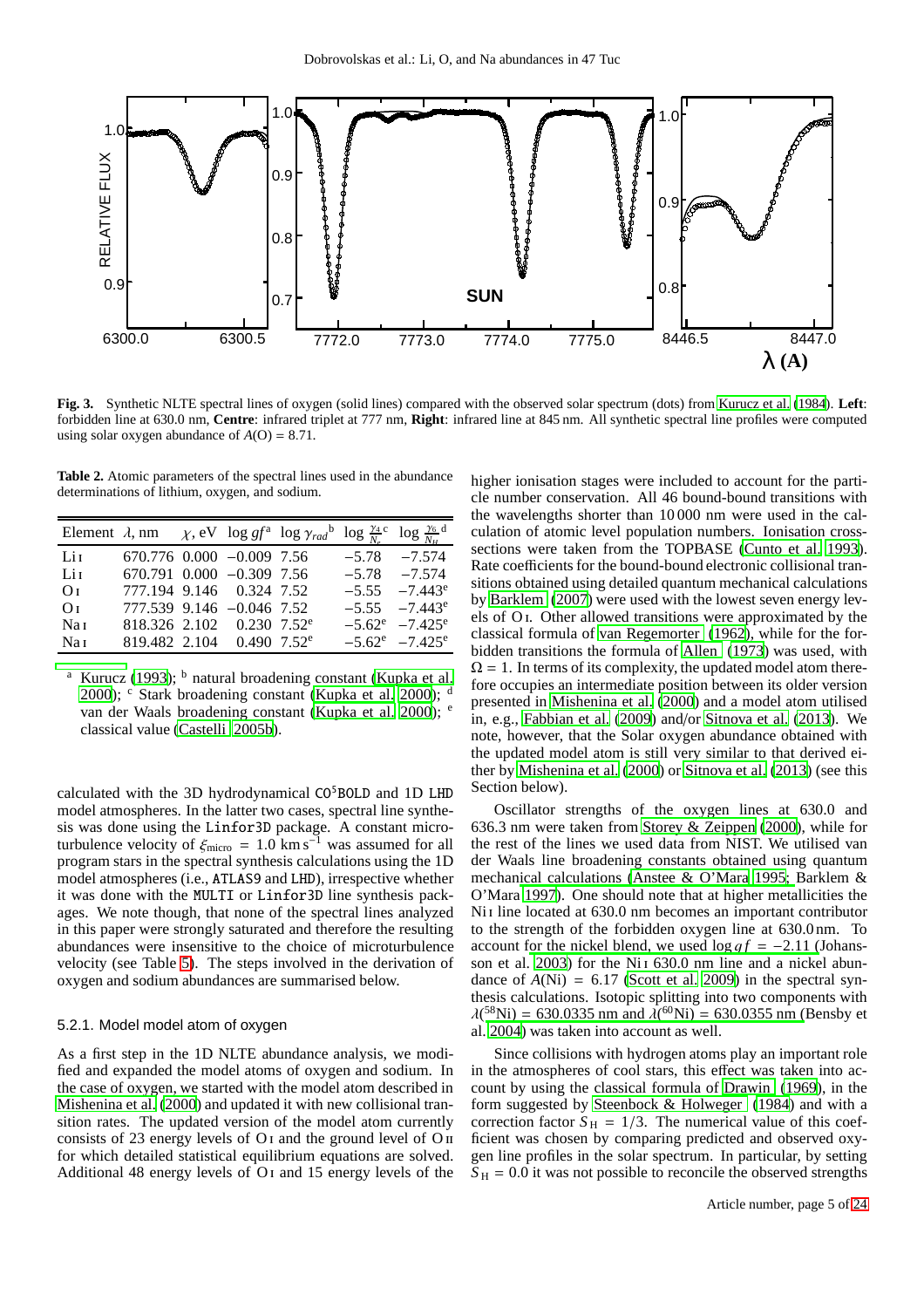

<span id="page-5-1"></span>**Fig. 4.** Synthetic 1D NLTE spectral lines of sodium (solid lines) compared with the observed solar flux spectrum (dots) from [Kurucz et al.](#page-14-48) [\(1984\)](#page-14-48). In case of 818 nm line, which experiences the strongest deviations from the LTE, we also show the LTE line profile (dashed line). All synthetic spectral lines were computed using solar sodium abundance of  $A(Na) = 6.25$ .



<span id="page-5-2"></span>**Fig. 5.** Synthetic 1D NLTE spectral lines of sodium (solid lines) compared with the observed spectrum of ν Ind spectrum (dots, taken from the UVES archive of the Paranal Observatory Project [Bagnulo et al. 2003\)](#page-14-61). All synthetic spectral line profiles were computed using sodium abundance of  $A(Na) = 4.5$ .

of the IR triplet lines at 777.1-5 nm and the line at 844.6 nm, as this line and those belonging to the triplet system would imply different solar oxygen abundance. On the other hand, when the coefficient was set to 1.0 then the IR triplet was too weak and did not produce the same abundance estimate as that obtained from the forbidden oxygen line at 630.0 nm.

To test the updated model atom, we compared synthetic spectral line profiles with those observed in the spectrum of the Sun. [We used the solar model atmosphere from](#page-14-46) Castelli & Kurucz [\(2003\)](#page-14-46), together with the chromosphere model VAL-C and the corresponding microturbulence velocity distribution from [Vernazza et al.](#page-15-18) [\(1981\)](#page-15-18). In addition to testing the realism of the model atom, this also allowed us to investigate the possible influence of the chromosphere on the NLTE line formation. Test calculations showed, however, that the latter effect was very small: the difference in the equivalent widths of IR oxygen triplet lines computed using the model atmospheres with and without the chromosphere was less than 1.5%. To compare the theoretical lines profiles with those observed in the spectrum of the Sun,

the re-red[uced](#page-14-48) [\(Kurucz 2006](#page-14-62)[\) Kitt Peak Solar Flux Atlas \(](#page-14-48)Ku-rucz et al. [1984](#page-14-48)) was used  $(R = 523,000)$ , signal-to-noise ratio  $S/N = 4000$  at the wavelength of the infrared sodium lines). In addition, we compared the synthetic line profiles computed for the centre of the solar disc with the observed ones from the atlas of [Delbouille et al. \(1973](#page-14-63)). Synthetic lines were convolved with a Gaussian profile, to obtain the same spectral resolution as the Kitt Peak Solar Flux Atlas, and broadened by 1.8 km s<sup>−</sup><sup>1</sup> rotational velocity. We assumed  $\xi_{micro} = 1.0 \text{ km s}^{-1}$  microturbulence velocity and  $\zeta_{\text{macro}} = 2.0 \text{ km s}^{-1}$  macroturbulence velocity. Solar oxygen abundance derived from the IR triplet lines was  $A(O)^6 = 8.71$  $A(O)^6 = 8.71$  $A(O)^6 = 8.71$ , which agrees well with  $A(O) = 8.71$  obtained by [Scott et al.](#page-15-16)  $(2009)$  and  $A(O) = 8.69$  recommended by [Asplund](#page-14-64) [\(2009\)](#page-14-64). It is also in good agreement with  $A(O) = 8.73$  obtained by [Mishenina et al.](#page-14-51) $(2000)$  $(2000)$  and  $A(O) = 8.75$  derived by Sitnova et al. [\(2013\)](#page-15-14), with the abundances in both cases measured us-

<span id="page-5-0"></span>Abundance *A* of element *X*,  $A(X)$  is defined as  $A(X) = \log \epsilon(X)$  $log(N_X/N_H) + 12$ , where  $N_X$  and  $N_H$  are number densities of element X and hydrogen, respectively.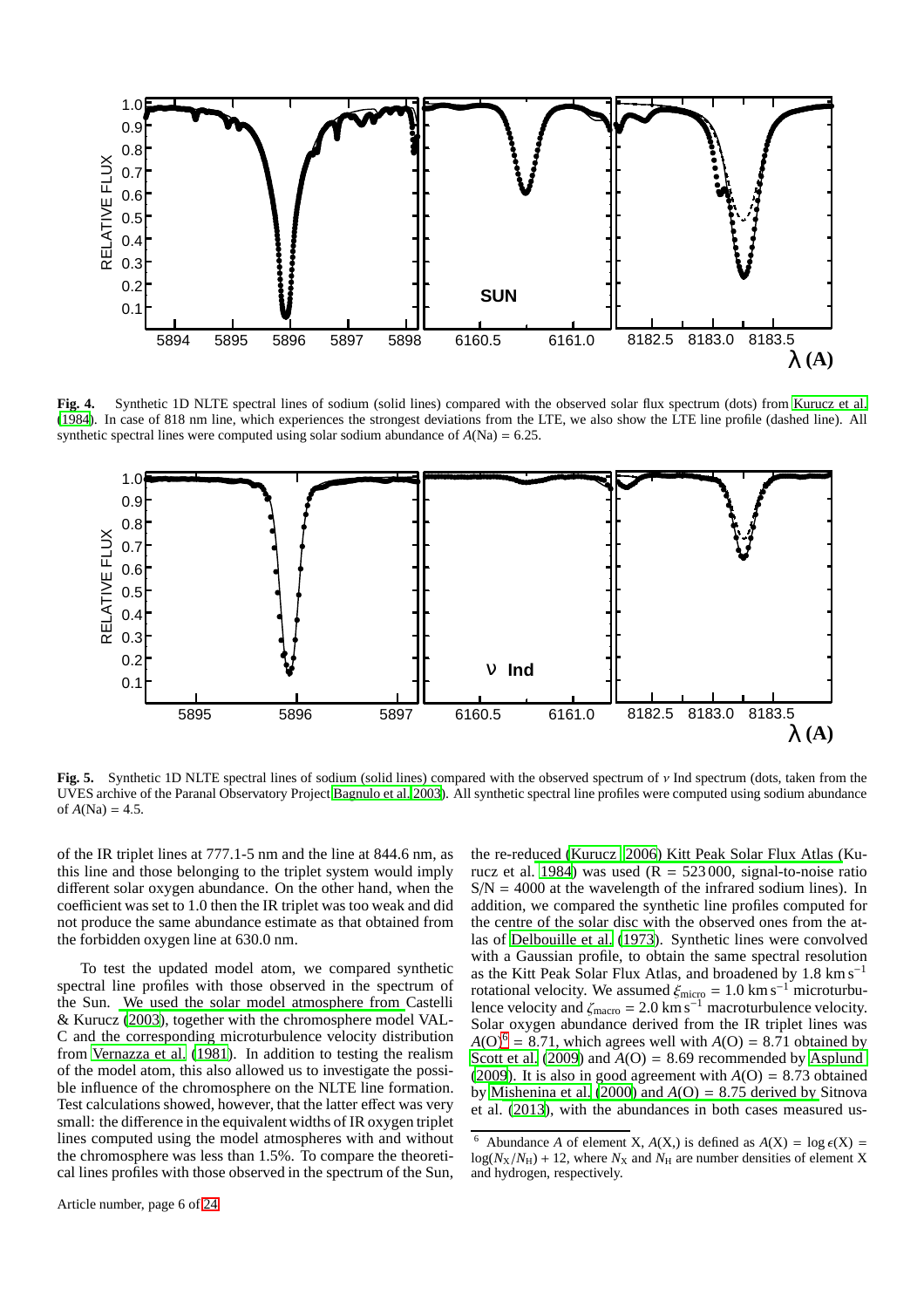ing IR triplet lines. Comparison of the calculated and observed oxygen line profiles in the solar spectrum is shown in Fig. [3.](#page-4-1)

#### 5.2.2. Model atom of sodium

In the case of sodium, we started with the model atom constructed by [Korotin & Mishenina](#page-14-65) [\(1999\)](#page-14-65). The updated sodium model atom currently consists of 20 energy levels of Na i and the ground level of Na<sub>II</sub>. Fine splitting has been taken into account only for the 3p level, in order to ensure reliable calculations of the sodium doublet transitions at 589 nm. In total, 46 radiative transitions were taken into account for the level population number calculations. Fixed radiative transition rates were used for other weak transitions. Photoionisation cross-sections were taken from the TOPBASE database [\(Cunto et al. 1993\)](#page-14-52).

The sodium model atom was updated to accommodate new rate coefficients of collisions with electrons and hydrogen atoms and ionisation by the hydrogen atoms for the lower 9 levels of Na<sub>I</sub>, which were obtained by [Barklem et al. \(2010](#page-14-66)) using quantum mechanical computations. For other levels, the classical formula of Drawin h[as been used in the form suggested by](#page-15-17) Steen-bock & Holweger [\(1984\)](#page-15-17), with the correction factor  $S_H = 1/3$ . One should note however, that the  $S_H$  parameter plays a minor role here because the spectral lines of sodium studied in this work arise from the transitions between the lower energy levels, and for these transitions we used the rate coefficients of collisions with hydrogen from Barklem et al.  $(2010)$  (i.e., no  $S_H$  correction factor was applied for these levels). On the other hand, collisions with hydrogen have little influence on the change in the population numbers of levels with high-excitation energy and, therefore, do not influence the population numbers of the lowest 9 energy levels. The highest sensitivity to  $S_H$  factor is seen in the case of sodium lines located at 568.2 and 568.8 nm. However, in case of the Sun, the change in  $S_H$  from 0.0 to 1.0 leads to the change in the equivalent widths of these particular lines of only  $\approx 1\%$ . The change in the equivalent widths of other spectral lines is less than one percent.

Rate coefficients for the collisions with electrons have been revised, too. In this case, we used electron collision crosssections from [Igenbergs et al. \(2008\)](#page-14-67) for transitions between the lowest eight energy levels of the sodium atom, for a wide range of impacting electron energies. Electron ionisation crosssections were also taken from [Igenbergs et al. \(2008\)](#page-14-67). For the rest of [the allowed transitions we used the relation of](#page-15-13) van Regemorter [\(1962](#page-15-13)), while for the forbidden transitions the formula of [Allen \(1973](#page-14-54)) was utilised.

To test the modified model atom, we carried out calculations of the spectral line profiles for the Sun, Procyon, and  $\nu$  Ind. For the Sun, we used re-reduced Kitt Peak Solar Flux Atlas [\(Kurucz 2006](#page-14-62)). In case of Procyon and  $\nu$  Ind, spectra were taken from the UVES archive of the Paranal Observatory Project [\(Bagnulo et al. 2003](#page-14-61)). The latter spectra were obtained with the UVES spectrograph and spectral resolution of  $R = 80000$ , and have a S/N of more than 300. In case of the Sun, the synthetic sodium lines were convolved with a Gaussian profile to obtain the spectral resolution of the Kitt Peak Solar Atlas, and then further rotationally broadened by 1.8 km s<sup>-1</sup>. Microturbulence and macroturbulence velocities were set to  $\xi_{\text{micro}} =$ 1.0 km s<sup>-1</sup> and  $\zeta_{\text{macro}} = 2.0 \text{ km s}^{-1}$ , respectively. The average solar sodium abundance determined from nine sodium lines (located at 514.88, 568.26, 568.82, 588.99, 589.59, 615.42, 616.08, 818.33, and 819.48 nm) is  $A(Na)(= \log \epsilon(Na)) = 6.25 \pm 0.08$  dex which agrees well both with the solar photospheric abundance of  $A(Na) = 6.24 \pm 0.04$  dex from [Asplund \(2009](#page-14-64)) and with cur-



<span id="page-6-0"></span>**Fig. 6.** 1D NLTE abundance corrections for different spectral lines of sodi[um, as obtained in this work \(black lines and symbols\) and by](#page-14-68) Lind et al. [\(2011](#page-14-68), red lines and symbols). **Top** panel: abundance corrections for the spectral lines located at  $\lambda = 568.2$  nm (solid lines) and  $\lambda =$ 615.4 nm (dashed lines). **Bottom** panel: abundance corrections for the spectral lines located at  $\lambda = 568.8$  nm (dashed lines) and  $\lambda = 818.3$  nm (solid lines).

rently recommended solar abundance of  $A(Na) = 6.29 \pm 0.04$  dex from [Lodders et al.](#page-14-69) [\(2009\)](#page-14-69).

If the model atom is constructed correctly it must describe adequately the spectral lines belonging to different multiplets, yielding identical abundance of a given chemical element irrespective to which line of the multiplet is used. To perform such test, we have chosen lines with different sensitivities to NLTE effects. For example, sodium lines at 818.3 and 819.4 nm are very sensitive to NLTE effects while the widely-used lines at 615.4 and 616.0 nm are not affected by strong deviations from the LTE. In Fig. [4](#page-5-1) we show the observed spectrum of the Sun, together with the synthetic spectral line profiles computed under the assumption of NLTE. Clearly, synthetic line profiles fit well the observed lines belonging to different multiplets. For comparison, we also show the LTE line profile of the line located at 818.3 nm which is amongst the most sensitive to NLTE effects. In the case of metal-poor stars, the sodium lines at 615.4 and 616.0 nm are too weak to be measured reliably, thus the sodium abundance has to be determined using stronger lines. To further test the realism of the modified sodium model atom we therefore synthesised several stronger lines of sodium in the spectrum of  $\nu$  Ind (HD 211998;  $T_{\text{eff}} = 5240 \text{ K}$ ,  $\log g = 3.43$ , [Fe/H] = -1.6). We conclude that also in this case all synthetic lines computed with a single sodium abundance of  $A(Na) = 4.5$  fit the observed spectrum satisfactorily (Fig. [5\)](#page-5-2).

In addition, we compared 1D NLTE abundance corrections derived for the sodium lines using our model atom with those obtained by [Lind et al.](#page-14-68) [\(2011\)](#page-14-68). The sodium model atoms used in the two studies are very similar. In particular, collisions with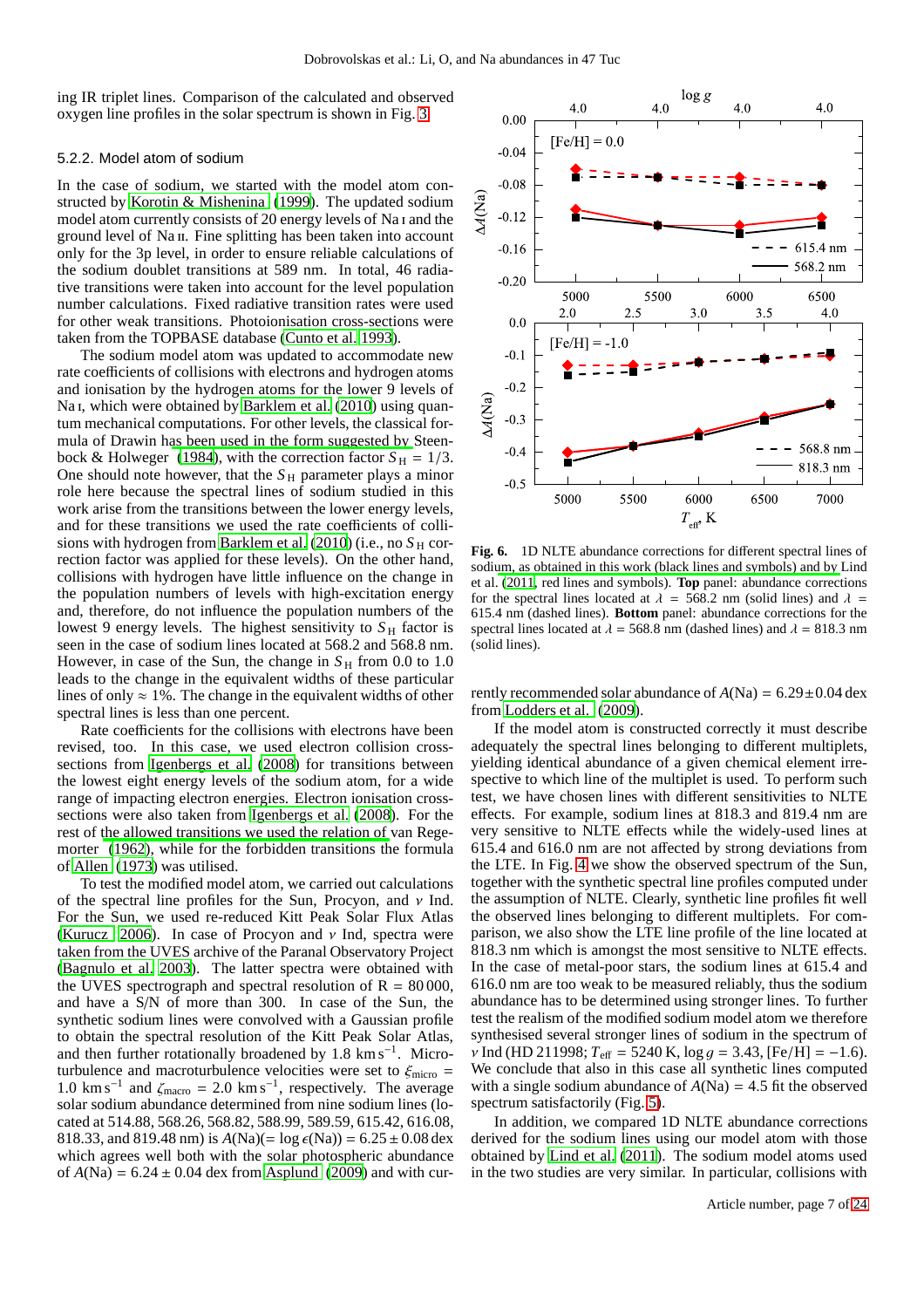<span id="page-7-0"></span>Table 3. Parameters of the 3D hydrodynamical CO<sup>5</sup>BOLD atmosphere models used in this work.

|      |     |          | $T_{\text{eff}}$ , K $\log q$ [M/H] Grid dimension, Mm     | resolution                  |
|------|-----|----------|------------------------------------------------------------|-----------------------------|
|      |     |          | $X \times Y \times Z$                                      | $X \times Y \times Z$       |
| 5475 | 40  | $\Omega$ | $20.3 \times 20.3 \times 10.6$ $140 \times 140 \times 150$ |                             |
| 5533 | 4 Q | $-1$     | $19.9 \times 19.9 \times 10.6$                             | $140 \times 140 \times 150$ |
| 5927 | 4 Q | 0        | $25.8 \times 25.8 \times 12.5$                             | $140 \times 140 \times 150$ |
| 5850 | 4 O | $-1$     | $25.8 \times 25.8 \times 12.5$ $140 \times 140 \times 150$ |                             |

hydrogen atoms in both cases are accounted for by using quantum mechanical computation data from [Barklem et al. \(2010](#page-14-66)). 1D NLTE abundance corrections obtained with our model atom are in good agreement with the results of [Lind et al. \(2011](#page-14-68)) over a wide range of stellar atmospheric parameters (Fig. [6\)](#page-6-0).

#### 5.2.3. 1D NLTE abundances of O and Na

The newly updated model atoms of oxygen and sodium described in the previous sections were used to derive abundances of the two elements in the TO stars of 47 Tuc. For this pur[pose, we employed the spectral synthesis code](#page-14-70) MULTI (Carlsson [1986\)](#page-14-70) in its modified version [\(Korotin et al. 1999\)](#page-14-71), while the abundances were determined by fitting synthetic line profiles to those in the observed spectra of TO stars using  $\chi^2$  minimisation. Throughout the spectral synthesis computations we used fixed microturbulence  $\dot{\xi}_{\text{micro}} = 1.0 \text{ km s}^{-1}$ . Macroturbulence velocity was varied as a free parameter to achieve the best fit to the observed line profiles, with its typical values determined in the range of  $1-5$  km s<sup>-1</sup>.

Examples of the observed and best-fitted synthetic 1D NLTE spectral line profiles are shown in Fig. [7,](#page-8-0) while the determined 1D NLTE abundances of O and Na are provided in Table [A.1](#page-16-0) (Appendix [A\)](#page-15-19). We note that typical differences between the abundances of oxygen and sodium obtained using 1D NLTE and LTE spectral line synthesis (estimated by fitting the NLTE and LTE synthetic profiles to the observed line profile) are indeed significant,  $\Delta_{\text{1D NLTE–LTE}} \approx -0.20$  and  $\approx -0.35$  dex, respectively.

#### <span id="page-7-1"></span>5.2.4. 3D–1D abundance corrections for O and Na

Convection has a significant impact on the spectral line formation in the atmospheres of cool stars. A number of recent studies have shown that treating convection in one-dimensional hydrostatic model atmospheres with mixing-length theory may lead to significant differences in the abundances of chemical elements with respect to those determined using 3D hydrodynamical [model atmospheres \(a non-exhaustive list includes](#page-14-72) Asplund et al. [1999;](#page-14-72) [Bonifacio et al. 2010](#page-14-73)[; Ca](#page-14-24)ff[au & Ludwig 2007](#page-14-47); Collet [et al.](#page-14-74) [2007](#page-14-24)[;](#page-14-74) [Dobrovolskas et al. 2012;](#page-14-32) González Hernández et al. [2008](#page-14-74)). The role of convection becomes especially important in the atmospheres of metal-poor stars ( $[Fe/H] < -2$ ), where horizontal fluctuations of thermodynamic quantities and changes in the vertical temperature and velocity profiles may lead to significant differences in the predicted spectral line strengths. We therefore used 3D hydrodynamic CO<sup>5</sup>BOLD stellar model atmospheres [\(Freytag et al. 2012](#page-14-34)) to assess the impact of such effects on the spectral line formation in the atmospheres of our program stars.

The CO<sup>5</sup>BOLD models used for this purpose were taken from the [CIFIST 3D hydrodynamical model atmosphere grid \(](#page-14-75)Ludwig et al. [2009\)](#page-14-75). Since the model spacing in the  $T_{\text{eff}} - \log g - [M/H]$ plane is rather coarse, there are no CIFIST models with the atmospheric parameters exactly corresponding to those of the program stars. We therefore used four CO<sup>5</sup>BOLD models bracketing the parameters of TO stars with their  $T_{\text{eff}}$  and [M/H]. The desired quantities (e.g., line strengths) were computed using each of the four models and then interpolated to the effective temperature and metallicity of a given TO star. Atmospheric parameters of the 3D hydrodynamical models are provided in Ta-ble [3.](#page-7-0) Each simulation run covered about  $\approx$  7.5 days in stellar time, or  $\approx$ 19 convective turnover times as measured by the Brunt-Vaisälä timescale (see Kučinskas et al. 2013, for the definition; we note that the advection timescale is always significantly shorter). Monochromatic opacities used in the model calculations were taken from the MARCS stellar atmosphere package [\(Gustafsson et al. 2008](#page-14-76)) and were grouped into a number of opacity bins using the opacity binning technique [\(Ludwig 1992;](#page-14-77) [Ludwig et al. 1994](#page-14-78); [Nordlund 1982](#page-15-20); [Vögler 2004\)](#page-15-21). Five opacity bins were used for the  $[M/H] = 0.0$  models and six bins for the  $[M/H] = -1.0$  models. The models were computed using solar-scaled elemental abundances from [Asplund et al.](#page-14-79) [\(2005\)](#page-14-79), by applying a constant enhancement in the alpha-element abundances of  $\lceil \alpha/\text{Fe} \rceil = +0.4$  for the models at  $\lceil M/H \rceil = -1.0$ . All model simulations were performed under the assumption of local thermodynamic equilibrium, LTE, with scattering treated as true absorption (for more details on the model calculations see [Ludwig et al. 2009\)](#page-14-75).

To perform spectral line synthesis calculations, from the four 3D hydrodynamical model runs we selected four smaller subsamples of 20 model structures (snapshots; 18 were selected in the case of model at  $T_{\text{eff}} = 5927 \text{ K}$ ,  $\log g = 4.0$ , [M/H] = 0.). The selected snapshots were spaced nearly equidistantly in time and spanned the entire length of each simulation run. Each snapshot ensemble was selected in such a way as to ensure that its most important statistical properties (the average effective temperature, its standard deviation, mean velocity at optical depth unity, mean velocity and residual mass flux profiles) would match those of the entire simulation run as closely as possible. Time separation between the individual snapshots in the 20 snapshot ensemble was  $\approx 0.4$  days ( $\approx 1$  convective turnover time) which allows us to consider them statistically independent.

As in our previous work (e.g., [Dobrovolskas et al. 2013;](#page-14-25) Kučinskas et al. 2013), the influence of convection on the spectral line formation was assessed with the help of 3D–1D abundance corrections. This correction,  $\Delta_{3D-1D}$ , is defined as a difference between the abundance *A*(X) of chemical element *X* derived at the observed equivalent width of a given spectral line using 3D and 1D model atmospheres,  $\Delta_{3D-1D} = A(X)_{3D} - A(X)_{1D}$ . We also made use of two additional abundance corrections,  $\Delta_{\text{3D–}\langle\text{3D}\rangle} \equiv A(X_i)_{\text{3D}} - A(X_i)_{\text{3D}}$ , and  $\Delta_{\text{3D}-\text{1D}} \equiv A(X_i)_{\text{3D}} - A(X_i)_{\text{3D}}$  $A(X_i)_{1D}$ . These corrections utilise average  $\langle 3D \rangle$  models which were computed by horizontally averaging all atmospheric structures in the twenty 3D model snapshot ensemble (the fourth power of temperature was averaged on surfaces of equal optical depth). Obviously, the average  $\langle 3D \rangle$  models do not contain information about the horizontal fluctuations of dynamical and thermodynamic quantities. Therefore, the first of the two corrections,  $\Delta_{3D-\langle3D\rangle}$ , allows the importance of the horizontal fluctuations to be assessed, while the other,  $\Delta_{\langle 3D\rangle-1D}$ , the role of differences between the temperature profiles of the average  $\langle 3D \rangle$  and 1D models. The total 3D–1D abundance correction is indeed the sum of the two constituents,  $\Delta_{3D-1D} \equiv \Delta_{3D-\langle 3D \rangle} + \Delta_{\langle 3D \rangle -1D}$ .

To compute the abundance corrections, 3D hydrodynamical, average  $\langle 3D \rangle$ , and 1D LHD model atmospheres were used to synthesise spectral lines with the equivalent widths, *EW*, equal to those measured in the given program star, and to obtain the 3D,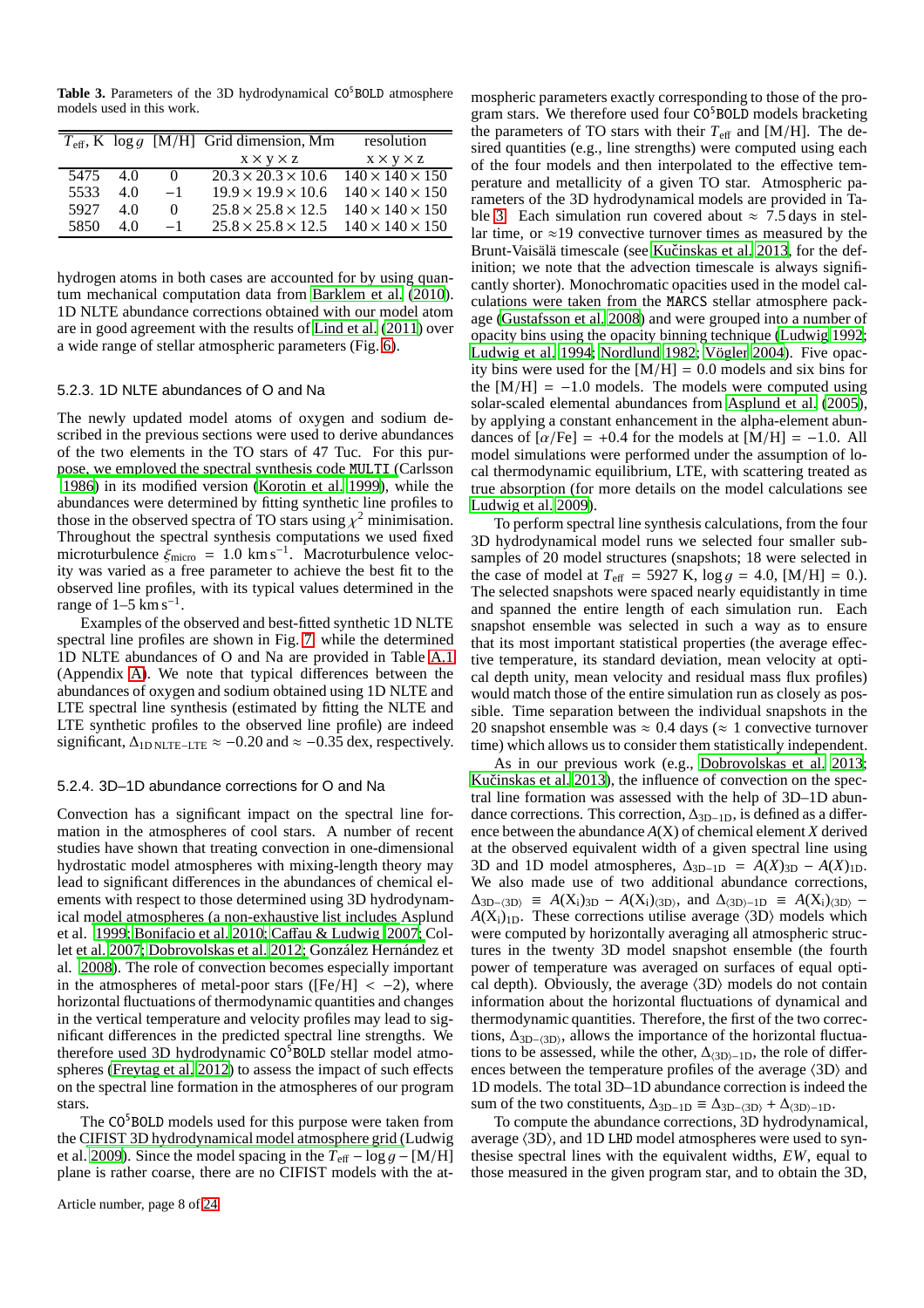

<span id="page-8-0"></span>**Fig. 7.** Typical observed GIRAFFE spectrum of TO star in 47 Tuc (star ID 00006129, see Table [A.1,](#page-16-0) dotted lines), together with synthetic spectrum (red solid lines) computed using the MULTI code and fitted to the oxygen 777 nm triplet (**left** panel), sodium 818.3 nm (**centre** panel), and sodium 819.5 nm (**right** panel) lines.

 $\langle 3D \rangle$ , and 1D abundances of a given chemical element (note that this is diff[erent from what was done in](#page-14-25) Dobrovolskas et al. [2013;](#page-14-25) Kučinskas et al. 2013, where only very weak lines were used to compute abundance corrections). The resulting  $\Delta_{\text{3D–\langle3D\rangle}}$ ,  $\Delta_{\text{3D–1D}}$ , and  $\Delta_{\text{3D–1D}}$  abundance corrections were then interpolated to the effective temperature of the given program star and the metallicity of 47 Tuc (the latter was kept fixed at  $[Fe/H] = -0.7$ ). We note that the CO<sup>5</sup>BOLD and LHD model atmospheres were computed using the same atmospheric parameters, equation of state, and opacities, in order to minimise the possible sources of discrepancies in their predicted line strengths. This allowed us to focus solely on the differences arising due to different treatment of convection in the 3D hydrodynamical and 1D hydrostatic model atmospheres.

We thus computed 3D–1D abundance corrections for oxygen and sodium, for every object in the sample of 110 TO stars studied here and for every spectral line used in the abundance determination, using the line equivalent widths obtained during the 1D NLTE abundance analysis. The 1D NLTE abundances were then corrected for the 3D effects, by adding the average 3D–1D abundance correction obtained for a given element in a given star to its average 1D NLTE abundance. Abundances obtained using such procedure will be hereafter referred to as 3D+NLTE abundances, in order to make a clear distinction from the 3D NLTE abundances of lithium which were obtained based on full 3D NLTE spectral line synthesis calculations. The obtained 3D+NLTE abundances of oxygen and sodium are provided in Table [A.1](#page-16-0) (Appendix [A\)](#page-15-19).

The information about the obtained abundance corrections is summarised in Table [4,](#page-9-3) where we provide  $\Delta_{3D-\langle3D\rangle}$ ,  $\Delta_{\langle3D\rangle-1D}$ , and  $\Delta_{3D-1D}$  abundance corrections for the spectral lines of oxygen and sodium used in our study. In each case, we list the average, minimum and maximum values of the correction computed from the ensemble of individual corrections corresponding to each of 110 TO stars in 47 Tuc. Obviously, the 3D– 1D abundance corrections are small and typically do not exceed  $\Delta$ <sub>3D−1D</sub>  $\approx 0.06$  dex.

Finally, we would like to warn the reader that the procedure used by us to obtain 3D+NLTE abundances should be utilised with caution. The reason for this is that population numbers of atomic levels in NLTE depend very sensitively on temperature but this is not taken into account by applying 3D–1D LTE corrections to 1D NLTE abundances. Our test simulations utilising full 3D NLTE radiation transfer and the 3D hydrodynamical models used above show that in the case of lithium the 3D+NLTE approach may in fact be justifiable at solar metal-licity (Appendix [B\)](#page-18-0). However, at  $[M/H] = -1.0$  (and below) the full ∆3D NLTE−1D LTE abundance correction becomes significantly different from the combined  $\Delta_{1D \text{ NLTE}-\text{LTE}} + \Delta_{3D-1D}$  correction. Such deviation occurs because the lithium line formation extends rather far into the outer atmosphere where the amplitude of horizontal temperature fluctuations (and thus, its influence on the atomic level populations) is largest. Moreover, weaker line blanketing in the metal-poor stellar atmospheres leads to more efficient photoionisation. All this may result in significantly different population numbers in 3D NLTE and 1D NLTE cases. Clearly, these differences cannot be accounted for in the 3D+NLTE approach, by applying 3D–1D corrections to the 1D NLTE abundances. In this respect, the situation is somewhat safer with oxygen and sodium since in these two cases the contribution of horizontal temperature fluctuations and differences between the average 3D and 1D temperature profiles to the total 3D–1D abundance correction are about equal but of opposite sign, which leads to smaller total abundance correction,  $\overline{\Delta}_{3D-1D}$ (see Table [4\)](#page-9-3). It is nevertheless obvious that full 3D NLTE spectral synthesis should be utilised whenever such possibility is available; hopefully, this may gradually become accessible with the implementation of NLTE methodology into the 3D spectral synthesis codes [\(Holzreuter & Solanki 2013;](#page-14-80) [Lind et al. 2013;](#page-14-81) Prakapavičius et al. 2013).

#### 5.3. 3D NLTE abundances of lithium

As a first step in the abundance analysis of lithium, we determined the equivalent width of the lithium 670.8 nm resonance doublet by fitting the observed spectrum of a given star with a synthetic line profile computed using 1D NLTE SYNTHE spectral synthesis package [\(Kurucz 2005;](#page-14-82) [Sbordone 2005\)](#page-15-11). We then used the obtained equivalent widths to determine 3D NLTE lithium ab[undance by using analytical formula \(B.1\) from](#page-15-7) Sbordone et al. [\(2010](#page-15-7)). This interpolation formula was obtained by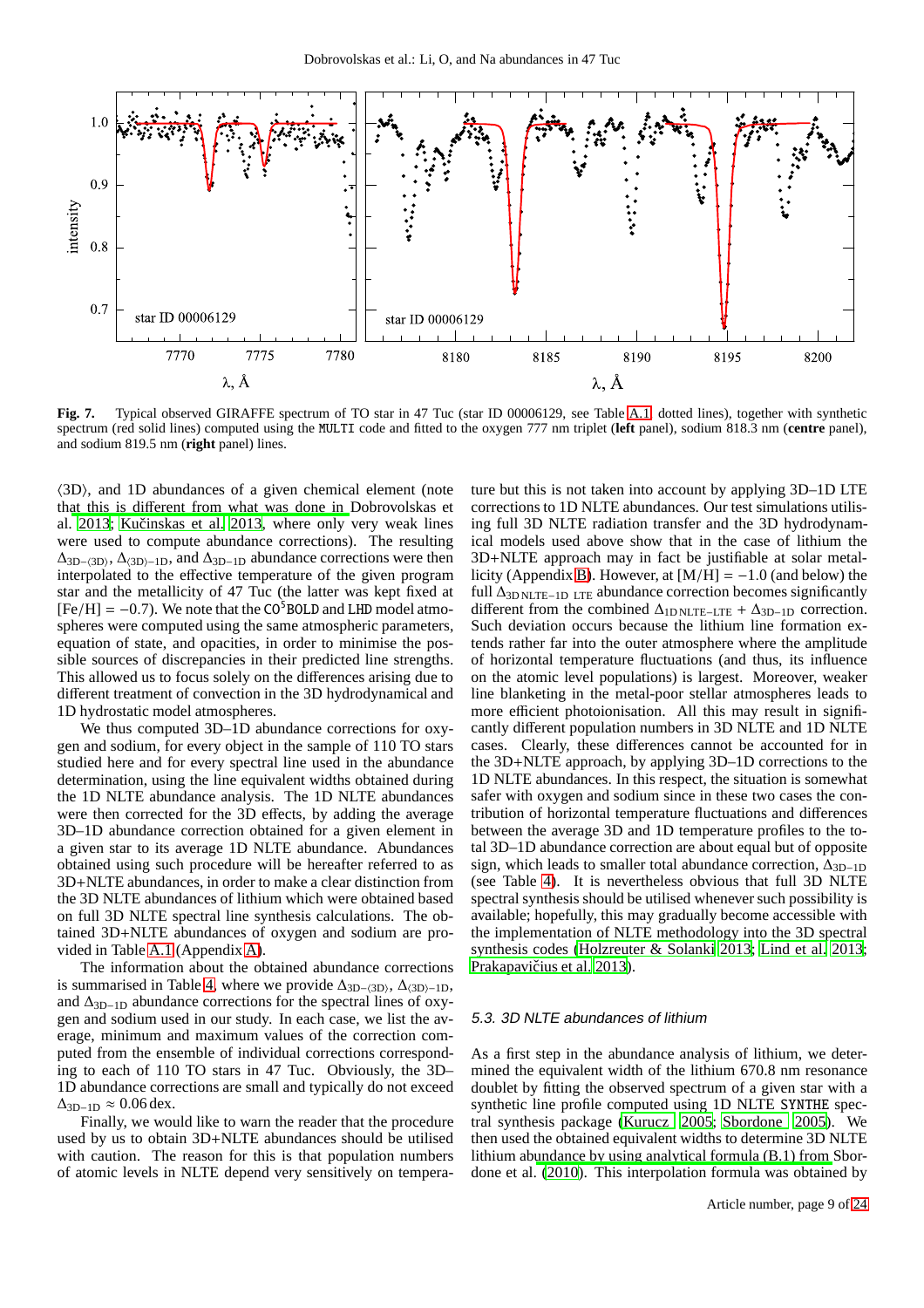**Table 4.** Average, minimum, and maximum abundance corrections for the spectral lines of Li, O, and Na in the sample of 110 TO stars in 47 Tuc.

<span id="page-9-3"></span>

| species | $\lambda$ , nm |          | $\Delta$ <sub>3D-<math>\langle</math>3D<math>\rangle</math></sub> |          |          | $\Delta$ <sub>&lt;3D&gt;-1D</sub> |          | $\Delta$ <sub>3D-1D</sub> |          |          |  |
|---------|----------------|----------|-------------------------------------------------------------------|----------|----------|-----------------------------------|----------|---------------------------|----------|----------|--|
|         |                | aver     | min                                                               | max      | aver     | min                               | max      | aver                      | min      | max      |  |
| Li 1    | 670.8          | $-0.156$ | $-0.157$                                                          | $-0.155$ | $+0.047$ | $+0.031$                          | $+0.062$ | $-0.110$                  | $-0.125$ | $-0.095$ |  |
| Οī      | 777.2          | 0.000    | $-0.028$                                                          | $+0.015$ | $+0.067$ | $+0.049$                          | $+0.074$ | $+0.067$                  | $+0.021$ | $+0.089$ |  |
| Oг      | 777.5          | $-0.012$ | $-0.033$                                                          | $+0.007$ | $+0.061$ | $+0.046$                          | $+0.072$ | $+0.049$                  | $+0.013$ | $+0.079$ |  |
| Nai     | 818.3          | $-0.063$ | $-0.098$                                                          | $-0.043$ | $+0.066$ | $+0.044$                          | $+0.093$ | $+0.003$                  | $-0.037$ | $+0.031$ |  |
| Nai     | 819.5          | $-0.056$ | $-0.076$                                                          | $-0.041$ | $+0.075$ | $+0.048$                          | $+0.102$ | $+0.019$                  | $-0.013$ | $+0.042$ |  |

**Table 5.** Li, O, and Na abundance sensitivity to changes in the atmospheric parameters.

<span id="page-9-2"></span>

| Element         | $\Delta$ $T_{\rm eff}$<br>$\pm 100$ K | $\Delta \log g$<br>$\pm 0.1$ dex | $\Delta \xi_{\text{micro}}$<br>$\pm 0.2$ km s <sup>-1</sup> | ΔA<br>dex |
|-----------------|---------------------------------------|----------------------------------|-------------------------------------------------------------|-----------|
|                 |                                       |                                  |                                                             |           |
| Lit             | $+0.09$                               | $-0.01$                          | 0.00                                                        | 0.09      |
|                 | $-0.08$                               | $+0.01$                          | 0.00                                                        | 0.08      |
| Oт              | $-0.08$                               | $+0.03$                          | $-0.01$                                                     | 0.09      |
|                 | $+0.09$                               | $-0.03$                          | $+0.01$                                                     | 0.10      |
| Na <sub>I</sub> | $+0.06$                               | $-0.05$                          | $-0.03$                                                     | 0.08      |
|                 | $-0.07$                               | $+0.04$                          | $+0.02$                                                     | 0.08      |

utilising the results of 3D NLTE spectral synthesis computations done for a range of lithium abundances and by covering the effective temperatures and surface gravities typical to those of [the main sequence stars. The fitting formula of](#page-15-7) Sbordone et al. [\(2010](#page-15-7)) was derived using models in the metallicity range of  $[Fe/H] = -1.0$  to  $-3.0$ , thus for the stars in 47 Tuc we were extrapolating to slightly higher metallicities.

We were able to detect the lithium resonance doublet in 94 TO stars. The derived 3D NLTE lithium abundances span the range of  $1.24 < A(Li) < 2.21$  dex, with the average value of  $\langle A(Li) \rangle = 1.78 \pm 0.18$  (the error is standard deviation of lithium abundance in the ensemble of 94 TO stars). The obtained lithium abundances are provided in Table [A.1](#page-16-0) (Appendix [A\)](#page-15-19).

# <span id="page-9-1"></span>5.4. Abundances sensitivity to changes in the atmospheric parameters

The influence of the uncertainties in the atmospheric parameters to the abundance determinations of Li, O and Na was assessed by varying atmospheric parameters within their typical uncertainties: effective temperature by  $\pm 100$  K, surface gravity by  $\pm 0.1$  dex, and microturbulence velocity by  $\pm 0.2$  km s<sup>-1</sup>. We took the average atmospheric parameters and spectral line strengths measured in the TO stars of 47 Tuc as reference values for this test. The corresponding changes in the elemental abundances are provided in Table [5.](#page-9-2) The numbers in case of lithium were obtained by varying the corresponding atmospheric parameters in the formula of [Sbordone et al. \(2010\)](#page-15-7), while for oxygen and sodium sensitivity determination was made using ATLAS9 model atmospheres and 1D NLTE line synthesis with MULTI. The last column contains all three abundance changes added in quadrature and thus may serve as a measure of combined sensitivity to changes in the uncertainty all atmospheric parameters. The results show that the uncertainty in the effective temperature has by far the largest impact on the abundance determination of all three elements investigated in this work.

<span id="page-9-4"></span>**Table 6.** Combinations of carbon and nitrogen abundances used to estimate the impact of blending with CN lines on the determined sodium abundances.

| [C/Fe]  | [N/Fe]  |
|---------|---------|
| $-0.10$ | $-0.35$ |
| $-0.25$ | $+0.50$ |
| $-0.45$ | $+1.25$ |

#### 5.5. Sensitivity of sodium abundances to blending with CN lines

Spectral region around the sodium lines used in this study contains several weak CN lines which may blend with the lines of sodium. Since TO stars in 47 Tuc stars show large spread in carbon and nitrogen abundances [\(Cannon et al. 1998;](#page-14-83) [Carretta et](#page-14-84) al. [2005\)](#page-14-84), CN blends with sodium lines may introduce systematic changes in the derived sodium abundances, and may thus distort the resulting sodium abundance correlations. We therefore deemed it necessary to test the impact of CN spectral lines on the sodium abundance determination.

To this end, we synthesised a number of synthetic spectra with the Linux version [\(Sbordone 2005\)](#page-15-11) of the spectral synthesis code SYNTHE [\(Kurucz 2005](#page-14-82)), by using a number of ATLAS9 model atmospheres that corresponded to the average and extreme values of atmospheric parameters of the studied TO stars in 47 Tuc. The spectra were synthesised using different combinations of C and N abundances representing the most CN-rich and CN-rich stars, as well as those with the average CN abundance (see Table [6\)](#page-9-4). As a reference, we also computed synthetic spectrum neglecting CN lines. Equivalent widths of synthetic sodium lines were then measured in each synthetic spectrum and sodium abundance was determined using the measured [equivalent width and Linux version of the](#page-14-85) WIDTH code (Castelli [2005a;](#page-14-85) [Kurucz 1993](#page-14-45); [Kurucz 2005\)](#page-14-82). We found that difference in the sodium abundance obtained from the spectrum without CN lines and that computed with the nitrogen enhancement of [N/Fe] = +1.25 dex is  $\approx 0.02$  dex for the sodium 819 nm line and < 0.01 dex for the 818 nm line. We therefore conclude that the impact of CN line blending on the sodium abundance derivations may be safely ignored.

# <span id="page-9-0"></span>**6. Discussion**

## **6.1. Abundance anticorrelations**

In Fig. [8](#page-10-0) we plot the determined abundances of oxygen against those of sodium. Our results confirm the presence of the Na–O abundance anti-correlation. This finding is in good agreement with the results of [D'Orazi et al. \(2010](#page-14-35)) although we obtain a slightly smaller spread in the sodium abundance (Fig. [8\)](#page-10-0). It is interesting to note that the observed Na–O abundance anti-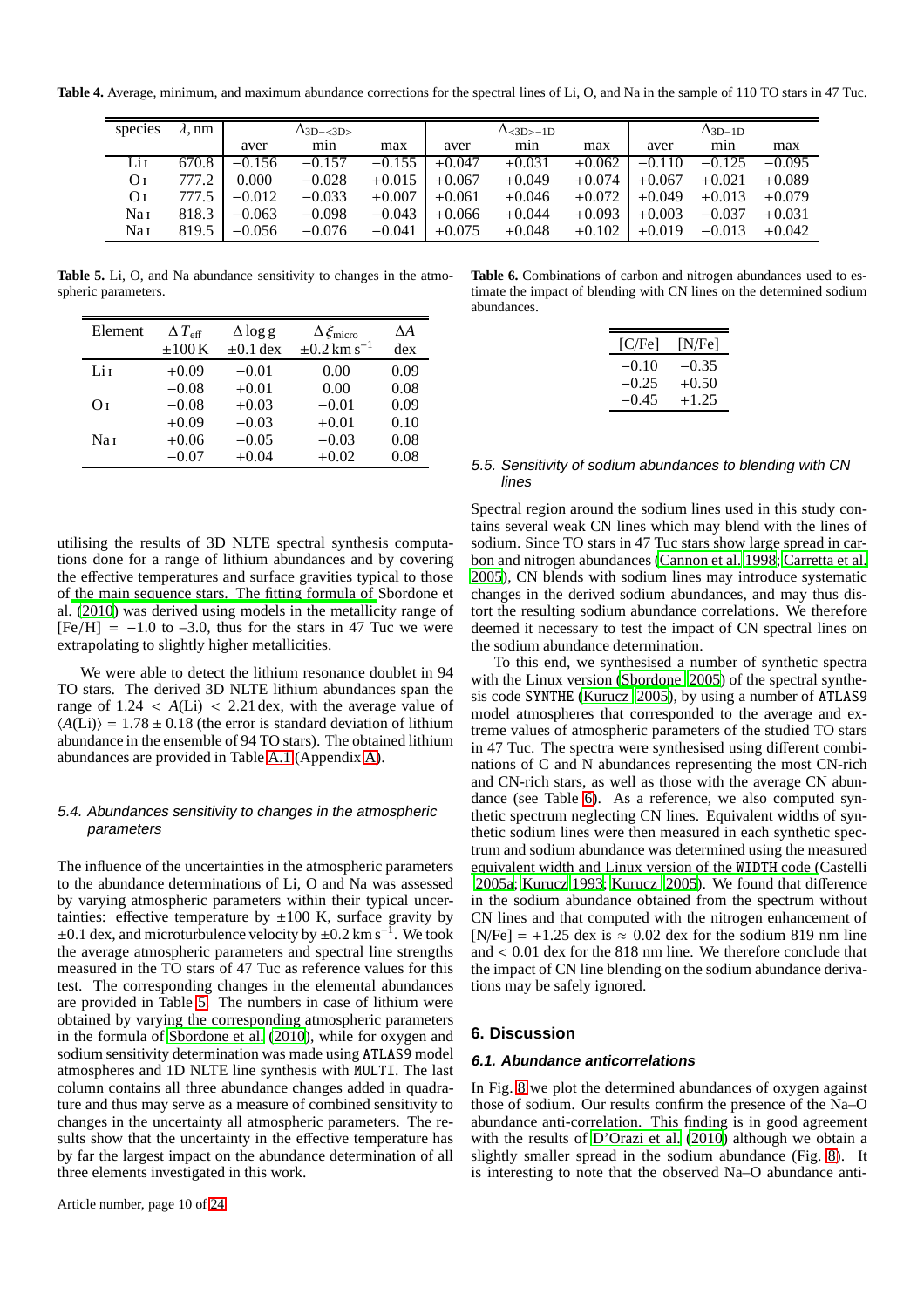

<span id="page-10-0"></span>**Fig. 8.** Abundances of oxygen and sodium in the TO stars of 47 Tuc derived in this work by taking into account 3D hydrodynamical and NLTE effects. Blue solid line shows chemical evolution model of 47 Tuc from [Sánchez-Blázquez et al. \(2012](#page-15-23)).

correlation agrees surprisingly well with the model predictions of [Sánchez-Blázquez et al. \(2012](#page-15-23)).

We find that the effects of convection play a minor role in the spectral line formation of O and Na taking place in the atmospheres of TO stars in 47 Tuc, leading to relatively small  $\Delta_{3D-1D}$  abundance corrections,  $-0.04 \cdots + 0.04$  dex for sodium and  $+0.01 \cdots + 0.09$  dex for oxygen. On the other hand, deviations from LTE are substantial: on average, the NLTE abundance correction is as large as −0.35 dex for sodium and −0.20 dex for oxygen.

Although less convincingly, our results also hint towards the existence of Li–O correlation (Fig. [9\)](#page-10-1). This is supported by the results of Kendall's tau  $(\tau)$  test [\(Press et al. 1992\)](#page-15-24) which detects the existence of Li–O correlation at 95 % probability level, with  $\tau = 0.14$ . Although one should note that the data scatter is large, this result is nevertheless robust even if the two stars with the lowest oxygen abundance are excluded from the test. On the other hand, evidence of the Li–Na anti-correlation is weak: in this case, Kendall's tau test yields the detection at the level of only 58 % ( $\tau = -0.06$ ).

## <span id="page-10-2"></span>6.2. Evolution of lithium abundances inferred from data on star clusters.

Lithium, along with hydrogen and helium, was synthesised during the Big-Bang nucleosynthesis what makes it particularly important element because of its relevance to cosmology. On the assumption that its abundance in the oldest stars has not been altered since the star formation, the knowledge of the lithium abundance may allow the models of primordial nucleosynthesis to be tested. In the warm metal-poor stars the lithium abundance is roughly constant,  $A(Li) = 2.1 - 2.3$ , what is known as *Spite Plateau* [\(Sbordone et al. 2010](#page-15-7); [Spite & Spite 1982a](#page-15-25)[,b\)](#page-15-26). Primordial lithium abundance based on the WMAP measurements of the baryonic density [\(Komatsu et al. 2011;](#page-14-86) [Spergel et al. 2003\)](#page-15-27) and Standard Big Bang Nucleosynthesis (SBBN) is predicted to be  $A(Li) = 2.7$  [\(Cyburt et al. 2008\)](#page-14-87). The value derived from the measurements of Planck satellite [\(Planck Collaboration et al.](#page-15-28) [2013\)](#page-15-28) is the same within errors [\(Coc et al. 2013\)](#page-14-88). It is still eludes



<span id="page-10-1"></span>**Fig. 9.** Lithium–sodium (**top** panel) and lithium–oxygen (**bottom** panel) abundances determined in this work. Unweighted linear fits to the data are shown by red solid lines.

explanation why the *Spite Plateau* is  $\approx$  3 times lower than the predicted primordial abundance (see [Sbordone et al. 2010,](#page-15-7) for a discussion of possible explanations).

The average lithium abundance obtained in our study  $(\langle A(Li) \rangle = 1.78 \pm 0.18)$  is in good agreement with the value of  $A(Li) = 1.84 \pm 0.25$  obtained by [Bonifacio et al. \(2007](#page-14-89)) from the spectra of 4 TO stars in 47 Tuc and is lower than  $\langle A(Li) \rangle = 2.02 \pm 0.21$  obtained by [D'Orazi et al. \(2010\)](#page-14-35) using the same set of spectra. Most likely, the difference between us and [D'Orazi et al. \(2010](#page-14-35)) is due to the different methods of analysis employed to derive lithium abundances.

The spread in the derived lithium abundances in 47 Tuc appears to be larger and the mean abundance lower than what is found in other globular clusters: if the exceptionally Li-rich stars Cl\* NGC 6397 K 1657 [\(Koch et al. 2011](#page-14-90)) and Cl\* M 4 M 37934 [\(Monaco et al. 2012](#page-14-91)) are excluded, other globulars show a rather uniform lithium abundance. In Table [7](#page-11-0) we have assembled literature data of the mean *A*(Li) and the range in *A*(Li) variation for the handful of globular clusters, and added to these the metalpoor open cluster NGC 2243 [\(François et al. 2013](#page-14-92)). When confronted with several analyses of the same cluster in the literature we chose, when available, the ones with the 3D NLTE lithium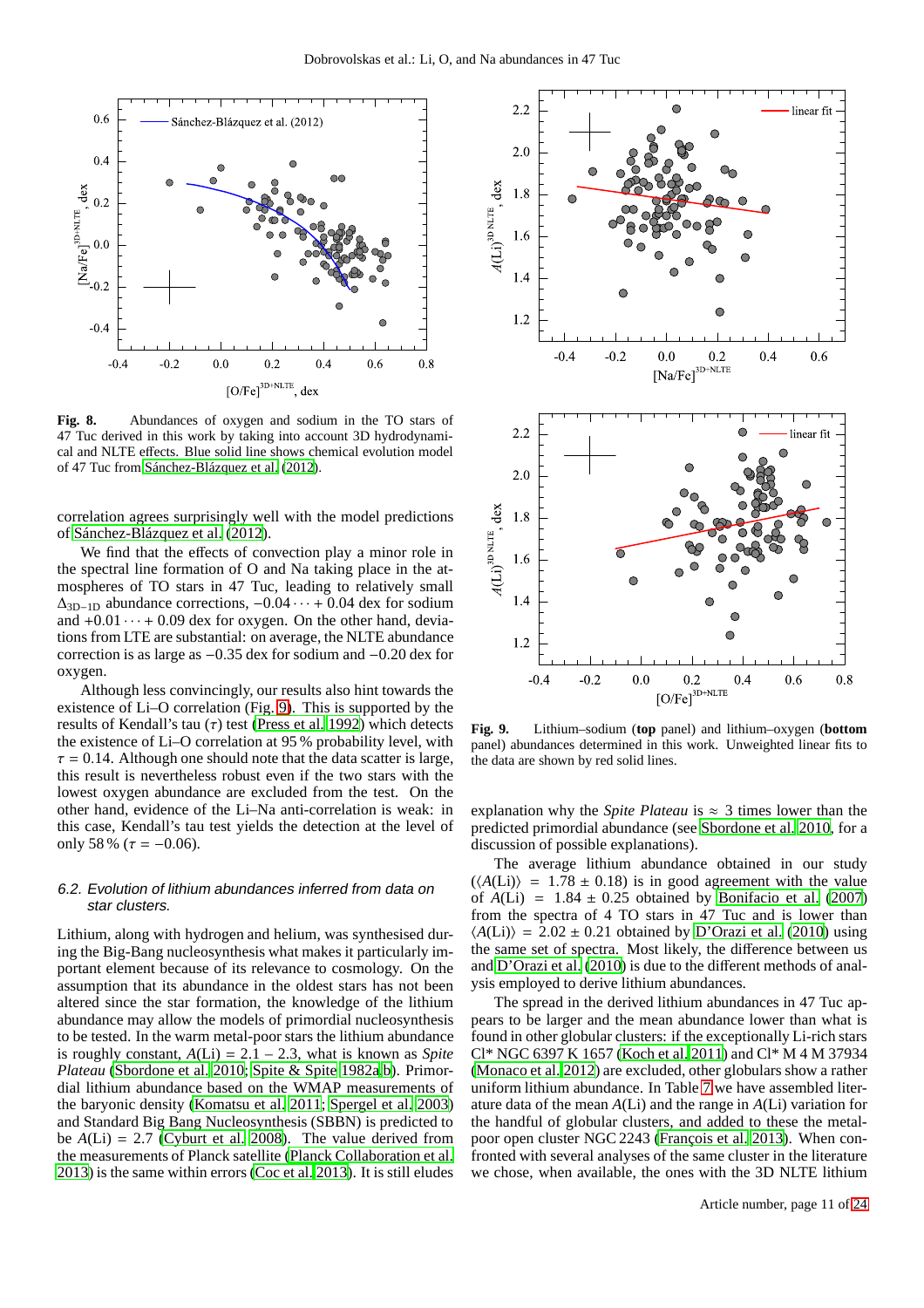<span id="page-11-0"></span>**Table 7.** Average lithium abundance and its spread in Galactic globular clusters and the open cluster NGC 2243.

| Cluster      | N   | [Fe/H]      | $\langle A(Li) \rangle$ |      | $A(Li)_{min}$ $A(Li)_{max}$ | Reference                        |
|--------------|-----|-------------|-------------------------|------|-----------------------------|----------------------------------|
|              |     |             |                         |      |                             |                                  |
| M 4          |     | $73 - 1.33$ | 2.14                    | 1.82 | 2.40                        | Monaco et al. $(2012)$           |
| M 92         |     | $6 -2.31$   | 2.35                    | 2.04 | 2.55                        | Bonifacio (2002)                 |
| NGC 6397     |     | $79 - 2.02$ | 2.30                    | 2.01 | 2.52                        | González Hernández et al. (2009) |
| NGC 6752     | 102 | $-1.42$     | 2.29                    | 1.84 | 2.61                        | Shen et al. $(2010)$             |
| $\omega$ Cen | 52. | $-1.71$     | 2.19                    | 1.76 | 2.49                        | Monaco et al. $(2010)$           |
| 47 Tuc       |     | $94 - 0.76$ | 1.78                    | 1.24 | 2.21                        | This paper                       |
| NGC 2243     | 20  | $-0.55$     | 2.61                    | 2.33 | 2.85                        | François et al. (2013)           |

abundances obtained using the fitting formula of [Sbordone et](#page-15-7) al. [\(2010](#page-15-7)), to be directly comparable to the present results. For M 92 we chose the reanalysis of [Bonifacio \(2002](#page-14-93)) rather than the original analysis of [Boesgaard et al.](#page-14-95) [\(1998\)](#page-14-95), though this choice would bear no consequences to our discussion. The globular cluster NGC 6752 [\(Shen et al. 2010\)](#page-15-29) is the one with the wider range in Li abundances, after 47 Tuc, and has a higher mean *A*(Li) abundance, too.  $\omega$  Cen is not an ordinary globular cluster but rather the stripped core of a satellite galaxy, and is the only cluster in Table [7](#page-11-0) that shows a large spread in [Fe/H]. In Table [7](#page-11-0) and Fig. [10](#page-11-1) we adopted  $[Fe/H] = -1.71$  as a median of the metallicities in the [Monaco et al. \(2010](#page-14-94)) sample. In Fig. [10](#page-11-1) we have also plotted the values for old (4.35 Gyr, [Kaluzny et al. 2006](#page-14-96)), metal-poor ( $[Fe/H] = -0.54$ , [François et al. 2013](#page-14-92)) open cluster NGC 2243, from the analysis of [François et al. \(2013](#page-14-92)). We also complemented the plot with the data for a number of open clusters having different ages (taken from [Sestito & Randich 2005](#page-15-30)), and Galactic field stars from [Lambert & Reddy](#page-14-97) [\(2004\)](#page-14-97).

There are several facts that are immediately evident from the inspection of Fig. [10:](#page-11-1)

- **–** all globular clusters display a dispersion in lithium abundances, probably due to the chemical evolution of the cluster itself, as suggested by the Li–O correlation and, possibly, Li–Na anti-correlation;
- **–** this dispersion is small with respect to the "gap" between the mean cluster abundance and the primordial lithium abundance predicted by SBBN and WMAP measurements of the baryonic density;
- **–** the mean lithium abundance of the metal-poor globular clusters (i.e., all except 47 Tuc) traces well the *Spite Plateau*;
- **–** 47 Tuc has lower mean lithium abundance and higher dispersion than other globular clusters;
- **–** the mean lithium abundance and its dispersion in 47 Tuc are compatible with lithium abundances observed in the field stars at the same metallicity and older than 12 Gyr;
- **–** metal poor, old open cluster NGC 2243, with a metallicity close to that of 47 Tuc, has higher mean Li abundance;
- **–** field stars younger than 2 Gyr have, on average, higher lithium abundances than those that are older than 12 Gyr;
- **–** at approximately solar metallicity, there is a clear tendency for open clusters to have lower lithium abundance with increasing age.

These facts may be understood in terms of the following scenario. The stars in the globular clusters all form with the same Li abundance. This abundance may be slightly altered in the course



<span id="page-11-1"></span>**Fig. 10.** Lithium abundances in Galactic globular and open clusters, and field stars, plotted versus metallicity. We show the mean (filled green rectangles), minimum, and maximum values (small black dots connected by vertical solid lines), and 25% and 75% quantiles (black horizontal bars) of lithium abundances as derived in unevolved stars of Galactic globular clusters M 92, NGC 6397,  $\omega$  Cen, NGC 6752, and 47 Tuc, and the old, metal-poor open cluster NGC 2243 (filled blue triangle, ∼ 4.4 Gyr, [Kaluzny et al. 2006,](#page-14-96) see also Table [7](#page-11-0) for details). The data for [open clusters \(open blue triangles\) were taken from](#page-15-30) Sestito & Randich [\(2005\)](#page-15-30), with each datapoint typically representing averages for several open clusters in a given age bin (ages are indicated by numbers next to the symbols, in Gyr, error bars in this case mark  $1\sigma$  spread in lithium abundances). Data for the Galactic field stars (filled and open circles) were taken from [Lambert & Reddy \(2004](#page-14-97)) and are shown for two age sub-groups: stars that are older than 10 Gyr (filled circles) and stars that are younger than 2 Gyr (open circles). The solid green line shows theoretically predicted evolution of the Galactic lithium abundance from [Prantzos \(2012\)](#page-15-31).

of the star's life (see [González Hernández et al. 2009](#page-14-33)). On top of this effect, one observes Li differences amongst the stars of first and successive generations, due to the effect of pollution of the cluster medium by the first generation stars (this would explain the Li–O correlation). All these effects are of second order, so that the mean cluster abundance is close to the original initial abundance, which is confirmed by nearly uniform Li abundance in all metal-poor clusters seen in Fig. [10.](#page-11-1) In the most metalrich clusters, like 47 Tuc, the convective envelope is deeper and photospheric material is brought down to layers where the tem-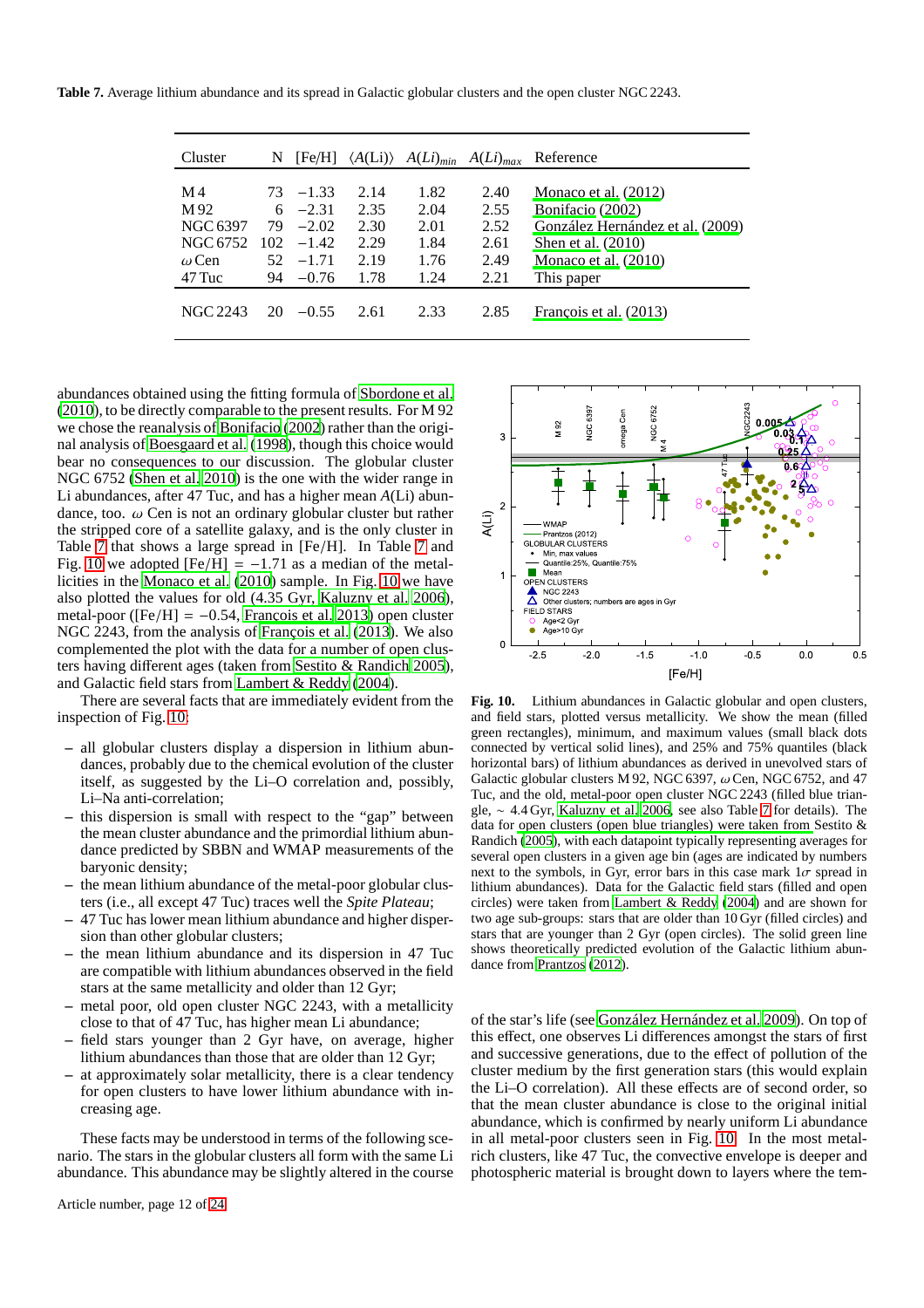

<span id="page-12-0"></span>**Fig. 11.** Lithium as a function of *Z* for the sample of halo stars of [Nissen & Schuster \(2012\)](#page-15-32), equivalent to Fig. 3 of [Nissen & Schuster](#page-15-32) [\(2012\)](#page-15-32), to which we added our lithium abundances for 47 Tuc. In the latter case, the symbol for 47 Tuc has the same meaning as in the case of the globular cluster symbols shown in Fig. [10.](#page-11-1)

perature is sufficient to destroy lithium. For this reason the mean Li abundance of 47 Tuc is lower and its Li dispersion is larger than in the other globular clusters. The old metal-rich field stars follow the same fate, and this is why, on average, they have a lower Li abundance. As time passes, Li is produced in the Galaxy so that the stars and clusters formed more recently are formed with a higher Li abundance. The open cluster NGC 2243 clearly shows this: in spite of the fact that its metallicity is only slightly slightly different from that of 47 Tuc, its mean Li abundance is clearly higher. Importantly, the highest Li abundance found in 47 Tuc is lower than the lowest abundance observed in NGC 2243 (excluding the Li-dip stars, of course). A prediction of this simplistic qualitative scenario, would be that, by analogy to what is observed in 47 Tuc, when NGC 2243 will reach the age of 12 Gyr it should have a mean Li abundance by 0.5 dex lower than its present-day value.

Chemical evolution of lithium in the Galaxy is difficult to model, due to the existence of several sources that can, potentially, produce lithium besides the Big Bang Nucleosynthesis (see [Matteucci 2010,](#page-14-98) for a review). Current models assume that the Galaxy started with the WMAP+SBBN lithium abundance, thus the evolution curve of lithium abundance stays well above the *Spite Plateau* [\(Matteucci 2010](#page-14-98); [Prantzos 2012](#page-15-31)). It has already been pointed out by [François et al. \(2013](#page-14-92)) that the lithium abundance predicted by the model of [Prantzos \(2012\)](#page-15-31) is about two times higher than that observed in NGC 2243. We may add here one further observation that while 47 Tuc lies at a metallicity at which, according to the model, Galactic cosmic rays are already contributing as much as 20% of the primordial lithium abundance, it lies well below the other globular clusters. It should, however, be borne in mind that although 47 Tuc is as metal-rich as many disc stars, it is much older, therefore it could not have benefited of the lithium produced by cosmic ray spallation. Similarly, it may be simply because of its rather old age that the lithium abundance in NGC 2243 is significantly lower than that predicted by the models of Galactic chemical evolution.

## 6.3. Comparison with the halo field stars

We also compare our results for 47 Tuc with those obtained in the recent investigation of [Nissen & Schuster](#page-15-32) [\(2012\)](#page-15-32) who measured lithium abundances in a sample of halo stars in the metallicity range  $-1.4 <$ [Fe/H] $< -0.7$ . In terms of [Fe/H], 47 Tuc is therefore just on the edge of this sample, although it is well within the *Z* ra[nge \(see below\). The first important result of](#page-15-32) Nissen & Schuster [\(2012](#page-15-32)) is that there is no discernible difference in the lithium abundances of stars with different content of  $\alpha$  elements. The second important result is that they highlight an almost linear dependence of Li abundance on both stellar mass and metallicity, with the less massive stars and the more metal-rich ones having lower Li abundances. Qualitatively, this result is indeed expected, because of the deepening of the convective envelope for less massive and more metal rich stars that is predicted by models [of stellar evolution. On the](#page-15-32) *Z* scale adopted by Nissen & Schuster [\(2012](#page-15-32)), based on Table 2 of [Kim et al.](#page-14-99) [\(2002\)](#page-14-99), 47 Tuc has  $Z = 0.00396$ .

In Fig. [11](#page-12-0) we reproduce Fig. 3 of [Nissen & Schuster](#page-15-32) [\(2012\)](#page-15-32), adding to it our lithium measurements for 47 Tuc. We may see that only a fraction of stars in the cluster have a lithium abundance comparable to that of field stars of the same mass and *Z*, while many others show lower lithium abundances. We believe the most obvious interpretation of this fact is that the most Lirich stars in the cluster have suffered the same Li-depletion as field stars of the same mass and *Z*, while the others have suffered additional Li-depletion. This could be understood if the Na-O anticorrelation and the possible Li-Na anticorrealtion are interpreted in terms of multiple stellar populations and interstellar medium pollution by the first generations of stars.

It may be interesting to note that the linear relations of Nissen & Schuster [\(2012\)](#page-15-32) cannot be extrapolated to lower metallicities, since they would predict higher Li abundances than those observed in field stars, as is nicely demonstrated by their Fig. 7. It thus seems that these relations describe accurately lithium depletion over the metallicity range for which they have been determined. It would be therefore interesting to compare them with the data of globular clusters M 4 and NGC 6752, that lie at the low metallicity edge of the sample studied by [Nissen & Schuster](#page-15-32) [\(2012\)](#page-15-32).

#### 6.4. Possible role of diffusion

The scenario we have described in Sect. [6.2](#page-10-2) assumes that the initial lithium abundance in Galactic globular clusters and metalpoor field stars was close to the value of the *Spite Plateau*. While it could be also possible to conceive that it had the initial WMAP+SBBN value instead, a very contrived mechanism for the Li-depletion must be sought for in order to explain, simultaneously: *(i)* the *Spite Plateau*, *(ii)* the lower abundance of 47 Tuc, and *(iii)* the depletion of lithium, with respect to the pre[dictions of chem](#page-14-100)ical evolution models, in NGC 2243.

Korn et al. [\(2006,](#page-14-100) [2007](#page-14-101)), from a careful study of stars in NGC 6397, found significant differences in the Fe abundance between the TO stars and the stars at the base of the RGB, in the sense that the iron abundance is lower at the TO and higher at the base of the RGB. They interpreted this as evidence of atomic diffusion that allows iron to settle below the observable zone during the Main Sequence phase, but then to be brought back again to the atmosphere as the star expands and cools while evolving along the sub-giant branch (SGB). The models for turbulent diffusion of [Richard et al.](#page-15-33) [\(2002\)](#page-15-33) seem capable to reproduce the observed trends. [Korn et al. \(2006](#page-14-100)) suggested that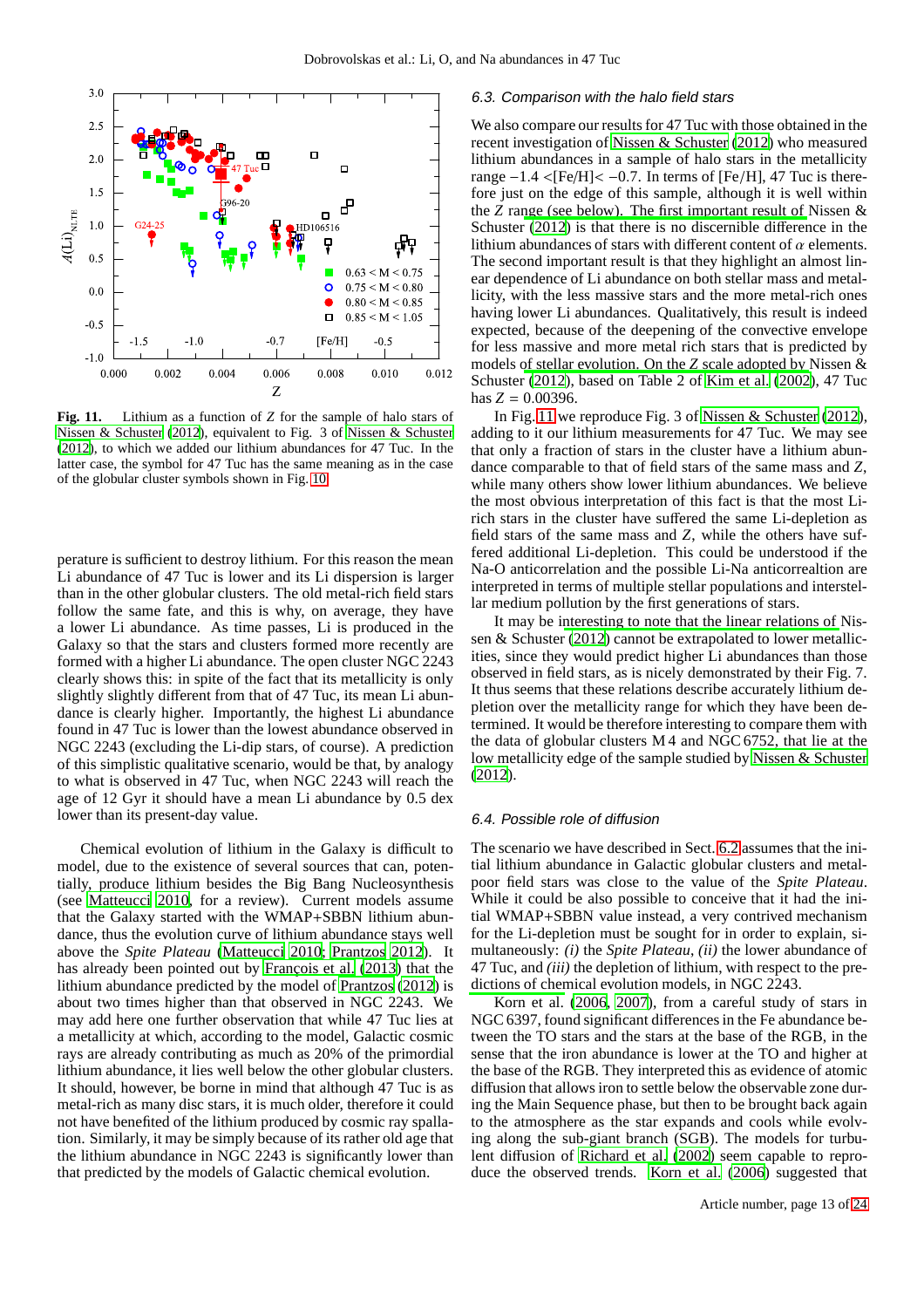this process is indeed the one that lowers the lithium from the WMAP+SBBN value to what is currently observed in globular clusters and metal-poor field stars. These models predict also an increase in the Li abundance along the SGB until dilution becomes important and the Li abundance rapidly decreases. This behaviour is indeed observed by [Korn et al.](#page-14-100) [\(2006,](#page-14-100) [2007\)](#page-14-101) and confirmed in subsequent studies by the same group [\(Lind et al.](#page-14-102) [2009;](#page-14-102) [Nordlander et al. 2012](#page-15-34)). The differences in abundances for other elements are also supported by the analysis of [Lind et al.](#page-14-103) [\(2008](#page-14-103)).

It should be noted however that other groups obtain different results for this same cluster. [Koch & McWilliam](#page-14-104) [\(2011](#page-14-104)) do not find any significant difference in iron abundance between TO and RGB stars, although [Nordlander et al. \(2012](#page-15-34)) point out that a difference is visible, as long as one considers only the Fe ii lines. It should be born in mind that the Fe II lines are sensitive to gravity and any error in the determination of surface gravities for the giant stars will aff[ect the derived abundance.](#page-14-33) González Hernández et al. [\(2009](#page-14-33)) analyzed a sample of MS and SGB stars in NGC 6397 spanning the same range in colours, therefore effective temperatures, in order to minimise the uncertainties in comparing the Li abundances. They were able to demonstrate that the Li abundances are lower in MS stars than in SGB stars. However, both sets of stars, in their analysis displayed a steady decrease in lithium abundances with decreasing effective temperatures. This is at odds with the results of [Lind et al. \(2009](#page-14-102)). The fact that all the spectra of [González Hernández et al.](#page-14-33) [\(2009\)](#page-14-33) have also been analyzed by [Lind et al.](#page-14-102) [\(2009\)](#page-14-102) shows how delicate this analysis is. The differences in Li abundances between the two studies is essentially rooted in the different effective temperatures adopted.

In the globular cluster M 4, [Mucciarelli et al. \(2011](#page-15-35)) measured lithium abundances in the TO stars and those along the SGB, and found that the lithium abundance steadily decreases as temperature decreases, without ever observing an increase in lithium. This behaviour is qualitatively identical to what was found by [González Hernández et al. \(2009](#page-14-33)) in NGC 6397, but at odds with the findings of [Lind et al. \(2009](#page-14-102)) for the same cluster.

Collectively, the above-mentioned studies, in spite of some contradictions among them, seem to suggest strongly that some mechanism may alter slightly the atmospheric chemical abundances along the evolution of a star. This is not at odds with the scenario we proposed in Sect. [6.2.](#page-10-2) Whether such processes are capable of diminishing the lithium abundances from the primordial WMAP+SBBN value to what is currently observed is, in our view, more doubtful. The only models that currently claim to b[e able to do so are the turbulent di](#page-15-33)ffusive models of Richard et al. [\(2002](#page-15-33)). These models are parametrised, and the parameter governing the efficiency of diffusion is not based on any physical consideration, but is adjusted to fit the observations. It is somewhat worrisome that to explain their observations in NGC 6752 with these models, [Gruyters et al.](#page-14-105) [\(2013\)](#page-14-105) needed to invoke a different parameter, and less efficient mixing than what is invoked in NGC 6397. In Fig. [10](#page-11-1) the, already noted, near constancy of the mean Li abundance in the different low metallicity clusters, would then require the existence of some extremely fine-tuned mechanism that would imply different mixing efficiencies in the clusters of different metallicities in such a way as to allow them to deplete Li by nearly exactly the same amount, at the same time acting differently on other elements, like iron or magnesium. At higher metallicities, the same mechanism should be again tuned in order to match our observations of 47 Tuc. This is, indeed, possible, but it seems rather contrived. Another strong argument against diffusion as a viable and only mechanism for depleting lithium from the WMAP+SBBN value to the observed value is the near-constancy of the lithium abundances in  $\omega$  Cen found by [Monaco et al. \(2010](#page-14-94)) for stars that span an age range of 5.6 Gyr. Since diffusion is necessarily a time-dependent phenomenon, one would expect to observe different degrees of depletion, the largest ones for the oldest stars, but this is not, apparently, the case.

Obviously, additional observational studies of these effects are highly desirable, with special care taken to keep all systematic effects under control. Nevertheless, we believe a major breakthrough may only come together with a better theoretical understanding of the physical processes involved. Current simple parametric models have little predictive power, and more sophisticated and physically motived models are needed.

# <span id="page-13-0"></span>**7. Conclusions**

We determined abundance of lithium in the atmospheres of 94 TO stars, as well as those of oxygen, and sodium in 110 TO stars belonging to the globular cluster 47 Tuc, taking into account NLTE and 3D hydrodynamical effects. The departures from LTE play a dominant role in the abundance determination: differences in the derived abundances reach to  $\Delta_{\text{1D NLTE-LTE}} \approx -0.35 \text{ dex}$ in the case of sodium and to  $\Delta_{\text{1D NLTE–LTE}} \approx -0.20 \text{ dex}$  in the case of oxygen. The role of convection in the atmospheres of TO stars in 47 Tuc plays a much lesser role in the spectral line formation, which leads to significantly smaller abundance corrections of  $\Delta_{3D \text{LTE}-1D \text{LTE}} \approx +0.02 \text{ dex}$  for sodium and  $\Delta$ 3D LTE−1D LTE  $\approx$  +0.05 dex for oxygen.

Sodium and oxygen abundances are anti-correlated and our resul[t is in very good agreement with that obtained by](#page-14-35) D'Orazi et al. [\(2010](#page-14-35)). On the other hand, the average lithium abundance obtained in our study,  $\langle A(Li) \rangle = 1.78 \pm 0.18$ , is  $\approx 0.27$  dex lower than that determined by [D'Orazi et al.](#page-14-35) [\(2010\)](#page-14-35). Our data also hints towards a possible existence of Li–O correlation.

The mean Li abundance in 47 Tuc is lower than what is observed in other Galactic globular clusters by roughly a factor of three. The highest Li abundance observed in 47 Tuc is *lower* than the lowest Li abundances observed in the open cluster NGC 2243, that is only 0.2 dex more metal rich but 8 Gyr younger than 47 Tuc. When put into context with Li observations in other globular and open clusters and field stars, our results suggest a scenario in which the Li depletion during the star's MS/TO/SGB lifetime, is essentially zero for stars of metallicity lower than about −1.0, and becomes more important as soon metallicity increases. The initial lithium abundance with which the stars were created may in fact depend only on their age (it is larger for the younger stars) and not on their metallicity. These facts may explain in a natural way, for example, the difference in the lithium content between 47 Tuc and NGC 2243.

To confirm (or disprove) the proposed scenario it would be important to observe lithium in other Galactic globular clusters of metallicity around −1.0, which may also allow determination of the metallicity at which the convective envelope becomes deep enough to result in significant lithium depletion.

*Acknowledgements.* We thank Valentina D'Orazi for providing details of her own analysis and useful discussions during our analysis of the 47 Tuc data. We thank the referee Andreas Korn for his useful comments which helped to improve the paper significantly. This work was supported by grants from the Research Council of Lithuania (MIP-065/2013 and TAP LZ 06/2013). EC, HGL, AK, and LS acknowledge financial support by the Sonderforschungsbereich SFB 881 "The Milky Way System" (subproject A4 and A5) of the German Research Foundation (DFG). HGL, SAK, and MS acknowledge funding from the Research Council of Lithuania for the research visits to Vilnius. The study was based on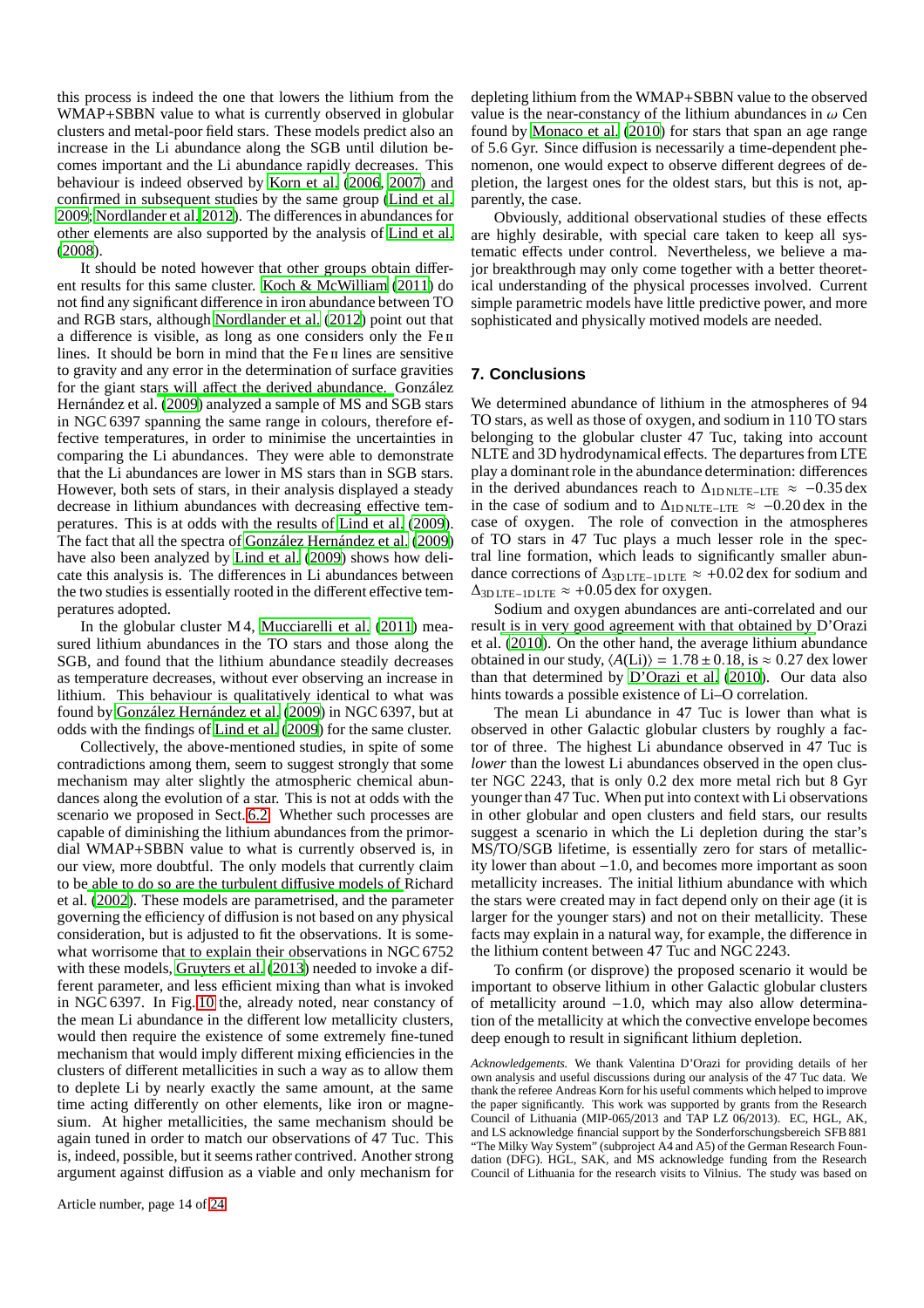observations made with the European Southern Observatory telescopes obtained from the ESO/ST-ECF Science Archive Facility.

#### **References**

- <span id="page-14-54"></span>Allen, C.W. 1973, Astrophysical Quantities (Athlone Press)
- <span id="page-14-5"></span>Anderson, J., Piotto, G., King, I. R., Bedin, L. R., & Guhathakurta, P. 2009, ApJ, 697, 58
- <span id="page-14-56"></span>Anstee, S. D., O'Mara, B. J. 1995, MNRAS, 276, 859
- <span id="page-14-72"></span>Asplund, M., Nordlund, Å., Trampedach, R., & Stein, R. F. 1999, A&A, 346, L17
- <span id="page-14-79"></span>Asplund, M., Grevesse, N., & Sauval, A. J. 2005, ASPC, 336, 25
- <span id="page-14-64"></span>Asplund, M., Grevesse, N., Jacques Sauval ,A., & Scott, P. 2009, ARA&A, 47, 481 Asplund, M., Nordlund, Å., Trampedach, R., Allende Prieto, C., & Stein, R.F.
- <span id="page-14-27"></span>2000, A&A, 359, 729
- <span id="page-14-61"></span>Bagnulo S., Jehin E., Ledoux C., Cabanac R., Melo C., & Gilmozzi R. 2003, The ESO Paranal Science Operations Team, Messenger 114, 10
- <span id="page-14-40"></span>Barklem, P. S., Piskunov, N., & O'Mara, B. J. 2000a, A&A, 355, L5
- <span id="page-14-41"></span>Barklem, P. S., Piskunov, N., & O'Mara, B. J. 2000b, A&A, 363, 1091
- <span id="page-14-57"></span>Barklem, P. S., & O'Mara, B. J. 1997, MNRAS, 290, 102
- <span id="page-14-53"></span>Barklem, P. S. 2007, A&A, 462, 781
- <span id="page-14-37"></span>Barklem, P. S. 2008, Phys. Scr, 133, 4023
- <span id="page-14-66"></span>Barklem, P. S., Belyaev, A. K., Dickinson, A. S., & Gadéa, F. X. 2010, A&A, 519, 20
- <span id="page-14-6"></span>Bedin, L. R., Piotto, G., Anderson, J., et al. 2004, ApJ, 605, 125
- <span id="page-14-28"></span>Behara, N.T., Bonifacio, P., Ludwig, H.-G., Sbordone, L., González Hernández, J.I., & Caffau, E. 2010, A&A, 513, 72
- <span id="page-14-59"></span>Bensby, T., Feltzing, S., & Lundström, I. 2004, A&A, 415, 155
- <span id="page-14-42"></span>Bergbusch, P. A., & Stetson, P. B. 2009, AJ, 138, 1455
- <span id="page-14-95"></span>Boesgaard, A. M., Deliyannis, C. P., Stephens, A., & King, J. R. 1998, ApJ, 493, 206
- <span id="page-14-93"></span>Bonifacio, P. 2002, A&A, 395, 515
- <span id="page-14-89"></span>Bonifacio, P., Pasquini, L., Molaro, P., Carretta, E., François, P. et al. 2007, A&A, 470, 153
- <span id="page-14-73"></span>Bonifacio P., Caffau, E., & Ludwig, H.-G. 2010, A&A, 524, A96
- <span id="page-14-47"></span>Caffau, E., & Ludwig, H.-G. 2007, A&A, 467, L11
- <span id="page-14-29"></span>Caffau, E., Ludwig, H.-G., Steffen, M., Ayres, T. R., Bonifacio, P., Cayrel, R., Freytag, B., & Plez, B. 2008, A&A, 488, 1031
- <span id="page-14-30"></span>Caffau, E., Ludwig, H.-G., Steffen, M., Freytag, B., & Bonifacio, P. 2010, Sol. Phys., 268, 255
- <span id="page-14-83"></span>Cannon, R. D., Croke, B. F. W., Bell, R. A., Hesser, J. E., & Stathakis, R. A. 1998, MNRAS, 298, 601
- <span id="page-14-70"></span>Carlsson, M. 1986, UppOR, 33
- <span id="page-14-84"></span>Carretta, E., Gratton, R. G., Lucatello, S., Bragaglia, A., & Bonifacio, P. 2005, A&A, 433, 597
- <span id="page-14-46"></span>Castelli, F., & Kurucz, R. L. 2003, in: 'Modeling of Stellar Atmospheres', Proc. IAU Symp. 210, eds. N.E. Piskunov, W.W. Weiss, & D.F. Gray, poster A20 (CD-ROM); synthetic spectra available at http://cfaku5.cfa.harvard.edu/grids
- <span id="page-14-85"></span>Castelli, F. 2005a, Mem. Soc. Astron. Italiana, 8, 25
- <span id="page-14-50"></span>Castelli, F. 2005b, Mem. Soc. Astron. Italiana, 8, 44
- <span id="page-14-38"></span>Cayrel, R., Van 't Veer-Menneret, C., Allard, N. F., & Stehlé, C. 2011, A&A, 531, 83
- <span id="page-14-20"></span>Charbonnel, C., Chantereau, W., Decressin, T., Meynet, G., & Schaerer, D. 2013, A&A, 557, L17
- <span id="page-14-88"></span>Coc, A., Uzan, J.-P., & Vangioni, E. 2013, arXiv:1307.6955
- <span id="page-14-24"></span>Collet, R., Asplund, M., & Trampedach, R. 2007, A&A, 469, 687
- <span id="page-14-31"></span>Collet, R., Asplund, M., & Nissen, P.E. 2009, PASA, 26, 330
- <span id="page-14-52"></span>Cunto, W., Mendoza, C., Ochsenbein, F., & Zeippen, C. J. 1993, A&A, 275, L5 Cyburt, R. H., Fields, B. D., & Olive, K. A. 2008, J. Cosmology Astropart. Phys.,
- <span id="page-14-87"></span>11, 12
- <span id="page-14-7"></span>Da Costa, G. S., Held, E. V., Saviane, I., & Gullieuszik, M. 2009, ApJ, 705, 1481
- <span id="page-14-63"></span>Delbouille, L., Neven, L., & Roland, G. 1973, Photometric atlas of the solar spec-
- trum from λ3000 to λ10000 (Institut d'Astrophysique, Université de Liège D'Antona, F., Bellazzini, M., Caloi, V., et al. 2005, ApJ, 631, 868
- <span id="page-14-16"></span><span id="page-14-8"></span>D'Antona, F., & Ventura, P. 2007, MNRAS, 379, 1431
- <span id="page-14-17"></span>D'Antona, F., D'Ercole, A., Carini, R., Vesperini, E., & Ventura, P. 2012, MN-RAS, 426, 1710
- <span id="page-14-18"></span>D'Ercole, A., Vesperini, E., D'Antona, F., McMillan, S. L., & Recchi, S. 2008, MNRAS, 391, 825
- <span id="page-14-19"></span>D'Ercole, A., D'Antona, F., Ventura, P., Vesperini, E., & McMillan, S. L. W. 2010, MNRAS, 407, 854
- <span id="page-14-21"></span>Decressin, T., Charbonnel. C., & Meynet, G. 2007, A&A, 475, 859
- <span id="page-14-22"></span>Decressin, T., Charbonnel, C., Siess, L., et al. 2009, A&A, 505, 727
- <span id="page-14-23"></span>Decressin, T., Baumgardt, H., Charbonnel, C., & Kroupa, P. 2010, A&A, 516, A73
- <span id="page-14-32"></span>Dobrovolskas, V., Kučinskas, A., Andrievsky, S. M., Korotin, S. A, Mishenina, T. V., Bonifacio, P., Ludwig, H.G., & Caffau, E. 2012, A&A540, A128
- <span id="page-14-25"></span>Dobrovolskas, V., Kučinskas, A., Steffen, M., Ludwig, H.-G., Prakapavičius, D., Klevas, J., Caffau, E., & Bonifacio, P. 2013, A&A, submitted
- <span id="page-14-35"></span>D'Orazi, V., Lucatello, S., Gratton, R., Bragaglia, A., Carretta, E., et al. 2010, ApJ, 713L, 1
- <span id="page-14-60"></span>Drawin, H. W. 1969, ZPhy, 225, 483
- <span id="page-14-55"></span>Fabbian, D., Asplund, M., Barklem, P.S., Carlsson, M., & Kiselman, D. 2009, A&A, 500, 1221
- <span id="page-14-92"></span>François, P., Pasquini, L., Biazzo, K., Bonifacio, P., & Palsa, R. 2013, A&A in press, arXiv:1303.3027
- <span id="page-14-34"></span>Freytag, B., Steffen, M., Ludwig, H.-G., Wedemeyer-Böhm, S., Schaffenberger, W., & Steiner, O. 2012, Journ. Comp. Phys., 231, 919
- <span id="page-14-39"></span>Fuhrmann, K., Axer, M., & Gehren, T. 1993, A&A, 271, 451
- <span id="page-14-76"></span>Gustafsson, B., Edvardsson, B., Eriksson, K., Jørgensen, U.G., Nordlund, Å., & Plez, B. 2008, A&A, 486, 951
- <span id="page-14-74"></span>González Hernández, J., Bonifacio, P., Ludwig, H.-G., et al. 2008, A&A, 480, 233
- <span id="page-14-33"></span>González Hernández, J.I., Bonifacio, P., Caffau, E., Steffen, M., Ludwig, H.-G.,
- <span id="page-14-43"></span>Behara, N.T., Sbordone, L., Cayrel, R., & Zaggia, S. 2009, A&A, 505, 13 Gratton, R. G., Fusi Pecci, F., Carretta, E., Clementini, G., Corsi, C. E., & Lattanzi, M. 1997, ApJ, 491, 749
- <span id="page-14-0"></span>Gratton, R. G., Bonifacio, P., Bragaglia, A., et al. 2001, A&A, 369, 87
- <span id="page-14-1"></span>Gratton, R., Sneden, C., & Carretta, E. 2004, ARA&A, 42, 385
- <span id="page-14-2"></span>Gratton, R., Carretta, E., & Bragaglia, A. 2012, A&A Rev., 20, 50
- <span id="page-14-44"></span>Grundahl, F., Stetson, P. B., & Andersen, M. I. 2002, A&A, 395, 481
- <span id="page-14-105"></span>Gruyters, P., Korn, A. J., Richard, O., et al. 2013, A&A, 555, A31
- <span id="page-14-9"></span>Han, S.-I., Lee, Y.-W., Joo, S.-J., et al. 2009, ApJ, 707, L190
- <span id="page-14-36"></span>Harris, W. E. 1996, AJ, 112, 1487
- <span id="page-14-80"></span>Holzreuter, R., & Solanki, S. K. 2013, A&A, in press (arXiv:1308.2490) Igenbergs, K., Schweinzer, J., Bray, I., Bridi, D., & Aumayr, F. 2008, Atomic
- <span id="page-14-67"></span>Data and Nuclear Data Tables, 94, 981
- <span id="page-14-58"></span>Johansson, S., Litzén, U., Lundberg, H., & Zhang, Z. 2003, ApJ, 584, L107
- <span id="page-14-99"></span>Kim, Y.-C., Demarque, P., Yi, S. K., & Alexander, D. R. 2002, ApJS, 143, 499
- <span id="page-14-96"></span>Kaluzny, J., Pych, W., Rucinski, S. M., & Thompson, I. B. 2006, Acta Astron., 56, 237
- <span id="page-14-104"></span>Koch, A., & McWilliam, A. 2011, AJ, 142, 63
- <span id="page-14-90"></span>Koch, A., Lind, K., & Rich, R. M. 2011, ApJ, 738, L29
- <span id="page-14-86"></span>Komatsu, E., Smith, K. M., Dunkley, J., et al. 2011, ApJS, 192, 18
- <span id="page-14-100"></span>Korn, A. J., Grundahl, F., Richard, O., et al. 2006, Nature, 442, 657
- <span id="page-14-101"></span>Korn, A. J., Grundahl, F., Richard, O., et al. 2007, ApJ, 671, 402
- 
- <span id="page-14-71"></span>Korotin, S. A., Andrievsky, S. M., & Luck, R. E. 1999, A&A, 351, 168
- <span id="page-14-65"></span>Korotin, S. A., & Mishenina, T. V. 1999, ARep, 43, 533
- <span id="page-14-10"></span>Kravtsov, V., Alcaíno, G., Marconi, G., & Alvarado, F. 2010a, A&A, 512, L6
- <span id="page-14-11"></span>Kravtsov, V., Alcaíno, G., Marconi, G., & Alvarado, F. 2010b, A&A, 516, A23
- <span id="page-14-49"></span><span id="page-14-12"></span>Kravtsov, V., Alcaíno, G., Marconi, G., & Alvarado, F. 2011, A&A, 527, L9 Kupka, F., Ryabchikova, T.A., Piskunov, N.E., Stempels, H.C., & Weiss, W.W. 2000, BaltA, 9, 590
- <span id="page-14-26"></span>Kučinskas, A., Steffen, M., Ludwig, H.-G., Dobrovolskas, V., Ivanauskas, A., Klevas, J., Prakapavičius, D., Caffau, E., & Bonifacio, P. 2013, A&A, 549, A14
- <span id="page-14-48"></span>Kurucz, R. L., Furenlid, I., Brault, J., & Testerman, L. 1984, *Solar Flux Atlas from 296 to 1300nm*, National Solar Observatory, Sunspot, New Mexico
- <span id="page-14-45"></span>Kurucz, R.L. 1993, ATLAS9 Stellar Atmosphere Programs and 2 km/s Grid, CD-ROM No.13, Cambridge, Mass.
- <span id="page-14-82"></span>Kurucz, R. L. 2005, Mem. Soc. Astron. Italiana, 8, 14
- <span id="page-14-62"></span>Kurucz, R. L. 2006, arXiv:astro-ph/0605029
- <span id="page-14-97"></span>Lambert, D. L., & Reddy, B. E. 2004, MNRAS, 349, 757
- <span id="page-14-13"></span>Lee, Y.-W., Joo, J.-M., Sohn, Y.-J., et al. 1999, Nature, 402, 55
- <span id="page-14-103"></span>Lind, K., Korn, A. J., Barklem, P. S., & Grundahl, F. 2008, A&A, 490, 777
- <span id="page-14-102"></span>Lind, K., Primas, F., Charbonnel, C., Grundahl, F., & Asplund, M. 2009, A&A, 503, 545
- <span id="page-14-68"></span>Lind, K., Asplund, M., Barklem, P. S., & Belyaev, A. K. 2011, A&A, 528, 103
- <span id="page-14-81"></span>Lind, K., Melendez, J., Asplund, M., Collet, R., & Magic, Z. 2013, A&A, 554, 96L
- <span id="page-14-69"></span>Lodders, K., Palme, H., & Gail, H.P.: 2009, "Abundances of the elements in the solar system", Landolt-Börnstein, New Series, Vol. VI/4B, Chap. 4.4, J.E. Trümper (ed.), Berlin, Heidelberg, New York: Springer Verlag, p. 560-630 Ludwig, H.-G. 1992, Ph.D. Thesis, Univ. Kiel

<span id="page-14-51"></span><span id="page-14-15"></span>Mishenina T. V., Korotin S. A., Klochkova V. G., & Panchuk V. E. 2000, A&A,

<span id="page-14-94"></span>Monaco, L., Bonifacio, P., Sbordone, L., Villanova, S., & Pancino, E. 2010,

Article number, page 15 of 24

<span id="page-14-77"></span>

<span id="page-14-75"></span><span id="page-14-3"></span>skas, A. 2009, Mem. Soc. Astron. Italiana, 80, 711 Marino, A. F., Villanova, S., Piotto, G., et al. 2008, A&A, 490, 625 Marino, A. F., Milone, A. P., Piotto, G., et al. 2009, A&A, 505, 1099

<span id="page-14-98"></span><span id="page-14-4"></span>Matteucci, F. 2010, IAU Symposium, 268, 453

353, 978

A&A, 519, L3

<span id="page-14-78"></span>Ludwig, H.-G., Jordan, S., & Steffen, M. 1994, A&A, 284, 105 Ludwig, H.-G., Caffau, E., Steffen, M., Freytag, B., Bonifacio, P., & Kučin-

<span id="page-14-14"></span>Milone, A. P., Bedin, L. R., Piotto, G., et al. 2008, ApJ, 673, 241 Milone, A. P., Piotto, G., King, I. R., et al. 2010b, ApJ, 709, 1183

<span id="page-14-91"></span>Monaco, L., Villanova, S., Bonifacio, P., et al. 2012, A&A, 539, A157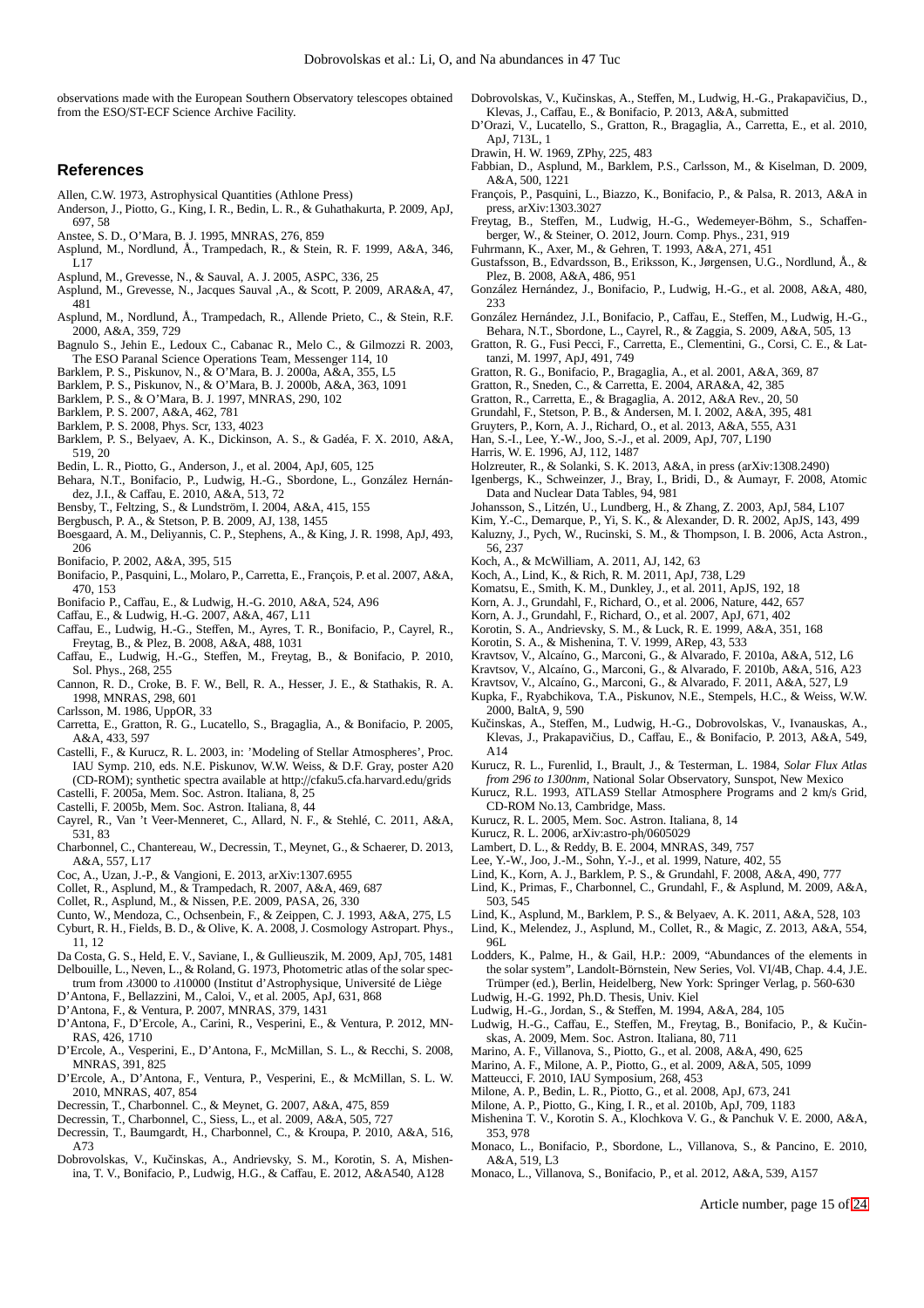- <span id="page-15-35"></span>Mucciarelli, A., Salaris, M., Lovisi, L., et al. 2011, MNRAS, 412, 81
- <span id="page-15-32"></span>Nissen, P. E., & Schuster, W. J. 2012, A&A, 543, A28
- <span id="page-15-34"></span><span id="page-15-20"></span>Nordlander, T., Korn, A. J., Richard, O., & Lind, K. 2012, ApJ, 753, 48 Nordlund, Å. 1982, A&A, 107, 1
- <span id="page-15-0"></span>Piotto, G., Villanova, S., Bedin, L. R., et al. 2005, ApJ, 621, 777
- <span id="page-15-1"></span>Piotto, G., Bedin, L. R., Anderson, J., et al. 2007, ApJ, 661, 53
- <span id="page-15-2"></span>Piotto, G., Milone, A. P., Anderson, J., Bedin, L. R., Bellini, A., et al. 2012, ApJ, 760, 39
- <span id="page-15-28"></span><span id="page-15-22"></span>Planck Collaboration, Ade, P. A. R., Aghanim, N., et al. 2013, arXiv:1303.5076 Prakapavičius, D., Steffen, M., Kučinskas, A., Ludwig, H.-G., Freytag, B., Caffau, E. & Cayrel, R. 2013, Proc. of the 2nd COBOLD Workshop,

Mem. Soc. Astron. Italiana Suppl., 24, 111 Prantzos, N. 2012, A&A, 542, A67

- <span id="page-15-31"></span><span id="page-15-24"></span>Press, W., Teukolsky S., Vetterling W., & Flannery B. 1992, Numerical recipes in C: The Art of Scientific Computing, 2nd edn. (Cambridge University Press)
- <span id="page-15-6"></span>Ramírez, I., Allende Prieto, C., Koesterke, L., Lambert, D.L., & Asplund, M. 2009, A&A, 501, 1087
- <span id="page-15-33"></span>Richard, O., Michaud, G., & Richer, J. 2002, ApJ, 580, 1100
- <span id="page-15-23"></span>Sánchez-Blázquez, P., Marcolini, A., Gibson, B. K., Karakas, A. I., Pilkington, K., et al. 2012, MNRAS, 419, 1376
- <span id="page-15-10"></span>Sbordone, L., Bonifacio, P., Castelli, F., & Kurucz, R. L. 2004, Mem. Soc. Astron. Italiana, 5, 93
- <span id="page-15-11"></span>Sbordone, L. 2005, Mem. Soc. Astron. Italiana, 8, 61
- <span id="page-15-7"></span>Sbordone, L., Bonifacio, P., Caffau, E., Ludwig, H.-G., Behara, N. T. et al. 2010, A&A, 522, 26
- <span id="page-15-9"></span>Schlegel, D. J., Finkbeiner, D. P., & Davis, M. 1998, ApJ, 500, 525
- <span id="page-15-16"></span>Scott P., Asplund M., Grevesse N., & Sauval J. 2009, ApJ, 691, L119
- <span id="page-15-30"></span>Sestito, P., & Randich, S. 2005, A&A, 442, 615
- <span id="page-15-29"></span>Shen, Z.-X., Bonifacio, P., Pasquini, L., & Zaggia, S. 2010, A&A, 524, L2
- <span id="page-15-14"></span>Sitnova, T.M., Mashonkina, L.I., & Ryabchikova, T.A. 2013, Astron. Lett., 39, 126
- <span id="page-15-27"></span>Spergel, D. N., Verde, L., Peiris, H. V., Komatsu, E., Nolta, M. R., et al. 2003, ApJS, 148, 175
- <span id="page-15-25"></span>Spite, M., & Spite, F. 1982a, Nature, 297, 483
- <span id="page-15-26"></span>Spite, F., & Spite, M. 1982b, A&A, 115, 357
- <span id="page-15-17"></span>Steenbock, W., & Holweger, H. 1984, A&A, 130, 319
- <span id="page-15-36"></span>Steffen, M., Cayrel, R., Caffau, E., Bonifacio, P., Ludwig, H.-G., & Spite, M. 2012, Mem. Soc. Astron. Italiana, 22, 152
- <span id="page-15-8"></span>Stehlé, C., & Hutcheon, R. 1999, A&AS, 140, 93
- <span id="page-15-15"></span>Storey, P. J., & Zeippen, C. J. 2000, MNRAS, 312, 813
- <span id="page-15-13"></span>van Regemorter, H. 1962, ApJ, 136, 906
- <span id="page-15-12"></span>van't Veer-Menneret, C., & Megessier, C. 1996, A&A, 309, 879
- <span id="page-15-3"></span>Ventura, P., & D'Antona, F. 2005, ApJ, 635, L149
- <span id="page-15-4"></span>Ventura, P., & D'Antona, F. 2008, A&A, 479, 805
- <span id="page-15-5"></span>Ventura, P., & D'Antona, F. 2009, A&A, 499, 835
- <span id="page-15-18"></span>Vernazza J. E., Avrett E. H., & Loeser R. 1981, ApJ.S.S., 45, 635
- <span id="page-15-21"></span>Vögler, A., Bruls, J.H.M.J., & Schüssler, M. 2004, A&A, 421, 741

# <span id="page-15-19"></span>**Appendix A: Atmospheric parameters of TO stars in 47 Tuc and derived abundances of Li, O, and Na**

In this Section we provide the determined atmospheric parameters of the studied turn-off (TO) stars in 47 Tuc, as well as the abundances of lithium, oxygen, and sodium derived in their atmospheres. The abundances were derived assuming identical microturbulence velocity of  $\xi_{\text{micro}} = 1.0 \text{km s}^{-1}$  for all stars. The contents of the Table [A.1](#page-16-0) are as follows: Column 1: star ID; Columns 2 and 3: right accension and declination; Columns 4 and 5: *B* and *V* magnitudes; Columns 6 and 7: effective temperature and surface gravity; Column 8: 3D NLTE abundance of Li; Columns 9 and 11: 1D NLTE abundances of O and Na, respectively; Columns 10 and 12: 3D+NLTE abundances of O and Na, respectively (i.e., 1D NLTE abundances with 3D–1D abundance corrections taken into account).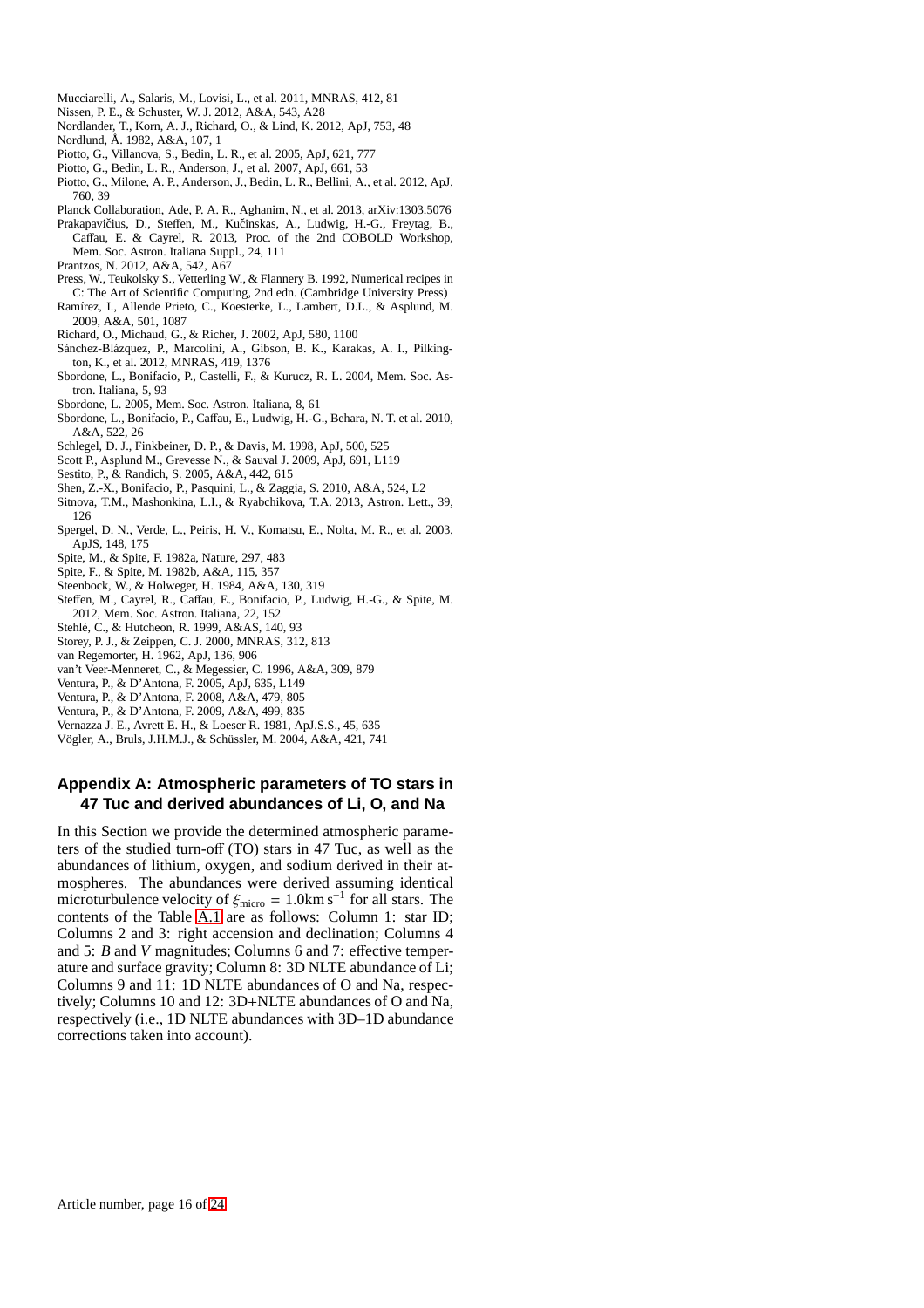**Table A.1.** List of the investigated TO stars in 47 Tuc, their adopted atmospheric parameters and determined abundances of Li, O, and Na.

<span id="page-16-0"></span>

| ID       |         | RA(2000) Dec(2000)                  | B   | V   | $\log g$ | $T_{\rm eff}$ | A(Li)     | A(O) | A(O)                                    | A(Na)    | A(Na)    |
|----------|---------|-------------------------------------|-----|-----|----------|---------------|-----------|------|-----------------------------------------|----------|----------|
|          | deg     | deg                                 | mag | mag | [cgs]    | K             |           |      | 3D NLTE 1D NLTE 3D+NLTE 1D NLTE 3D+NLTE |          |          |
| 00006129 | 6.15846 | $-71.96322$ 17.932 17.376           |     |     | 4.06     | 5851          | 1.61      | 8.36 | 8.42                                    | 5.78     | 5.81     |
| 00006340 | 5.96746 | -71.96075 17.865 17.304 4.02 5817   |     |     |          |               | $\ldots$  | 8.09 | 8.13                                    | 5.69     | 5.71     |
| 00007619 | 6.33533 | -71.94289 17.953 17.392 4.05 5790   |     |     |          |               | 1.24      | 8.24 | 8.30                                    | 5.68     | 5.70     |
| 00007969 | 6.11763 | -71.93814 17.977 17.409 4.06 5811   |     |     |          |               | 1.82      | 8.50 | 8.57                                    | 5.37     | 5.38     |
| 00008359 | 6.24488 | -71.93133 17.941 17.369 4.06 5839   |     |     |          |               | 1.99      | 8.40 | 8.46                                    | 5.55     | 5.56     |
| 00008881 | 6.16508 | -71.92217 17.970 17.409 4.10 5916   |     |     |          |               | 2.09      | 8.30 | 8.35                                    | 5.66     | 5.68     |
| 00009191 | 6.21133 | -71.91592 17.965 17.400 4.07 5826   |     |     |          |               | 1.92      | 8.34 | 8.41                                    | 5.46     | 5.49     |
| 00009243 | 6.27892 | $-71.91464$ 17.978 17.421 4.08 5857 |     |     |          |               | 1.96      | 8.39 | 8.46                                    | 5.36     | 5.35     |
| 00009434 | 6.24204 | -71.91056 17.959 17.399 4.08 5872   |     |     |          |               | 1.86      | 8.15 | 8.19                                    | 5.54     | 5.54     |
| 00009540 | 6.11050 | -71.90853 17.933 17.366 4.06 5843   |     |     |          |               | 1.93      | 8.28 | 8.34                                    | 5.58     | 5.59     |
| 00014912 | 5.80258 | -71.96294 17.949 17.397 4.08 5859   |     |     |          |               | 1.56      | 8.20 | 8.26                                    | 5.63     | 5.65     |
| 00015086 | 5.76054 | -71.96000 17.950 17.382 4.07 5878   |     |     |          |               | 2.03      | 8.39 | 8.46                                    | 5.43     | 5.44     |
| 00015174 | 5.82779 | -71.95847 17.936 17.370 4.04 5788   |     |     |          |               | 1.66      | 8.28 | 8.34                                    | 5.56     | 5.57     |
| 00015346 | 5.58437 | $-71.95531$ 17.968 17.382 4.03 5725 |     |     |          |               | 1.70      | 8.50 | 8.57                                    | 5.45     | 5.45     |
| 00016131 | 5.77725 | -71.94094 18.000 17.426 4.07 5823   |     |     |          |               | 1.71      | 8.41 | 8.48                                    | 5.44     | 5.46     |
| 00016631 | 5.75729 | $-71.92917$ 18.010 17.441 4.08 5820 |     |     |          |               | 1.77      | 8.42 | 8.49                                    | 5.49     | 5.49     |
| 00017628 | 5.87896 | $-71.90236$ 17.997 17.432 4.11      |     |     |          | 5925          | 1.83      | 8.05 | 8.09                                    | 5.56     | 5.58     |
| 00017767 | 5.84779 | -71.89828 17.953 17.385 4.06 5812   |     |     |          |               | 1.77      | 8.11 | 8.16                                    | 5.76     | 5.79     |
| 00031830 | 5.41504 | -72.04769 17.925 17.357 4.05 5832   |     |     |          |               | 1.95      | 8.26 | 8.32                                    | 5.49     | 5.50     |
| 00036086 | 5.70875 | -72.20400 17.918 17.350 4.05 5850   |     |     |          |               | 1.92      | 8.08 | 8.12                                    | 5.69     | 5.72     |
| 00036747 | 5.77333 | $-72.19608$ 18.007 17.463 4.09 5814 |     |     |          |               | $\ldots$  | 8.06 | 8.11                                    | 5.61     | 5.62     |
| 00038656 | 5.62004 | $-72.17497$ 17.958 17.404 4.08 5850 |     |     |          |               | 1.78      | 8.20 | 8.25                                    | 5.55     | 5.56     |
| 00040049 | 5.74092 | $-72.16181$ 17.949 17.401           |     |     |          | 4.07 5822     | 1.78      | 8.01 | 8.05                                    | 5.64     | 5.66     |
| 00040087 | 5.53888 | -72.16119 17.920 17.345 4.03 5787   |     |     |          |               | 1.80      | 8.51 | 8.59                                    | 5.51     | 5.51     |
| 00040355 | 5.72492 | -72.15906 17.931 17.357 4.06 5879   |     |     |          |               | 1.78      | 8.29 | 8.34                                    | 5.47     | 5.49     |
| 00043095 | 5.67775 | -72.13700 17.974 17.406 4.05 5770   |     |     |          |               | $\ldots$  | 8.39 | 8.46                                    | 5.55     | 5.57     |
| 00043108 | 5.57883 | -72.13678 17.894 17.330 4.03 5797   |     |     |          |               | $\ldots$  | 8.19 | 8.25                                    | $\ldots$ | $\ldots$ |
| 00044983 | 5.71950 | $-72.12375$ 17.895 17.330 4.04 5848 |     |     |          |               | 1.88      | 8.34 | 8.41                                    | 5.53     | 5.53     |
| 00045982 | 5.64500 | -72.11706 17.901 17.326 4.00 5707   |     |     |          |               | 1.85      | 8.38 | 8.44                                    | 5.50     | 5.51     |
| 00046498 | 5.51050 | -72.11339 17.928 17.354 4.04 5790   |     |     |          |               | 1.82      | 8.47 | 8.54                                    | 5.33     | 5.33     |
| 00049829 | 5.76571 | -72.09175 17.879 17.292 3.99 5740   |     |     |          |               | 1.65      | 8.43 | 8.49                                    | 5.34     | 5.35     |
| 00051341 | 5.55921 | -72.08197 17.931 17.330 4.01 5731   |     |     |          |               | $\ddotsc$ | 8.43 | 8.50                                    | 5.44     | 5.43     |
| 00051740 | 5.53704 | $-72.07939$ 17.953 17.383 4.07 5857 |     |     |          |               | 1.73      | 8.29 | 8.35                                    | 5.48     | 5.51     |
| 00052108 | 5.50988 | -72.07694 17.909 17.328 3.99 5688   |     |     |          |               | 1.84      | 8.50 | 8.58                                    | 5.42     | 5.42     |
| 00054596 | 5.61767 | $-72.06100$ 17.932 17.370 4.05 5825 |     |     |          |               | 1.85      | 8.35 | 8.41                                    | 5.46     | 5.47     |
| 00058492 | 5.68208 | -72.03306 17.947 17.366 4.02 5728   |     |     |          |               | 1.64      | 8.31 | 8.37                                    | 5.46     | 5.46     |
| 00059579 | 5.66825 | $-72.02414$ 17.895 17.324 3.98 5660 |     |     |          |               | 1.87      | 8.34 | 8.40                                    | 5.37     | 5.37     |
| 00061639 | 5.69313 | $-72.00528$ 17.891 17.340 4.03 5779 |     |     |          |               | 1.91      | 8.35 | 8.41                                    | 5.21     | 5.20     |
| 00062314 | 5.56467 | $-71.99794$ 18.006 17.384 4.03 5740 |     |     |          |               |           | 8.42 | 8.49                                    | 5.43     | 5.44     |
| 00062737 | 5.58004 | -71.99319 17.943 17.358 4.01 5691   |     |     |          |               | $\ldots$  | 8.07 | 8.12                                    | 5.64     | 5.66     |
| 00062773 | 5.87338 | $-71.99317$ 17.883 17.331           |     |     |          | 4.05 5854     | 1.90      | 8.12 | 8.16                                    | 5.73     | 5.75     |
| 00063201 | 5.60025 | -71.98767 17.927 17.335 4.02 5759   |     |     |          |               | 1.73      | 8.41 | 8.48                                    | 5.36     | 5.36     |
| 00063954 | 5.77167 | -71.97908 17.902 17.309 4.02 5801   |     |     |          |               | 1.54      | 8.06 | 8.10                                    | 5.65     | 5.67     |
| 00063973 | 5.70850 | -71.97875 17.899 17.314 4.02 5780   |     |     |          |               | 1.86      | 8.29 | 8.35                                    | 5.40     | 5.40     |
| 00065981 | 6.05225 | -72.22219 17.972 17.424 4.07 5814   |     |     |          |               | $\ldots$  | 8.21 | 8.27                                    | 5.69     | 5.71     |
| 00066603 | 6.05375 | $-72.21225$ 17.973 17.426 4.08 5848 |     |     |          |               | 1.77      | 8.03 | 8.06                                    | 5.68     | 5.70     |
| 00066813 | 6.34237 | -72.20903 17.965 17.409 4.07 5817   |     |     |          |               | 1.61      | 8.27 | 8.32                                    | 5.44     | 5.45     |
| 00066840 | 6.25950 | $-72.20878$ 18.043 17.502 4.10 5780 |     |     |          |               | 1.84      | 8.15 | 8.20                                    | 5.60     | 5.61     |
| 00067280 | 6.02708 | $-72.20253$ 17.979 17.430 4.07 5808 |     |     |          |               | 1.77      | 8.24 | 8.29                                    | 5.44     | 5.45     |
| 00069585 | 6.29904 | -72.17517 17.950 17.392 4.08 5888   |     |     |          |               | 2.00      | 8.32 | 8.38                                    | 5.38     | 5.36     |
| 00070686 | 6.22921 | -72.16494 17.937 17.370 4.05 5808   |     |     |          |               | 1.64      | 8.13 | 8.17                                    | 5.45     | 5.45     |
| 00070910 | 6.27663 | -72.16297 17.949 17.404 4.06 5797   |     |     |          |               | 1.78      | 8.22 | 8.27                                    | 5.54     | 5.55     |
| 00071404 | 6.29454 | -72.15886 17.976 17.409 4.06 5787   |     |     |          |               | $\ldots$  | 8.33 | 8.39                                    | 5.79     | 5.81     |
| 00072011 | 6.11733 | $-72.15458$ 18.021 17.446 4.05 5702 |     |     |          |               | 1.43      | 8.42 | 8.49                                    | 5.51     | 5.52     |
| 00096225 | 6.27933 | $-72.02936$ 17.898 17.339 4.04 5805 |     |     |          |               | 1.86      | 8.40 | 8.47                                    | 5.35     | 5.35     |
| 00097156 | 6.36075 | $-72.02406$ 17.930 17.360 4.03 5750 |     |     |          |               | 1.70      | 8.43 | 8.50                                    | 5.48     | 5.49     |
| 00099636 | 6.26008 | $-72.00881$ 17.942 17.404 4.06 5799 |     |     |          |               | 1.48      | 8.25 | 8.31                                    | 5.57     | 5.58     |
| 00100325 | 6.35675 | -72.00369 17.939 17.377 4.05 5794   |     |     |          |               | 1.70      | 8.39 | 8.45                                    | 5.52     | 5.53     |
| 00102294 | 6.06792 | $-71.98808$ 17.887 17.315 4.01 5772 |     |     |          |               | 1.92      | 8.40 | 8.47                                    | 5.36     | 5.37     |

Article number, page 17 of 24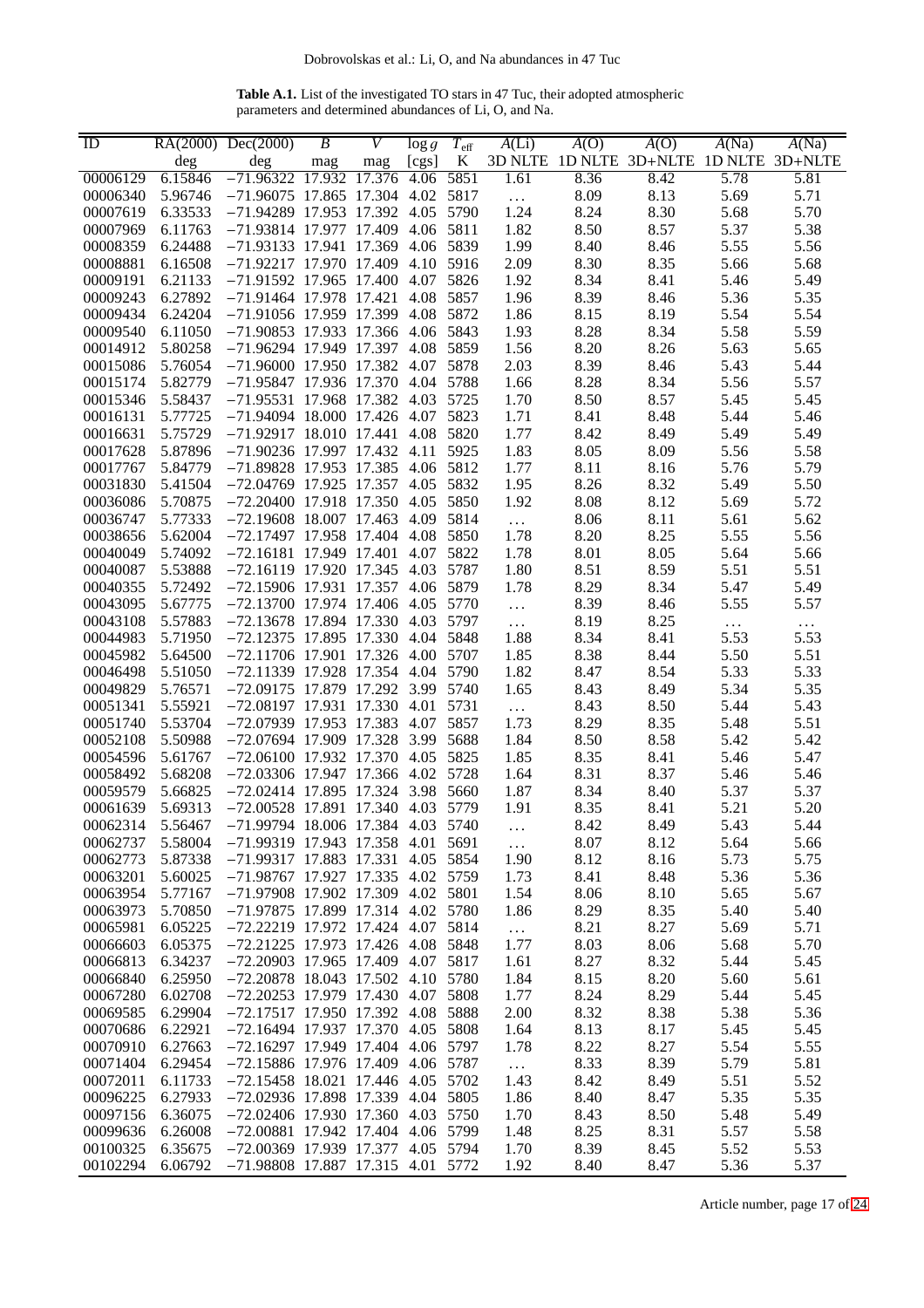**Table A.1.** continued.

| ID       |         | RA(2000) Dec(2000)                  | $\overline{B}$ | V   | $\log g$  | $T_{\rm eff}$ | A(Li)    | A(O) | A(O)                                    | A(Na)    | A(Na)    |
|----------|---------|-------------------------------------|----------------|-----|-----------|---------------|----------|------|-----------------------------------------|----------|----------|
|          | deg     | deg                                 | mag            | mag | [cgs]     | K             |          |      | 3D NLTE 1D NLTE 3D+NLTE 1D NLTE 3D+NLTE |          |          |
| 00102307 | 6.21471 | $-71.98781$ 17.937 17.388           |                |     | 4.07      | 5835          | 1.64     | 8.34 | 8.41                                    | 5.40     | 5.40     |
| 00103067 | 5.94763 | -71.98056 17.878 17.314 3.98 5665   |                |     |           |               | $\ldots$ | 8.16 | 8.21                                    | 5.71     | 5.73     |
| 00103709 | 6.02521 | -71.97353 17.893 17.312 4.02 5806   |                |     |           |               | 1.66     | 8.14 | 8.18                                    | 5.64     | 5.66     |
| 00104049 | 6.17200 | -71.96964 17.894 17.324 4.02 5768   |                |     |           |               | 1.67     | 8.10 | 8.14                                    | 5.67     | 5.69     |
| 00106794 | 6.47321 | $-72.18328$ 18.016 17.459 4.08 5789 |                |     |           |               | 1.74     | 8.34 | 8.40                                    | 5.53     | 5.52     |
| 00107260 | 6.45896 | -72.17064 17.922 17.377 4.06 5829   |                |     |           |               | 1.73     | 8.34 | 8.41                                    | 5.33     | 5.33     |
| 00107528 | 6.57650 | -72.16361 17.983 17.441 4.11 5923   |                |     |           |               | 2.02     | 8.38 | 8.45                                    | 5.55     | 5.55     |
| 00107618 | 6.59092 | -72.16119 17.923 17.370 4.06 5831   |                |     |           |               | 2.03     | 8.36 | 8.42                                    | 5.57     | 5.58     |
| 00107866 | 6.56246 | -72.15469 18.006 17.461             |                |     |           | 4.06 5727     | 1.78     | 8.51 | 8.58                                    | 5.14     | 5.12     |
| 00108171 | 6.40738 | -72.14778 17.938 17.388 4.06 5812   |                |     |           |               | $\ldots$ | 7.92 | 7.95                                    | 5.84     | 5.86     |
| 00108389 | 6.58104 | -72.14253 17.933 17.382 4.05 5808   |                |     |           |               | 1.61     | 8.22 | 8.27                                    | 5.51     | 5.53     |
| 00109441 | 6.53275 | -72.11814 17.919 17.361             |                |     |           | 4.07 5875     | 1.70     | 8.22 | 8.27                                    | 5.42     | 5.41     |
| 00109777 | 6.50933 | -72.11058 17.959 17.415 4.09 5873   |                |     |           |               | 2.00     | 8.36 | 8.42                                    | 5.54     | 5.55     |
| 00110197 | 6.60008 | -72.10139 17.977 17.425 4.08 5824   |                |     |           |               | 1.78     | 8.60 | 8.68                                    | $\ldots$ | $\ddots$ |
| 00111136 | 6.48775 | -72.08114 17.928 17.363 4.08 5908   |                |     |           |               | 1.98     | 8.36 | 8.42                                    | 5.40     | 5.42     |
| 00111231 | 6.52613 | -72.07919 17.945 17.374 4.03 5732   |                |     |           |               | 1.66     | 8.41 | 8.47                                    | 5.28     | 5.28     |
| 00112473 | 6.59492 | -72.05506 17.903 17.357 4.05 5840   |                |     |           |               | 1.67     | 8.34 | 8.40                                    | 5.45     | 5.44     |
| 00112684 | 6.46096 | -72.05136 17.892 17.339 4.03 5780   |                |     |           |               | 1.55     | 8.30 | 8.36                                    | 5.39     | 5.39     |
| 00113090 | 6.47025 | -72.04353 17.956 17.391 4.05 5794   |                |     |           |               | 1.64     | 8.32 | 8.39                                    | 5.47     | 5.48     |
| 00113841 | 6.55175 | -72.02800 17.952 17.394 4.07 5854   |                |     |           |               | 1.96     | 8.52 | 8.60                                    | 5.44     | 5.44     |
| 00113959 | 6.49396 | -72.02594 17.934 17.382 4.10 5968   |                |     |           |               | $\ldots$ | 8.35 | 8.41                                    | 5.48     | 5.48     |
| 00115880 | 6.51471 | -71.98331 17.940 17.372 4.06 5845   |                |     |           |               | 2.21     | 8.30 | 8.35                                    | 5.51     | 5.53     |
| 10000002 | 5.43304 | -72.05411 17.963 17.406 4.09 5894   |                |     |           |               | 1.85     | 8.37 | 8.43                                    | 5.34     | 5.34     |
| 10000004 | 5.62229 | -72.10428 17.946 17.398 4.10 5934   |                |     |           |               | 2.07     | 8.37 | 8.43                                    | 5.43     | 5.43     |
| 10000008 | 5.70025 | -72.15828 18.059 17.499 4.13 5905   |                |     |           |               | 2.04     | 8.09 | 8.14                                    | 5.53     | 5.54     |
| 10000009 | 5.70075 | -72.09483 18.038 17.482 4.09 5792   |                |     |           |               | 1.65     | 8.52 | 8.59                                    | 5.51     | 5.50     |
| 10000012 | 5.70475 | $-72.08533$ 17.855 17.298 4.03 5836 |                |     |           |               | 1.95     | 8.38 | 8.44                                    | 5.42     | 5.42     |
| 10000015 | 5.72129 | -72.07636 17.912 17.339 4.02 5754   |                |     |           |               | 1.51     | 8.48 | 8.55                                    | 5.46     | 5.46     |
| 10000016 | 5.72533 | -72.02817 17.879 17.283 3.98 5724   |                |     |           |               | 1.90     | 8.36 | 8.43                                    | 5.31     | 5.31     |
| 10000020 | 5.75263 | -72.06483 18.002 17.464 4.10 5834   |                |     |           |               | 1.65     | 8.11 | 8.15                                    | 5.59     | 5.61     |
| 10000022 | 5.76167 | -72.04869 17.851 17.276 3.99 5749   |                |     |           |               | 1.40     | 8.16 | 8.22                                    | 5.68     | 5.70     |
| 10000026 | 5.77117 | $-72.12517$ 17.972 17.411 4.06 5784 |                |     |           |               | 1.76     | 8.35 | 8.41                                    | 5.54     | 5.55     |
| 10000027 | 5.77721 | $-72.12919$ 18.003 17.444 4.08 5829 |                |     |           |               | 1.73     | 8.29 | 8.35                                    | 5.45     | 5.46     |
| 10000036 | 5.84604 | $-72.00550$ 17.902 17.337 4.00 5706 |                |     |           |               | 1.63     | 7.84 | 7.87                                    | 5.65     | 5.66     |
| 10000038 | 5.86846 | -72.19789 17.838 17.254 4.00 5810   |                |     |           |               | 1.82     | 8.34 | 8.40                                    | 5.53     | 5.53     |
| 10000041 | 5.90950 | -71.93806 17.933 17.378             |                |     | 4.08 5889 |               |          |      |                                         |          |          |
|          | 5.94513 | $-72.17733$ 17.955 17.372 4.05 5883 |                |     |           |               | 2.11     | 8.44 | 8.51                                    | 5.46     | 5.47     |
| 10000043 |         |                                     |                |     |           |               | 1.73     | 8.18 | 8.23                                    | 5.85     | 5.88     |
| 10000048 | 5.99058 | -71.98381 17.930 17.368 4.05 5832   |                |     |           |               | 1.76     | 8.14 | 8.18                                    | 5.64     | 5.65     |
| 10000049 | 6.00479 | $-72.18656$ 18.036 17.498 4.14 5935 |                |     |           |               | 2.01     | 8.32 | 8.38                                    | 5.54     | 5.55     |
| 10000053 | 6.04242 | -72.20942 17.936 17.384 4.08 5881   |                |     |           |               | $\ldots$ | 8.08 | 8.12                                    | 5.68     | 5.70     |
| 10000057 | 6.08746 | -71.93789 18.028 17.478 4.10 5846   |                |     |           |               | 1.76     | 8.21 | 8.26                                    | 5.70     | 5.72     |
| 10000062 | 6.12154 | -71.97469 17.987 17.434 4.10 5891   |                |     |           |               | $\ldots$ | 7.73 | 7.75                                    | 5.76     | 5.79     |
| 10000068 | 6.15775 | -71.95836 17.956 17.388 4.09 5923   |                |     |           |               | $\cdots$ | 8.03 | 8.07                                    | 5.74     | 5.78     |
| 10000072 | 6.19088 | -71.97972 18.012 17.464 4.09 5829   |                |     |           |               | $\ldots$ | 8.12 | 8.16                                    | 5.60     | 5.61     |
| 10000073 | 6.21196 | $-72.00553$ 17.854 17.293 4.03 5855 |                |     |           |               | 1.33     | 8.27 | 8.32                                    | 5.31     | 5.32     |
| 10000075 | 6.24354 | -71.96136 17.951 17.388 4.08 5882   |                |     |           |               | 1.88     | 8.43 | 8.49                                    | 5.46     | 5.46     |
| 10000079 | 6.27275 | $-72.12033$ 18.036 17.501           |                |     |           | 4.09 5750     | 1.68     | 8.52 | 8.59                                    | 5.31     | 5.31     |
| 10000086 | 6.30192 | -72.05958 17.868 17.298 3.99 5708   |                |     |           |               | 1.57     | 8.11 | 8.16                                    | 5.35     | 5.34     |
| 10000088 | 6.31217 | $-72.03944$ 18.008 17.458 4.07 5771 |                |     |           |               | 1.50     | 7.89 | 7.92                                    | 5.78     | 5.80     |
| 10000090 | 6.34033 | -71.96881 17.928 17.363 4.08 5921   |                |     |           |               | 2.02     | 8.31 | 8.37                                    | 5.43     | 5.44     |
| 10000094 | 6.42554 | $-72.07425$ 18.013 17.460 4.10 5869 |                |     |           |               | 1.63     | 8.34 | 8.40                                    | 5.35     | 5.35     |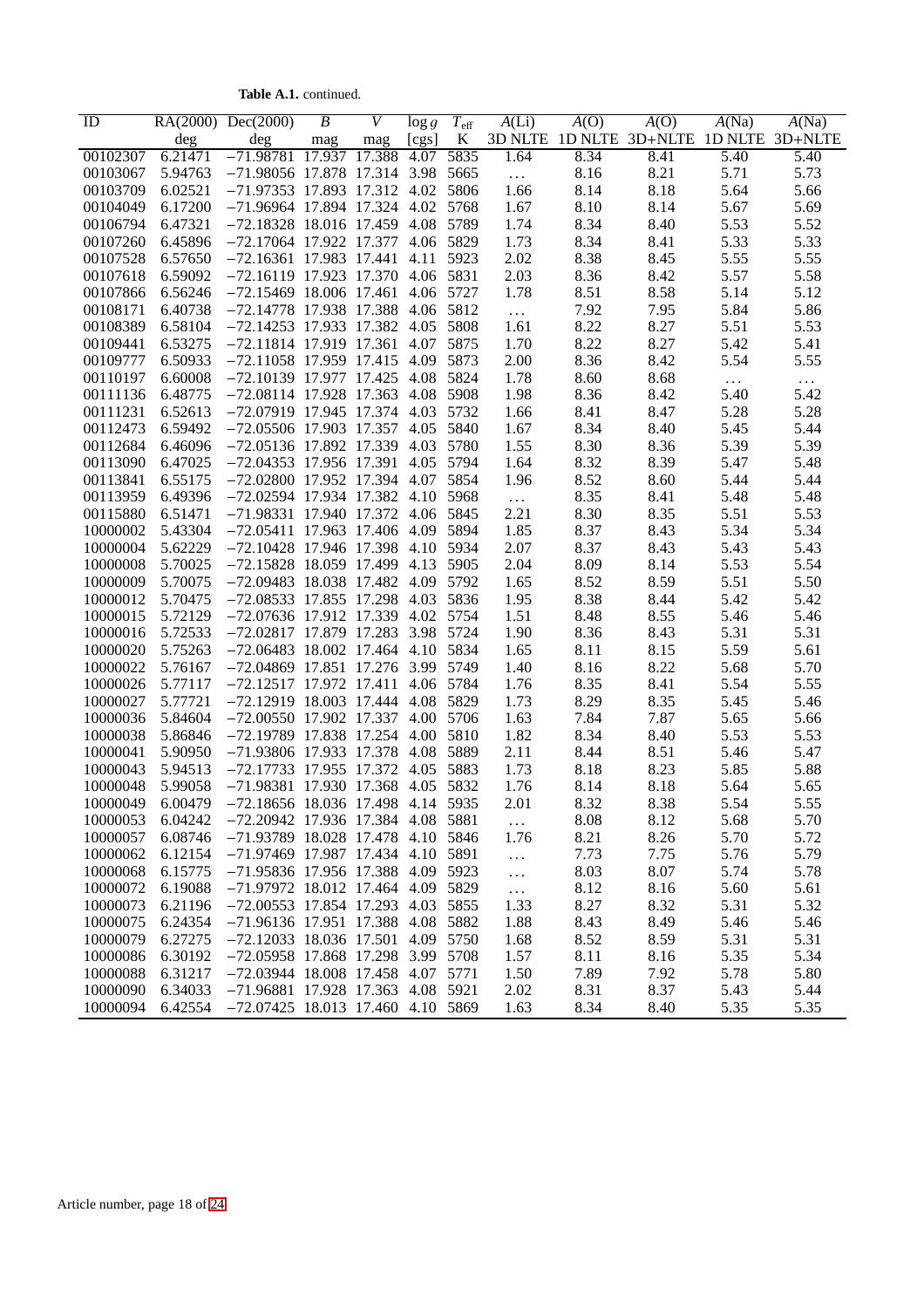# <span id="page-18-0"></span>**Appendix B: On the relationship between 3D NLTE, 1D NLTE, and 3D LTE abundance corrections for the Li 670.8 nm line**

In the derivation of oxygen and sodium abundances we corrected the 1D NLTE abundances for 3D hydrodynamical effects by adding  $\Delta_{3\text{DITE}-1\text{DITE}}$  abundance correction. It is obvious that such procedure does not account for the strong dependence of atomic level departure coefficients on the horizontal fluctuations of temperature in the 3D hydrodynamical models. Ideally, elemental abundances should be derived using full 3D NLTE approach where NLTE spectral synthesis computations are performed in the framework of 3D hydrodynamical models. This, however, is still rarely possible since the majority of current 3D spectral synthesis codes lack the capability of NLTE radiative transfer computations. One is then, therefore, forced to resort to different simplifications, e.g., such as apply- $\log \Delta_{\rm 1D NLTE-DLTE} + \Delta_{\rm 3D LTE-DLTE}$  abundance correction to take into account *both* 3D hydrodynamical and NLTE effects.

It would be therefore instructive to assess whether the  $\Delta$ <sub>3D NLTE</sub>-1D LTE and  $\Delta$ <sub>1D NLTE</sub> -1D LTE +  $\Delta$ <sub>3D LTE</sub>-1D LTE corrections</sub> would lead to different final elemental abundances, and, if so, how large these differences may be expected to be. For this purpose, we used 3D hydrodynamical  $CO<sup>5</sup>BOLD$  and 1D hydrostatic LHD model atmospheres, together with the NLTE3D code, to compute full 3D, average  $\langle 3D \rangle$ , and 1D synthetic profiles of the  $670.8$  $670.8$  $670.8$  nm resonance lithium doublet<sup>7</sup>. Spectral line synthesis was done with the Linfor3D code (see Sect. [5.2.4\)](#page-7-1). Two 3D hydrodynamical models were used in this exercise (of the four utilised in Sect. [5.2.4\)](#page-7-1), with the following atmospheric parameters:  $T_{\text{eff}}$  = 5930 K, log  $g$  = 4.0, [M/H] = 0.0, and  $T_{\text{eff}}$  = 5850 K,  $log\ g = 4.0$ , [M/H] = -1.0. The analysis was done for the cases of (i) weak ( $EW = 0.5$  pm), and (ii) strong ( $EW = 7 - 9$  pm) lithium lines. The obtained synthetic line profiles were used to compute  $\Delta_{3D \text{ NLTE}-1\text{ DLTE}}$ ,  $\Delta_{1D \text{ NLTE}-1\text{ DLTE}}$ , and  $\Delta_{3D \text{ LTE}-1\text{ DLTE}}$ abundance corrections. The resulting abundance corrections are provided in Tables [B.1](#page-19-0) and [B.2.](#page-19-1)

The obtained results clearly show that full  $\Delta_{3D \text{ NLTE}-1D \text{ LTE}}$ correction is always different from the sum  $\Delta_{\text{ID NLTE}-\text{ID LTE}}$  +  $\Delta_{3D \text{LTE}-1D \text{LTE}}$ , both at [M/H] = 0.0 and -1.0. It is nevertheless important to stress that while at solar metallicity the abundances obtained with both approaches agree to  $\approx 0.03$  dex, significant differences are seen at  $[M/H] = -1.0$ . In the latter case, the full 3D NLTE correction is positive and amounts to  $\Delta_{3D \text{ NLTE}-1D \text{ LTE}} = 0.065 \text{ dex}$  for both weak and strong lines. The combined abundance correction, on the other hand, is negative and reaches to  $\Delta_{\text{1D NLTE}-1\text{DLTE}} + \Delta_{\text{3D LTE}-1\text{DLTE}} = -0.094$  dex and −0.100 dex for weak and strong lines, respectively. Obviously, application of such combined correction in the case of lithium with the  $[M/H] = -1.0$  models may lead to erroneous results.

The reason why the differences between the two corrections become different at  $[M/H] = -1.0$  is that horizontal temperature fluctuations in the 3D hydrodynamical model *and* differences between the temperature profiles of the average  $\langle 3D \rangle$  and 1D models become larger at lower metallicities. Since atomic population numbers depend very sensitively on the local temperature, this leads to stronger deviations from NLTE in the 3D models compared to what would be expected in the 1D case. In this sense, situation may be somewhat safer in the case of oxy-



<span id="page-18-2"></span>**Fig. B.1. Top:** temperature stratifications in the 3D hydrodynamical (grey scales indicating the temperature probability density), average  $\langle 3D \rangle$  (dashed red line), and 1D (solid red line) model atmospheres at  $[M/H] = 0.0$ . Horizontal bars show the optical depth intervals where 90% of the line equivalent width is formed (i.e., 5% to 95%): black and dashed blue bars correspond to the line forming regions in the full 3D and 1D model atmospheres, respectively (the equivalent widths of Li, O, and Na lines are 2 pm, 4 pm, and 19 pm, respectively). **Bottom:** RMS value of horizontal temperature fluctuations in the 3D model (black line) and temperature difference between the average  $\langle 3D \rangle$  and 1D models (dashed blue line).

gen, the lines of which form deeper in the atmosphere and thus experience smaller temperature variations.



**Fig. B.2.** Same as in Fig. [B.1](#page-18-2) but for models at  $[M/H] = -1.0$ .

Article number, page 19 of 24

<span id="page-18-1"></span><sup>7</sup> NLTE3D code allows computation of atomic level population numbers for the model atom of Li in 3D NLTE/LTE and 1D NLTE/LTE (see Prakapavičius et al. 2013; [Sbordone et al. 2010](#page-15-7); Steff[en et al. 2012,](#page-15-36) for more details on the NLTE3D code)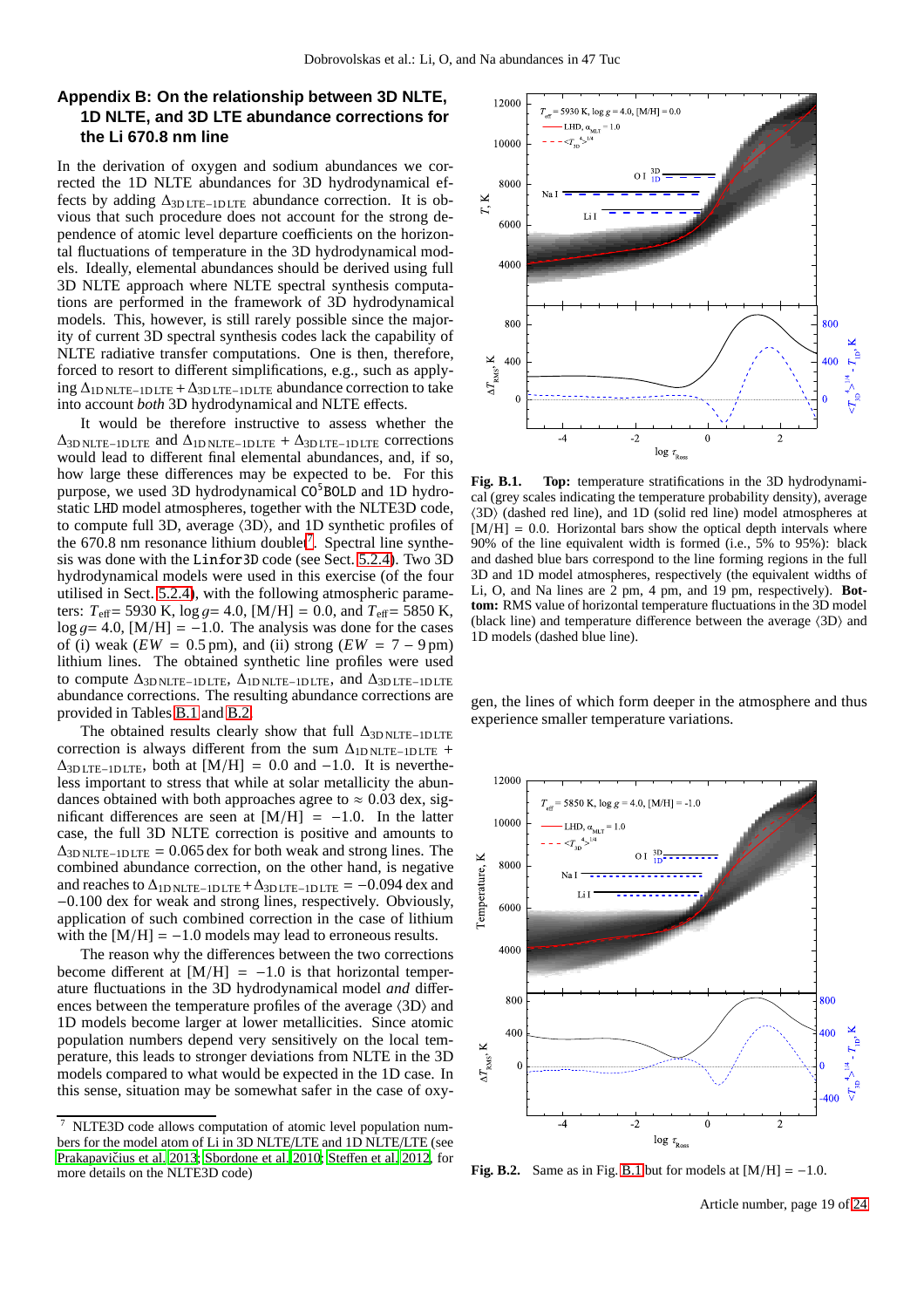<span id="page-19-0"></span>**Table B.1.** Abundance corrections for the lithium doublet at 670.8 nm computed using model atmosphere with  $T_{\text{eff}} = 5930$  K, log  $g = 4.0$ , [M/H]= 0.0.

| EW. |                  | $\Delta$ , dex                             |                 |
|-----|------------------|--------------------------------------------|-----------------|
| pm  | $3DNLTE - 1DLTE$ | $1D$ <sup>NLTE</sup> – $1D$ <sup>LTE</sup> | $3DLTE - 1DLTE$ |
| 0.5 | 0.091            | 0.079                                      | $-0.014$        |
| 9.0 | 0.105            | 0.084                                      | $-0.010$        |

<span id="page-19-1"></span>**Table B.2.** Abundance corrections for the lithium doublet at 670.8 nm computed using model atmosphere with  $T_{\text{eff}} = 5850 \text{ K}$ , log  $g = 4.0$ , [M/H]= –1.0.

| EW. |                  | $\Delta$ , dex                             |                 |
|-----|------------------|--------------------------------------------|-----------------|
| pm  | $3DNLTE - 1DLTE$ | $1D$ <sup>NLTE</sup> – $1D$ <sup>LTE</sup> | $3DLTE - 1DLTE$ |
| 0.5 | 0.065            | 0.041                                      | $-0.135$        |
| 9.0 | 0.065            | 0.037                                      | $-0.137$        |

# **Appendix C: 3D–1D LTE abundance corrections for oxygen and sodium**

In this Section we provide ∆3D LTE−1DLTE abundance corrections for the oxygen and sodium spectral lines used in this study. Abundance corrections are provided for all four models used in Sect. [5.2.4,](#page-7-1) and a range of line equivalent widths, *EW*.

The 3D-1D LTE abundance corrections provided in Ta-bles [C.1–](#page-20-0) [C.4](#page-23-0) for  $\xi_{\text{micro}} = 1.0 \text{km s}^{-1}$  were interpolated to the observed equivalent widths and added to the 1D NLTE abundances to obtain the 3D+NLTE abundances for oxygen and sodium as given in Table [A.1.](#page-16-0) As demonstrated in Appendix [B,](#page-18-0) the 3D+NLTE abundances are not a good approximation to the real 3D NLTE abundances in the case of Li (the 3D–1D LTE corrections do not even yield the correct sign). For oxygen and sodium, the validity of this approximation is unclear, and the corrections given in Tables [C.1–](#page-20-0) [C.4](#page-23-0) should be considered as an order of magnitude estimate at best.

The corrections given for  $\xi_{micro} = 0.5$  and 1.5 km s<sup>-1</sup> serve to demonstrate that the dependence of the 3D–1D LTE abundance corrections on the adopted microturbulence parameter is weak (see also Table [5\)](#page-9-2), even for stronger, partly saturated lines. This is explained by the fact that the thermal line broadening largely dominates over the turbulent broadening for these relatively light atoms. For heavier elements, like e.g. iron, the impact of microturbulence on the 3D abundance corrections would be significant, and a proper evaluation of the 3D corrections for stronger lines would require a more elaborate treatment than the simple assumption of a fixed microturbulence that was sufficient in the present work.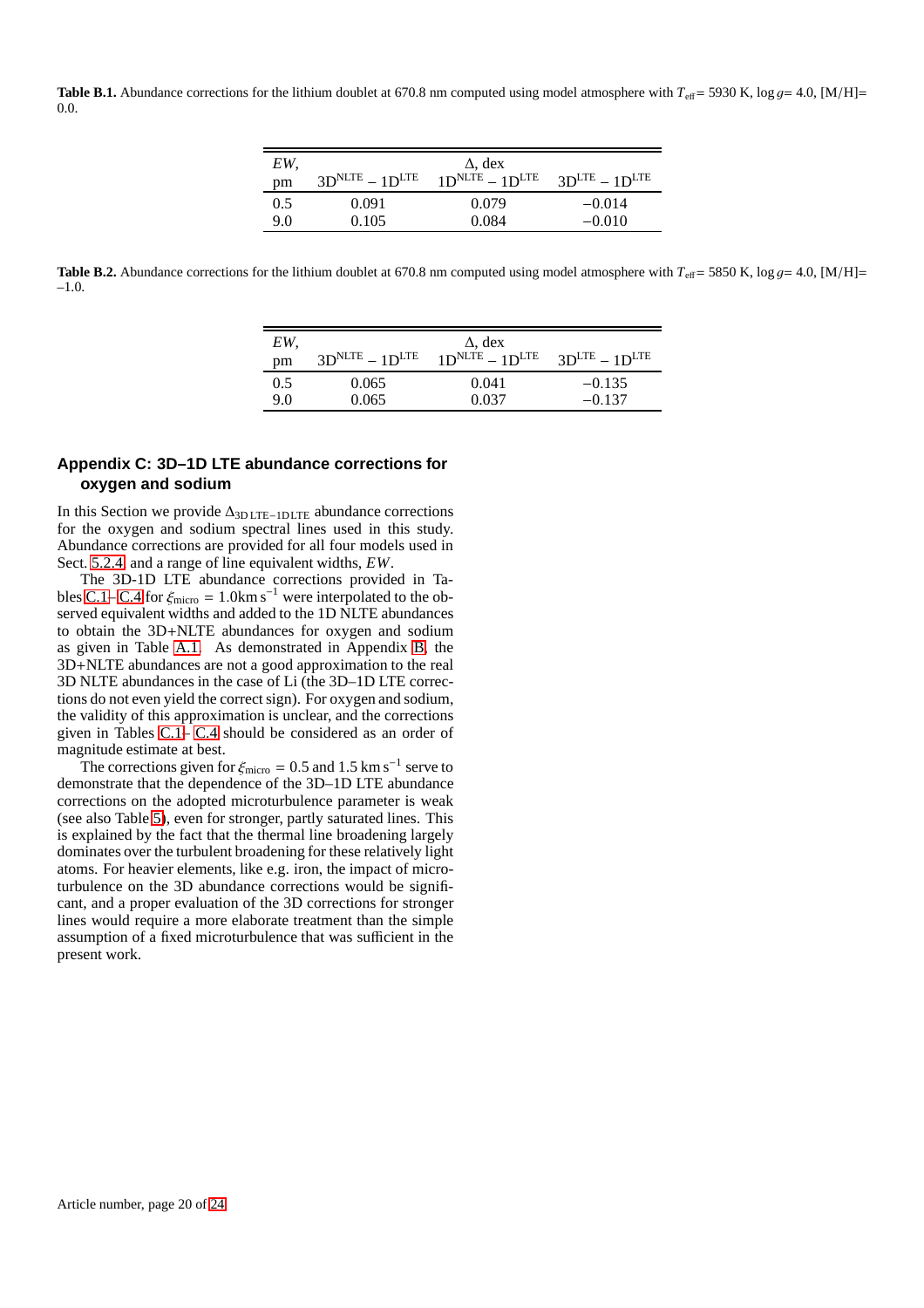**Table C.1.** 3D–1D abundance corrections of the spectral lines used in this work as a function of the equivalent width, *EW*, computed using the model atmosphere with  $T_{\text{eff}} = 5475$  K,  $\log g = 4.0$ , [M/H] = 0.0, and microt

<span id="page-20-1"></span><span id="page-20-0"></span>

| EW,  |           | O <sub>I</sub>   |           |           | O <sub>I</sub><br>777.4 |           |           | O <sub>I</sub><br>777.5 |           |          | Nai              |       |          | NaI<br>819.5 |       |
|------|-----------|------------------|-----------|-----------|-------------------------|-----------|-----------|-------------------------|-----------|----------|------------------|-------|----------|--------------|-------|
| pm   | 0.5       | 777.2<br>$1.0\,$ | 1.5       | 0.5       | $1.0\,$                 | 1.5       | 0.5       | $1.0\,$                 | 1.5       | 0.5      | 818.3<br>$1.0\,$ | 1.5   | 0.5      | 1.0          | 1.5   |
| 0.4  | 0.001     | 0.004            | 0.007     | 0.001     | 0.003                   | 0.007     | 0.001     | 0.003                   | 0.007     | 0.008    | 0.009            | 0.011 | 0.008    | 0.009        | 0.011 |
| 0.6  | 0.005     | 0.009            | 0.015     | 0.005     | 0.009                   | 0.014     | 0.006     | 0.009                   | 0.014     | 0.008    | 0.009            | 0.012 | 0.008    | 0.009        | 0.011 |
| 0.8  | 0.009     | 0.014            | 0.021     | 0.009     | 0.014                   | 0.021     | 0.009     | 0.014                   | 0.021     | 0.007    | 0.009            | 0.012 | 0.007    | 0.009        | 0.012 |
| 1.0  | 0.013     | 0.018            | 0.027     | 0.013     | 0.019                   | 0.027     | 0.012     | 0.018                   | 0.027     | 0.006    | 0.009            | 0.013 | 0.006    | 0.009        | 0.013 |
| 1.2  | 0.016     | 0.023            | 0.032     | 0.016     | 0.023                   | 0.033     | 0.015     | 0.022                   | 0.032     | 0.006    | 0.009            | 0.014 | 0.006    | 0.009        | 0.014 |
| 1.5  | 0.019     | 0.028            | 0.040     | 0.019     | 0.027                   | 0.039     | 0.019     | 0.027                   | 0.039     | 0.005    | 0.009            | 0.015 | 0.004    | 0.009        | 0.015 |
| 2.0  | 0.023     | 0.034            | 0.049     | 0.023     | 0.034                   | 0.049     | 0.023     | 0.034                   | 0.049     | 0.003    | 0.009            | 0.018 | 0.003    | 0.009        | 0.017 |
| 2.5  | 0.027     | 0.039            | 0.057     | 0.027     | 0.039                   | 0.057     | 0.026     | 0.038                   | 0.056     | 0.000    | 0.009            | 0.020 | 0.001    | 0.009        | 0.020 |
| 3.0  | 0.029     | 0.043            | 0.063     | 0.029     | 0.043                   | 0.063     | 0.029     | 0.043                   | 0.062     | $-0.002$ | 0.009            | 0.022 | $-0.002$ | 0.010        | 0.024 |
| 3.5  | 0.031     | 0.046            | 0.068     | 0.031     | 0.046                   | 0.068     | 0.031     | 0.046                   | 0.068     | $-0.004$ | 0.009            | 0.026 | $-0.004$ | 0.010        | 0.026 |
| 4.0  | 0.033     | 0.049            | 0.072     | 0.033     | 0.049                   | 0.072     | 0.033     | 0.049                   | 0.072     | $-0.007$ | 0.010            | 0.030 | $-0.007$ | 0.009        | 0.029 |
| 4.5  | 0.034     | 0.051            | 0.075     | 0.034     | 0.051                   | 0.075     | 0.035     | 0.051                   | 0.076     | $-0.009$ | 0.011            | 0.035 | $-0.010$ | 0.009        | 0.033 |
| 5.0  | 0.035     | 0.053            | 0.078     | 0.036     | 0.053                   | 0.079     | 0.036     | 0.053                   | 0.079     | $-0.012$ | 0.011            | 0.039 | $-0.013$ | 0.010        | 0.037 |
| 5.5  | 0.037     | 0.055            | 0.081     | 0.037     | 0.055                   | 0.081     | 0.037     | 0.055                   | 0.081     | $-0.015$ | 0.011            | 0.042 | $-0.015$ | 0.011        | 0.042 |
| 6.0  | 0.039     | 0.057            | 0.083     | 0.039     | 0.057                   | 0.083     | 0.038     | 0.056                   | 0.082     | $-0.018$ | 0.011            | 0.047 | $-0.018$ | 0.012        | 0.048 |
| 6.5  | 0.040     | 0.058            | 0.085     | 0.040     | 0.058                   | 0.085     | 0.040     | 0.058                   | 0.084     | $-0.021$ | 0.012            | 0.052 | $-0.020$ | 0.013        | 0.055 |
| 7.0  | 0.041     | 0.059            | 0.087     | 0.041     | 0.059                   | 0.086     | 0.041     | 0.059                   | 0.086     | $-0.023$ | 0.013            | 0.057 | $-0.022$ | 0.014        | 0.060 |
| 7.5  | 0.042     | 0.060            | 0.088     | 0.042     | 0.060                   | 0.087     | 0.042     | 0.060                   | 0.088     | $-0.026$ | 0.014            | 0.063 | $-0.025$ | 0.015        | 0.065 |
| 8.0  | 0.043     | 0.061            | 0.088     | 0.043     | 0.061                   | 0.088     | 0.044     | 0.062                   | 0.089     | $-0.027$ | 0.016            | 0.069 | $-0.027$ | 0.016        | 0.070 |
| 8.5  | 0.044     | 0.062            | 0.089     | 0.044     | 0.062                   | 0.089     | 0.045     | 0.062                   | 0.089     | $-0.028$ | 0.018            | 0.076 | $-0.028$ | 0.017        | 0.075 |
| 9.0  | 0.045     | 0.062            | 0.089     | 0.046     | 0.064                   | 0.091     | 0.045     | 0.063                   | 0.090     | $-0.029$ | 0.020            | 0.082 | $-0.029$ | 0.018        | 0.080 |
| 9.5  | 0.046     | 0.063            | 0.090     | 0.047     | 0.064                   | 0.091     | 0.046     | 0.064                   | 0.090     | $-0.029$ | 0.022            | 0.088 | $-0.029$ | 0.020        | 0.085 |
| 10.0 | 0.047     | 0.064            | 0.091     | 0.048     | 0.065                   | 0.092     | 0.047     | 0.064                   | 0.090     | $-0.029$ | 0.023            | 0.093 | $-0.029$ | 0.021        | 0.089 |
| 11.0 | 0.049     | 0.066            | 0.092     | 0.049     | 0.066                   | 0.092     | 0.049     | 0.065                   | 0.091     | $-0.028$ | 0.026            | 0.100 | $-0.028$ | 0.026        | 0.098 |
| 12.0 | 0.051     | 0.067            | 0.092     | 0.051     | 0.067                   | 0.092     | 0.051     | 0.067                   | 0.092     | $-0.024$ | 0.029            | 0.104 | $-0.024$ | 0.030        | 0.107 |
| 13.0 | 0.052     | 0.068            | 0.092     | 0.052     | 0.067                   | 0.092     | 0.052     | 0.068                   | 0.092     | $-0.020$ | 0.032            | 0.106 | $-0.020$ | 0.034        | 0.111 |
| 14.0 | 0.053     | 0.068            | 0.092     | 0.053     | 0.068                   | 0.091     | 0.053     | 0.069                   | 0.092     | $-0.016$ | 0.035            | 0.110 | $-0.015$ | 0.036        | 0.113 |
| 15.0 | 0.054     | 0.069            | 0.091     | 0.054     | 0.069                   | 0.091     | 0.055     | 0.069                   | 0.092     | $-0.010$ | 0.038            | 0.112 | $-0.010$ | 0.037        | 0.111 |
| 16.0 | $\ddots$  | $\ldots$         | $\ldots$  | $\ldots$  | $\ldots$                | $\ldots$  | $\ldots$  | $\ddotsc$               | $\ldots$  | $-0.005$ | 0.041            | 0.112 | $-0.006$ | 0.039        | 0.109 |
| 17.0 | $\ddotsc$ | $\cdots$         | $\ddotsc$ | $\ddotsc$ | $\cdots$                | $\ddotsc$ | $\ddots$  | $\cdots$                | $\ldots$  | 0.000    | 0.043            | 0.111 | $-0.001$ | 0.042        | 0.108 |
| 18.0 | .         | $\cdots$         | $\cdots$  | $\cdots$  | $\cdots$                | $\cdots$  | $\ddotsc$ | $\cdots$                | $\ldots$  | 0.004    | 0.044            | 0.108 | 0.003    | 0.043        | 0.107 |
| 19.0 | $\ddotsc$ | $\cdots$         | $\cdots$  | $\ldots$  | $\ldots$                | $\cdots$  | $\ldots$  | $\ldots$                | $\ldots$  | 0.007    | 0.045            | 0.105 | 0.007    | 0.045        | 0.106 |
| 20.0 | $\ddots$  | .                | $\ddotsc$ | $\ddotsc$ | $\ddots$                | $\cdots$  | $\ddotsc$ | $\ddotsc$               | $\ddotsc$ | 0.011    | 0.046            | 0.103 | 0.011    | 0.046        | 0.104 |
| 21.0 | $\cdots$  | $\cdots$         | $\ddotsc$ | $\ldots$  | $\cdots$                | $\cdots$  | $\ldots$  | $\cdots$                | $\cdots$  | 0.014    | 0.047            | 0.101 | 0.014    | 0.047        | 0.101 |
| 22.0 | $\ldots$  | $\cdots$         | $\ddotsc$ | $\ddots$  | $\cdots$                | $\cdots$  | $\cdots$  | $\cdots$                | $\cdots$  | 0.017    | 0.048            | 0.099 | 0.017    | 0.048        | 0.099 |
| 23.0 | $\ddots$  | $\cdots$         | $\ddotsc$ | $\ddots$  | $\cdots$                | $\ddots$  | $\ddots$  | $\cdots$                | $\cdots$  | 0.019    | 0.049            | 0.097 | 0.019    | 0.048        | 0.096 |
| 24.0 | .         | $\cdots$         | $\ldots$  | $\cdots$  | $\ddots$                | $\cdots$  | $\ddotsc$ | $\ldots$                | $\cdots$  | 0.021    | 0.049            | 0.095 | 0.022    | 0.049        | 0.093 |
| 25.0 | $\ddots$  | $\cdots$         | $\ldots$  | $\ldots$  | $\cdots$                | $\ddots$  | $\cdots$  | $\cdots$                | $\ldots$  | 0.024    | 0.050            | 0.093 | 0.023    | 0.049        | 0.091 |
| 26.0 | $\cdots$  | .                | $\ddotsc$ | $\ddotsc$ | $\cdots$                | $\cdots$  | $\ldots$  | $\ddotsc$               | $\cdots$  | 0.025    | 0.050            | 0.091 | 0.025    | 0.049        | 0.089 |
| 27.0 | $\ddots$  | $\cdots$         | $\ddotsc$ | $\ddots$  | $\cdots$                | $\cdots$  | $\ddotsc$ | $\cdots$                | $\cdots$  | 0.027    | 0.051            | 0.089 | 0.027    | 0.049        | 0.087 |
| 28.0 | $\ldots$  | $\cdots$         | $\cdots$  | $\cdots$  | $\cdots$                | $\cdots$  | $\ddotsc$ | $\ddotsc$               | $\cdots$  | 0.029    | 0.051            | 0.087 | 0.028    | 0.050        | 0.085 |
| 29.0 | .         | .                | .         | $\ddots$  | .                       | $\ddots$  | $\ddots$  | .                       | $\cdots$  | 0.030    | 0.050            | 0.085 | 0.029    | 0.050        | 0.084 |
| 30.0 | .         | $\cdots$         | $\cdots$  | $\ldots$  | $\ddotsc$               | $\cdots$  | $\cdots$  | $\cdots$                | $\ddots$  | 0.030    | 0.050            | 0.082 | 0.030    | 0.050        | 0.082 |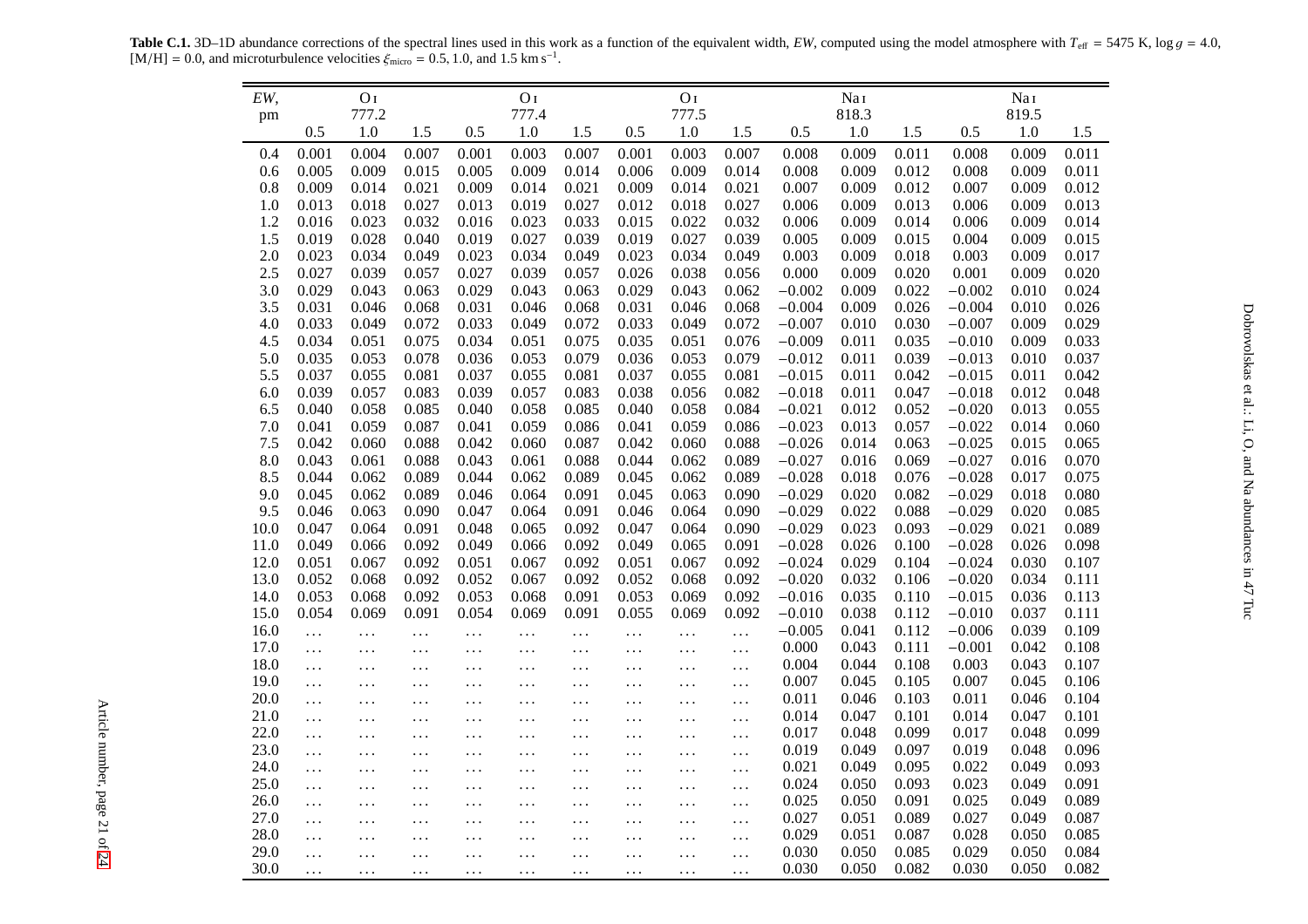**Table C.2.** The same as in Table [C.1](#page-20-1) but for the model atmosphere with  $T_{\text{eff}} = 5533$  K, log  $g = 4.0$ , [M/H] =  $-1.0$ .

| EW,        |                | O <sub>I</sub> |                |                | O <sub>I</sub> |                |                | O <sub>I</sub> |                |                      | NaI                  |                |                      | Nai                  |                      |
|------------|----------------|----------------|----------------|----------------|----------------|----------------|----------------|----------------|----------------|----------------------|----------------------|----------------|----------------------|----------------------|----------------------|
| pm         |                | 777.2          |                |                | 777.4          |                |                | 777.5          |                |                      | 818.3                |                |                      | 819.5                |                      |
|            | 0.5            | 1.0            | 1.5            | 0.5            | 1.0            | 1.5            | 0.5            | 1.0            | 1.5            | 0.5                  | $1.0\,$              | 1.5            | 0.5                  | $1.0\,$              | 1.5                  |
| 0.4        | $-0.001$       | 0.001          | 0.003          | $-0.001$       | 0.001          | 0.003          | $-0.001$       | 0.001          | 0.003          | $-0.022$             | $-0.021$             | $-0.020$       | $-0.022$             | $-0.021$             | $-0.020$             |
| 0.6        | 0.005          | 0.007          | 0.010          | 0.005          | 0.007          | 0.010          | 0.005          | 0.007          | 0.010          | $-0.023$             | $-0.021$             | $-0.019$       | $-0.022$             | $-0.021$             | $-0.019$             |
| 0.8        | 0.010          | 0.013          | 0.017          | 0.010          | 0.013          | 0.017          | 0.010          | 0.013          | 0.017          | $-0.023$             | $-0.021$             | $-0.019$       | $-0.023$             | $-0.021$             | $-0.019$             |
| 1.0        | 0.014          | 0.018          | 0.023          | 0.014          | 0.018          | 0.023          | 0.014          | 0.018          | 0.023          | $-0.024$             | $-0.022$             | $-0.018$       | $-0.024$             | $-0.022$             | $-0.019$             |
| 1.2        | 0.018          | 0.022          | 0.029          | 0.018          | 0.022          | 0.028          | 0.018          | 0.023          | 0.029          | $-0.025$             | $-0.022$             | $-0.018$       | $-0.025$             | $-0.022$             | $-0.018$             |
| 1.5        | 0.023          | 0.028          | 0.036          | 0.023          | 0.028          | 0.036          | 0.024          | 0.029          | 0.037          | $-0.027$             | $-0.023$             | $-0.018$       | $-0.026$             | $-0.022$             | $-0.017$             |
| 2.0        | 0.031          | 0.037          | 0.047          | 0.031          | 0.038          | 0.048          | 0.031          | 0.037          | 0.047          | $-0.030$             | $-0.024$             | $-0.017$       | $-0.029$             | $-0.023$             | $-0.017$             |
| 2.5        | 0.037          | 0.045          | 0.057          | 0.037          | 0.045          | 0.056          | 0.037          | 0.045          | 0.056          | $-0.031$             | $-0.024$             | $-0.015$       | $-0.032$             | $-0.025$             | $-0.016$             |
| 3.0        | 0.042          | 0.051          | 0.064          | 0.042          | 0.051          | 0.064          | 0.043          | 0.052          | 0.065          | $-0.034$             | $-0.025$             | $-0.014$       | $-0.036$             | $-0.027$             | $-0.015$             |
| 3.5        | 0.047          | 0.057          | 0.071          | 0.047          | 0.057          | 0.071          | 0.047          | 0.057          | 0.071          | $-0.038$             | $-0.027$             | $-0.013$       | $-0.038$             | $-0.027$             | $-0.013$             |
| 4.0        | 0.051          | 0.061          | 0.077          | 0.051          | 0.062          | 0.078          | 0.051          | 0.062          | 0.077          | $-0.042$             | $-0.029$             | $-0.012$       | $-0.040$             | $-0.027$             | $-0.011$             |
| 4.5        | 0.054          | 0.066          | 0.083          | 0.055          | 0.066          | 0.083          | 0.054          | 0.066          | 0.082          | $-0.046$             | $-0.030$             | $-0.011$       | $-0.044$             | $-0.029$             | $-0.010$             |
| 5.0        | 0.058          | 0.070          | 0.088          | 0.058          | 0.070          | 0.088          | 0.058          | 0.070          | 0.087          | $-0.048$             | $-0.031$             | $-0.009$       | $-0.047$             | $-0.030$             | $-0.008$             |
| 5.5        | 0.061          | 0.074          | 0.093          | 0.061          | 0.074          | 0.093          | 0.061          | 0.073          | 0.092          | $-0.051$             | $-0.031$             | $-0.007$       | $-0.051$             | $-0.031$             | $-0.007$             |
| 6.0        | 0.065          | 0.078          | 0.097          | 0.064          | 0.077          | 0.096          | 0.064          | 0.077          | 0.096          | $-0.053$             | $-0.032$             | $-0.004$       | $-0.054$             | $-0.033$             | $-0.005$             |
| 6.5        | 0.067          | 0.081          | 0.101          | 0.067          | 0.080          | 0.100          | 0.067          | 0.080<br>0.083 | 0.100          | $-0.056$             | $-0.033$             | $-0.002$       | $-0.057$<br>$-0.059$ | $-0.034$             | $-0.003$<br>$-0.001$ |
| 7.0        | 0.070          | 0.083          | 0.104          | 0.069          | 0.083          | 0.103          | 0.070          |                | 0.104          | $-0.059$             | $-0.033$             | 0.000          |                      | $-0.034$             |                      |
| 7.5        | 0.072<br>0.074 | 0.086<br>0.088 | 0.106          | 0.071<br>0.074 | 0.085          | 0.106<br>0.108 | 0.072<br>0.074 | 0.086<br>0.088 | 0.107<br>0.109 | $-0.061$             | $-0.034$<br>$-0.034$ | 0.002          | $-0.061$<br>$-0.062$ | $-0.034$<br>$-0.034$ | 0.002<br>0.004       |
| 8.0<br>8.5 | 0.076          | 0.089          | 0.109<br>0.111 | 0.076          | 0.088<br>0.090 | 0.111          | 0.076          | 0.090          | 0.111          | $-0.063$<br>$-0.064$ | $-0.034$             | 0.004<br>0.006 | $-0.064$             | $-0.034$             | 0.006                |
| 9.0        | 0.077          | 0.091          | 0.112          | 0.078          | 0.092          | 0.114          | 0.078          | 0.092          | 0.113          | $-0.066$             | $-0.034$             | 0.008          | $-0.064$             | $-0.033$             | 0.009                |
| 9.5        | 0.079          | 0.093          | 0.114          | 0.080          | 0.094          | 0.116          | 0.079          | 0.093          | 0.115          | $-0.066$             | $-0.034$             | 0.011          | $-0.064$             | $-0.033$             | 0.011                |
| 10.0       | 0.081          | 0.095          | 0.116          | 0.082          | 0.096          | 0.118          | 0.081          | 0.095          | 0.116          | $-0.066$             | $-0.033$             | 0.013          | $-0.064$             | $-0.032$             | 0.013                |
| 11.0       | 0.084          | 0.098          | 0.119          | 0.084          | 0.098          | 0.120          | 0.083          | 0.097          | 0.118          | $-0.064$             | $-0.031$             | 0.017          | $-0.062$             | $-0.030$             | 0.017                |
| 12.0       | 0.086          | 0.100          | 0.121          | 0.086          | 0.100          | 0.121          | 0.086          | 0.100          | 0.121          | $-0.060$             | $-0.028$             | 0.020          | $-0.061$             | $-0.028$             | 0.020                |
| 13.0       | 0.088          | 0.102          | 0.122          | 0.087          | 0.101          | 0.121          | 0.088          | 0.101          | 0.122          | $-0.056$             | $-0.024$             | 0.023          | $-0.057$             | $-0.025$             | 0.024                |
| 14.0       | 0.089          | 0.102          | 0.123          | 0.089          | 0.102          | 0.122          | 0.089          | 0.103          | 0.123          | $-0.051$             | $-0.021$             | 0.025          | $-0.053$             | $-0.021$             | 0.026                |
| 15.0       | 0.090          | 0.103          | 0.123          | 0.090          | 0.103          | 0.123          | 0.090          | 0.103          | 0.123          | $-0.047$             | $-0.018$             | 0.028          | $-0.048$             | $-0.018$             | 0.028                |
| 16.0       | $\ddotsc$      | $\cdots$       | .              | $\ddotsc$      | $\ldots$       | $\cdots$       | $\ldots$       | $\ldots$       | $\ldots$       | $-0.043$             | $-0.015$             | 0.029          | $-0.042$             | $-0.014$             | 0.030                |
| 17.0       | $\ldots$       | $\ldots$       | $\ldots$       | $\ldots$       | $\cdots$       | $\cdots$       | $\cdots$       | $\ddotsc$      | $\ldots$       | $-0.038$             | $-0.011$             | 0.031          | $-0.037$             | $-0.011$             | 0.030                |
| 18.0       | $\cdots$       | $\ldots$       | $\cdots$       | $\ddots$       | $\cdots$       | $\ldots$       | $\ldots$       | $\ldots$       | $\ldots$       | $-0.033$             | $-0.008$             | 0.032          | $-0.033$             | $-0.008$             | 0.031                |
| 19.0       | $\cdots$       | $\cdots$       | $\ddotsc$      | $\ddotsc$      | $\ldots$       | $\ddotsc$      | $\ldots$       | $\ldots$       | $\ldots$       | $-0.029$             | $-0.005$             | 0.033          | $-0.029$             | $-0.005$             | 0.032                |
| 20.0       | $\cdots$       | $\cdots$       | $\cdots$       | $\cdots$       | $\ldots$       | $\cdots$       | $\ldots$       | $\ldots$       | $\cdots$       | $-0.025$             | $-0.003$             | 0.033          | $-0.025$             | $-0.003$             | 0.033                |
| 21.0       | .              | $\cdots$       | $\ddotsc$      | $\ddotsc$      | $\ddotsc$      | $\ddotsc$      | $\ldots$       | $\ddotsc$      | $\cdots$       | $-0.021$             | 0.000                | 0.033          | $-0.021$             | $-0.001$             | 0.033                |
| 22.0       | $\ddotsc$      | $\cdots$       | $\cdots$       | $\cdots$       | $\ddots$       | $\ddots$       | $\ldots$       | .              | $\cdots$       | $-0.018$             | 0.002                | 0.033          | $-0.018$             | 0.002                | 0.034                |
| 23.0       | .              | $\cdots$       | $\ddotsc$      | $\cdots$       | $\ddots$       | $\ddots$       | $\cdots$       | $\ddots$       | $\cdots$       | $-0.015$             | 0.004                | 0.033          | $-0.015$             | 0.004                | 0.034                |
| 24.0       | .              | $\ldots$       | $\ldots$       | $\cdots$       | $\cdots$       | $\ldots$       | $\ldots$       | $\ldots$       | $\cdots$       | $-0.012$             | 0.005                | 0.033          | $-0.012$             | 0.006                | 0.034                |
| 25.0       | .              | $\cdots$       | $\ddots$       | $\ddotsc$      | $\ddots$       | $\ddots$       | $\ddots$       | $\ddots$       | $\ddotsc$      | $-0.010$             | 0.007                | 0.033          | $-0.009$             | 0.007                | 0.034                |
| 26.0       | .              | $\cdots$       | $\ddots$       | $\ddotsc$      | $\cdots$       | $\ddotsc$      | $\cdots$       | $\ddots$       | $\ldots$       | $-0.008$             | 0.008                | 0.034          | $-0.007$             | 0.009                | 0.034                |
| 27.0       | $\cdots$       | .              | .              | $\cdots$       | $\ldots$       | $\ddots$       | $\ddotsc$      | .              | $\ddotsc$      | $-0.006$             | 0.009                | 0.034          | $-0.005$             | 0.010                | 0.034                |
| 28.0       | $\cdots$       | .              | $\cdots$       | .              | .              | $\ddots$       | .              | .              | $\ddotsc$      | $-0.004$             | 0.010                | 0.034          | $-0.003$             | 0.011                | 0.034                |
| 29.0       | $\cdots$       | $\cdots$       | $\ddots$       | $\ddotsc$      | $\ddotsc$      | $\ddotsc$      | $\ddots$       | $\cdots$       | $\cdots$       | $-0.002$             | 0.011                | 0.034          | $-0.001$             | 0.012                | 0.034                |
| 30.0       | .              | $\cdots$       | .              | .              | .              | $\ldots$       | .              | .              | $\ddotsc$      | $-0.001$             | 0.013                | 0.034          | 0.000                | 0.013                | 0.034                |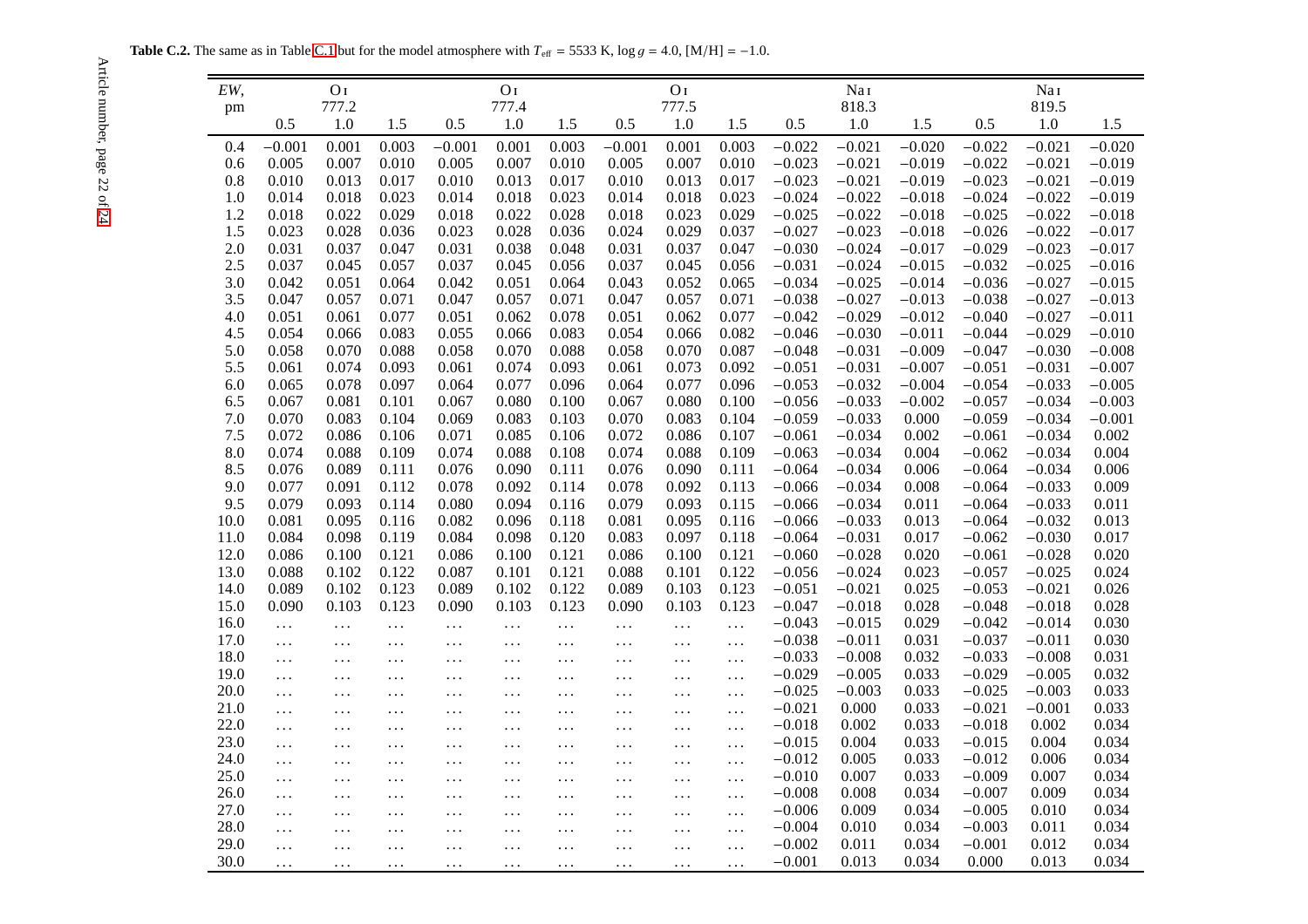**Table C.3.** The same as in Table [C.1](#page-20-1) but for the model atmosphere with  $T_{\text{eff}} = 5927$  K,  $\log g = 4.0$ , [M/H] = 0.0.

| EW,        |                      | O <sub>I</sub> |                |                   | O <sub>I</sub> |                |                      | O <sub>I</sub>   |                |                | Nai            |                |                | Nai              |                |
|------------|----------------------|----------------|----------------|-------------------|----------------|----------------|----------------------|------------------|----------------|----------------|----------------|----------------|----------------|------------------|----------------|
| pm         | 0.5                  | 777.2<br>1.0   | 1.5            | 0.5               | 777.4<br>1.0   | 1.5            | 0.5                  | 777.5<br>$1.0\,$ | 1.5            | 0.5            | 818.3<br>1.0   | 1.5            | 0.5            | 819.5<br>$1.0\,$ | 1.5            |
|            |                      |                |                |                   |                |                |                      |                  |                |                |                |                |                |                  |                |
| 0.4        | $-0.013$             | $-0.011$       | $-0.008$       | $-0.012$          | $-0.011$       | $-0.008$       | $-0.012$             | $-0.011$         | $-0.008$       | 0.021          | 0.022          | 0.024          | 0.021          | 0.022            | 0.023          |
| 0.6        | $-0.010$             | $-0.008$       | $-0.004$       | $-0.010$          | $-0.007$       | $-0.004$       | $-0.011$             | $-0.008$         | $-0.004$       | 0.020          | 0.022          | 0.024          | 0.020          | 0.022            | 0.024          |
| 0.8        | $-0.008$             | $-0.005$       | 0.000          | $-0.009$          | $-0.005$       | 0.000          | $-0.008$             | $-0.005$         | 0.000          | 0.020          | 0.022          | 0.025          | 0.019          | 0.022            | 0.025          |
| 1.0        | $-0.007$             | $-0.002$       | 0.004          | $-0.007$          | $-0.002$       | 0.004          | $-0.007$             | $-0.002$         | 0.004          | 0.019          | 0.022          | 0.026          | 0.018          | 0.021            | 0.025          |
| 1.2<br>1.5 | $-0.005$<br>$-0.003$ | 0.000<br>0.004 | 0.008<br>0.013 | $-0.005$          | 0.000          | 0.008          | $-0.005$<br>$-0.003$ | 0.000<br>0.004   | 0.008<br>0.014 | 0.018          | 0.022<br>0.021 | 0.027          | 0.018<br>0.017 | 0.021<br>0.022   | 0.026<br>0.027 |
| 2.0        | 0.000                | 0.009          | 0.021          | $-0.003$<br>0.000 | 0.004<br>0.009 | 0.013<br>0.022 | 0.000                | 0.009            | 0.021          | 0.016<br>0.014 | 0.021          | 0.027<br>0.029 | 0.015          | 0.022            | 0.030          |
| 2.5        | 0.003                | 0.014          | 0.029          | 0.003             | 0.014          | 0.029          | 0.003                | 0.013            | 0.029          | 0.012          | 0.021          | 0.032          | 0.011          | 0.020            | 0.031          |
| 3.0        | 0.005                | 0.018          | 0.036          | 0.005             | 0.018          | 0.036          | 0.005                | 0.018            | 0.036          | 0.010          | 0.021          | 0.036          | 0.008          | 0.019            | 0.033          |
| 3.5        | 0.007                | 0.022          | 0.042          | 0.007             | 0.022          | 0.042          | 0.007                | 0.022            | 0.043          | 0.006          | 0.020          | 0.037          | 0.006          | 0.019            | 0.036          |
| 4.0        | 0.009                | 0.025          | 0.048          | 0.009             | 0.025          | 0.049          | 0.009                | 0.025            | 0.048          | 0.002          | 0.018          | 0.038          | 0.003          | 0.020            | 0.040          |
| 4.5        | 0.011                | 0.029          | 0.054          | 0.012             | 0.029          | 0.054          | 0.011                | 0.029            | 0.054          | $-0.002$       | 0.017          | 0.041          | 0.000          | 0.020            | 0.045          |
| 5.0        | 0.014                | 0.032          | 0.060          | 0.014             | 0.032          | 0.059          | 0.013                | 0.032            | 0.059          | $-0.005$       | 0.017          | 0.045          | $-0.004$       | 0.019            | 0.048          |
| 5.5        | 0.016                | 0.036          | 0.065          | 0.016             | 0.035          | 0.064          | 0.016                | 0.035            | 0.064          | $-0.009$       | 0.018          | 0.050          | $-0.008$       | 0.018            | 0.050          |
| 6.0        | 0.018                | 0.039          | 0.069          | 0.018             | 0.038          | 0.068          | 0.018                | 0.039            | 0.069          | $-0.012$       | 0.018          | 0.055          | $-0.013$       | 0.017            | 0.053          |
| 6.5        | 0.020                | 0.042          | 0.073          | 0.020             | 0.041          | 0.072          | 0.020                | 0.042            | 0.073          | $-0.015$       | 0.019          | 0.061          | $-0.017$       | 0.016            | 0.056          |
| 7.0        | 0.022                | 0.044          | 0.077          | 0.022             | 0.044          | 0.076          | 0.022                | 0.045            | 0.077          | $-0.018$       | 0.019          | 0.065          | $-0.020$       | 0.016            | 0.061          |
| 7.5        | 0.024                | 0.046          | 0.080          | 0.024             | 0.047          | 0.080          | 0.025                | 0.047            | 0.080          | $-0.022$       | 0.018          | 0.068          | $-0.023$       | 0.016            | 0.066          |
| 8.0        | 0.026                | 0.048          | 0.082          | 0.027             | 0.049          | 0.083          | 0.026                | 0.049            | 0.083          | $-0.025$       | 0.018          | 0.072          | $-0.025$       | 0.017            | 0.071          |
| 8.5        | 0.028                | 0.051          | 0.085          | 0.029             | 0.052          | 0.086          | 0.028                | 0.051            | 0.086          | $-0.027$       | 0.018          | 0.076          | $-0.027$       | 0.019            | 0.077          |
| 9.0        | 0.030                | 0.053          | 0.088          | 0.031             | 0.054          | 0.089          | 0.030                | 0.053            | 0.087          | $-0.029$       | 0.018          | 0.080          | $-0.028$       | 0.020            | 0.083          |
| 9.5        | 0.032                | 0.056          | 0.091          | 0.033             | 0.056          | 0.091          | 0.032                | 0.055            | 0.089          | $-0.030$       | 0.019          | 0.084          | $-0.029$       | 0.022            | 0.088          |
| 10.0       | 0.034                | 0.058          | 0.093          | 0.034             | 0.058          | 0.093          | 0.034                | 0.057            | 0.092          | $-0.029$       | 0.020          | 0.088          | $-0.029$       | 0.023            | 0.092          |
| 11.0       | 0.038                | 0.061          | 0.096          | 0.037             | 0.060          | 0.095          | 0.038                | 0.061            | 0.095          | $-0.028$       | 0.025          | 0.098          | $-0.027$       | 0.025            | 0.099          |
| 12.0       | 0.041                | 0.063          | 0.097          | 0.041             | 0.063          | 0.097          | 0.041                | 0.064            | 0.098          | $-0.023$       | 0.030          | 0.106          | $-0.023$       | 0.028            | 0.103          |
| 13.0       | 0.043                | 0.065          | 0.098          | 0.044             | 0.066          | 0.100          | 0.044                | 0.066            | 0.099          | $-0.017$       | 0.035          | 0.112          | $-0.018$       | 0.033            | 0.107          |
| 14.0       | 0.045                | 0.066          | 0.098          | 0.047             | 0.068          | 0.101          | 0.046                | 0.067            | 0.100          | $-0.011$       | 0.039          | 0.115          | $-0.012$       | 0.039            | 0.113          |
| 15.0       | 0.048                | 0.068          | 0.099          | 0.049             | 0.070          | 0.102          | 0.048                | 0.068            | 0.100          | $-0.005$       | 0.042          | 0.115          | $-0.004$       | 0.044            | 0.118          |
| 16.0       | $\cdots$             | .              | .              | $\ldots$          | $\ldots$       | .              | $\ldots$             | $\ldots$         | $\ldots$       | 0.002          | 0.047          | 0.116          | 0.003          | 0.049            | 0.120          |
| 17.0       | $\cdots$             | $\ldots$       | $\ldots$       | $\ldots$          | $\ldots$       | $\ldots$       | $\ldots$             | $\ldots$         | .              | 0.009          | 0.052          | 0.119          | 0.010          | 0.052            | 0.120          |
| 18.0       | $\cdots$             | $\ddotsc$      | $\ddotsc$      | $\ddotsc$         | $\ddots$       | $\ldots$       | $\ldots$             | $\ldots$         | $\ldots$       | 0.015          | 0.056          | 0.120          | 0.016          | 0.055            | 0.118          |
| 19.0       | .                    | $\cdots$       | $\ldots$       | $\cdots$          | $\ldots$       | $\ddots$       | $\ldots$             | $\dots$          | $\ldots$       | 0.022          | 0.060          | 0.121          | 0.021          | 0.057            | 0.116          |
| 20.0       | $\ddots$             | $\cdots$       | $\cdots$       | $\ddots$          | $\ddotsc$      | $\ddotsc$      | $\cdots$             | $\cdots$         | $\ldots$       | 0.027          | 0.063          | 0.120          | 0.026          | 0.060            | 0.116          |
| 21.0       | $\cdots$             | $\ddots$       | $\ddotsc$      | $\ddotsc$         | $\ddotsc$      | $\ddotsc$      | $\cdots$             | $\ldots$         | $\ddotsc$      | 0.032          | 0.065          | 0.119          | 0.030          | 0.063            | 0.115          |
| 22.0       | .                    | $\cdots$       | $\ddotsc$      | $\ddotsc$         | $\ddots$       | $\ddotsc$      | $\cdots$             | $\ldots$         | $\cdots$       | 0.035          | 0.066          | 0.116          | 0.034          | 0.065            | 0.115          |
| 23.0       | $\ddots$             | $\ddots$       | $\cdots$       | $\ldots$          | $\ddotsc$      | $\ddotsc$      | $\cdots$             | $\ldots$         | $\ldots$       | 0.038          | 0.067          | 0.114          | 0.038          | 0.067            | 0.114          |
| 24.0       | $\cdots$             | $\cdots$       | $\ddotsc$      | $\ddotsc$         | $\ddots$       | $\ddotsc$      | $\cdots$             | $\ldots$         | $\ldots$       | 0.041          | 0.067          | 0.111          | 0.042          | 0.069            | 0.113          |
| 25.0       | $\cdots$             | $\ddots$       | $\ddots$       | $\ddots$          | $\ldots$       | $\cdots$       | $\cdots$             | $\ldots$         | $\cdots$       | 0.043          | 0.068          | 0.109          | 0.046          | 0.071            | 0.113          |
| 26.0       | $\cdots$             | $\cdots$       | $\ddotsc$      | $\ddotsc$         | $\ldots$       | $\ddotsc$      | $\cdots$             | $\ldots$         | $\ddotsc$      | 0.045          | 0.069          | 0.108          | 0.049          | 0.073            | 0.112          |
| 27.0       | .                    | $\cdots$       | $\ddotsc$      | $\cdots$          | $\ddots$       | $\ddotsc$      | $\ldots$             | $\ldots$         | $\cdots$       | 0.048          | 0.070          | 0.106          | 0.051          | 0.074            | 0.111          |
| 28.0       | $\ddots$             | $\cdots$       | $\ddotsc$      | $\ddots$          | $\ddotsc$      | $\cdots$       | $\cdots$             | $\ldots$         | $\ldots$       | 0.050          | 0.071          | 0.106          | 0.053          | 0.075            | 0.110          |
| 29.0       | .                    | $\ddots$       | $\ddotsc$      | $\ddots$          | $\ddotsc$      | $\ddotsc$      | $\cdots$             | $\ddotsc$        | $\ddotsc$      | 0.052          | 0.072          | 0.105          | 0.055          | 0.076            | 0.109          |
| 30.0       | $\cdots$             | $\cdots$       | $\ldots$       | $\ddots$          | $\ldots$       | $\ddotsc$      | $\ldots$             | $\ddots$         | $\cdots$       | 0.054          | 0.074          | 0.105          | 0.056          | 0.076            | 0.108          |